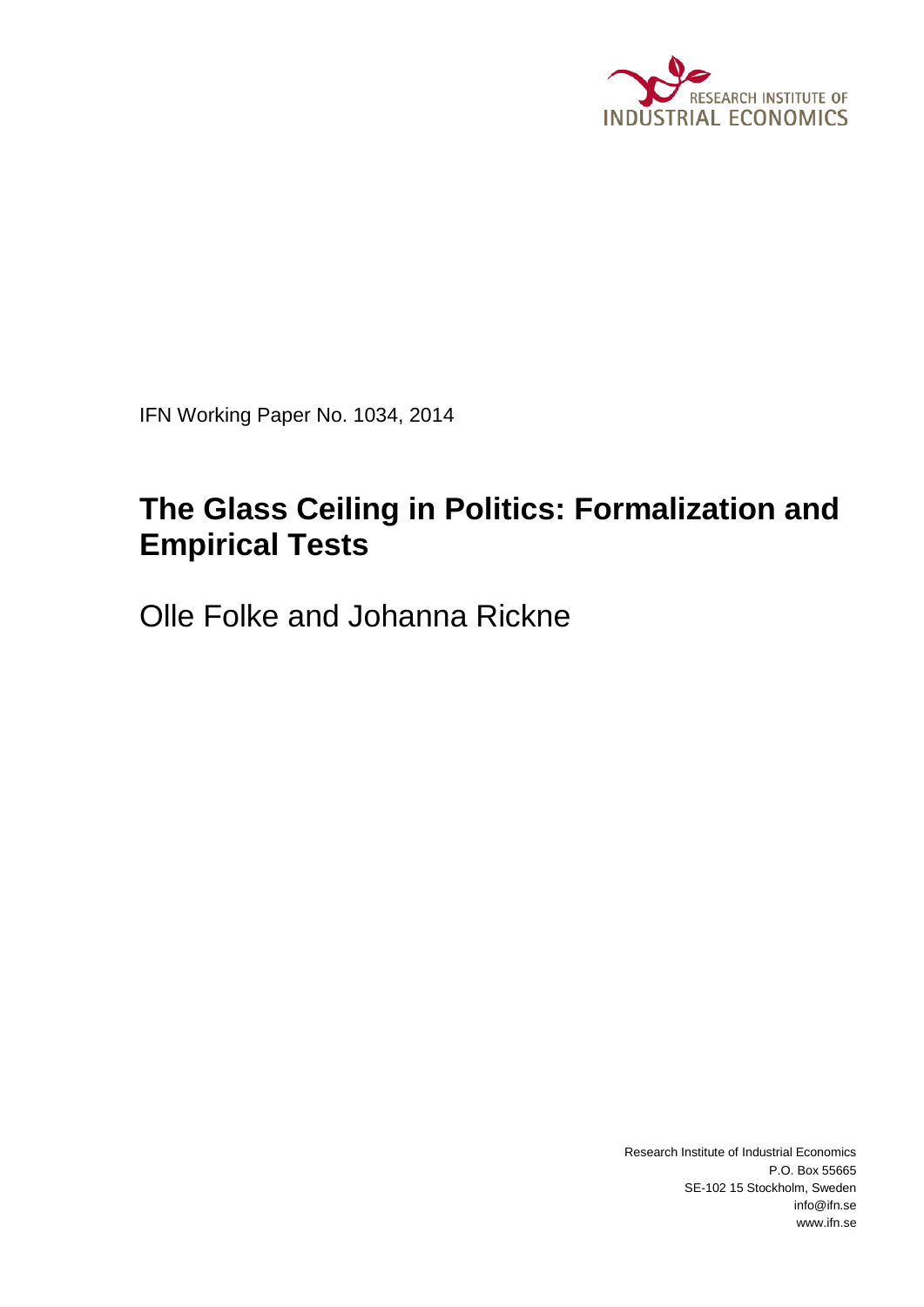# **The Glass Ceiling in Politics: Formalization and Empirical Tests***\**

Olle Folke<sup>+</sup> and Johanna Rickne<sup> $\psi$ </sup>

#### **Abstract**

There is a scarcity of women and minorities at the apex of political power. This paper formalizes the concept of the glass ceiling for political organizations and builds on previous research to suggest four testable criteria. A glass ceiling exists if women and/or racial minorities (1) are discriminated against in the organization's promotion process and (2) the discrimination increases in severity for the top levels of power and over an individual's career trajectory. We suggest a series of empirical tests for this phenomenon and apply them to longitudinal data on Swedish politicians. Results show that women face a glass ceiling, while minorities' career disadvantages are more severe at the earlier career steps (a "sticky floor").

Keywords: Glass ceiling, political careers, subnational politics, women and politics, supply of politicians, gender inequality, racial inequality

JEL codes: J45; J16; J21; H10

l

<sup>\*</sup> Financial support from the Swedish Research Council and the Torsten and Ragnar Söderberg Foundation is gratefully acknowledged. We thank Diana O´Brien, and seminar participants at the Center for American Women of Rutgers University for helpful comments.

Columbia University, SIPA, and Research Institute for Industrial Economics; [of2152@columbia.edu.](mailto:of2152@columbia.edu)

Research Institute for Industrial Economics, and Uppsala Center for Labor Studies; Johanna.rickne@ifn.se.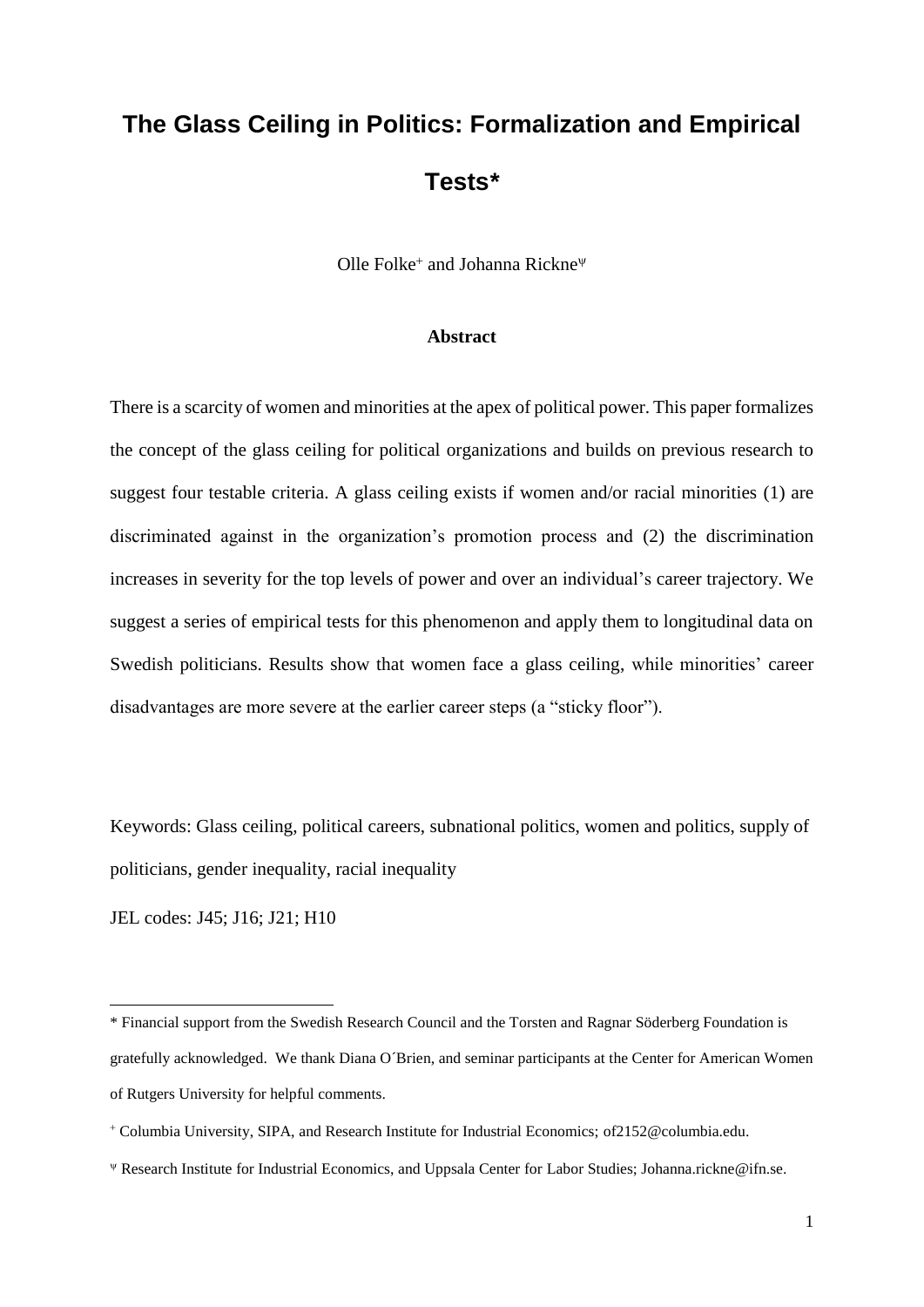"A **glass ceiling** is a political term used to describe the unseen, yet unbreachable barrier that keeps minorities and women from rising to the upper rungs of the corporate ladder, regardless of their qualifications or achievements."

#### Federal Glass Ceiling Commission, 1995

There is an unequal distribution of political power in most contemporary democracies. Women make up 21.8 percent of the world's parliamentarians, but only 7.8 percent of its heads of government and 5.9 percent of its heads of state (UN Women 2014). Systematic data collection is lacking for racial and ethnic minorities, but previous research has documented a clear underrepresentation in parliaments (Bloemraad 2013), and casual inspection suggests a striking absence from top offices. These patterns constitute an important democratic deficit, and suggest that society may be drawing its leaders from an overly narrow pool of human talent. After all, citizens deserve to be led by the best person, not just the best (white) man, for the job.

This paper tests whether the lack of women and minorities in the upper levels of political organizations can be explained by a glass ceiling effect. This is done in two steps. First, we draw on research from different academic disciplines to clearly define the metaphor of the glass ceiling for the political sector and in terms of four testable criteria. Second, we explain and showcase how these criteria can be tested empirically in a case study of Swedish local political organizations.

Our paper extends the growing literature on the under-representation of women in political leadership by shifting the focus from macro-systematic explanations of vertical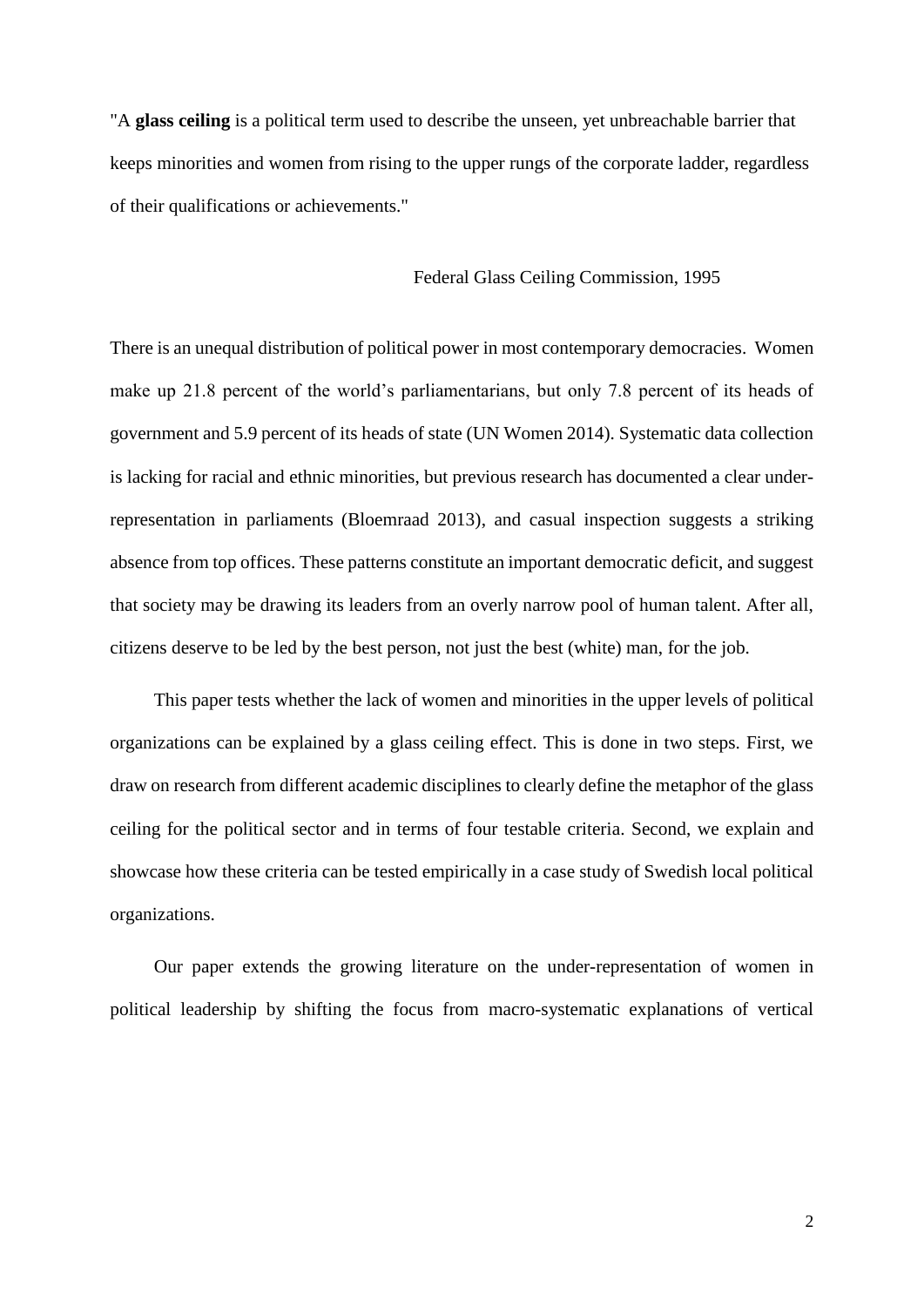inequality<sup>1</sup> to party-level and micro-level explanations. Compared to most previous work, this entails a shift from country-level data to uniquely detailed panel data for politicians and the nomination decisions among these politicians by hundreds of local party groups. We add a novel perspective to the literature on the representation of racial and ethnic minorities by studying vertical inequality in the representation of these groups.

At the micro level, we emphasize that the concept of the glass ceiling represents a *specific pattern of career disadvantages* that can explain the lack of women and minorities at top positions (Baxter and Wright 2000a, 2000b; Cotter 2001; Federal Glass Ceiling Commission 1995; Feree and Purkayastha 2000; Martin 1991). There are two main features of this pattern. First, there must exist *discriminatory barriers* to the career advancement of women or racial minorities. In other words, the slower advancement of these groups must stem directly from their sex or minority status. If it instead stems from other factors – such as differences in work experience, other formal merits, or personal preferences – this is not consistent with a glass ceiling effect. The second requirement is that the discriminatory barriers grow thicker for positions that are higher up in the organizational hierarchy. If the disadvantages are more severe at the lower levels, this is not consistent with a glass ceiling but rather with a "sticky floor."

Fixing ideas about the glass ceiling effect for the political sector can provide more clarity to the academic literature and public debate. In the case of sex, the glass ceiling metaphor has been used as a blanket statement to simply describe the declining proportion of women at the top of political hierarchies (Jalalzai 2013; Jalalzai and Krook 2010; UN Women 2014). Scholarly work has overlooked the fact that the concept requires discriminatory promotions

 $\overline{a}$ 

<sup>&</sup>lt;sup>1</sup> Including electoral systems, women- and minority-friendly cultural norms, differential access to education, control of financial capitals, or work opportunities (i.e., Inglehart and Norris 2003; Krook and O'Brien 2012; Reynolds 1999; Sanbonmatsu 2002; Siaroff 2000; Stokes 2005).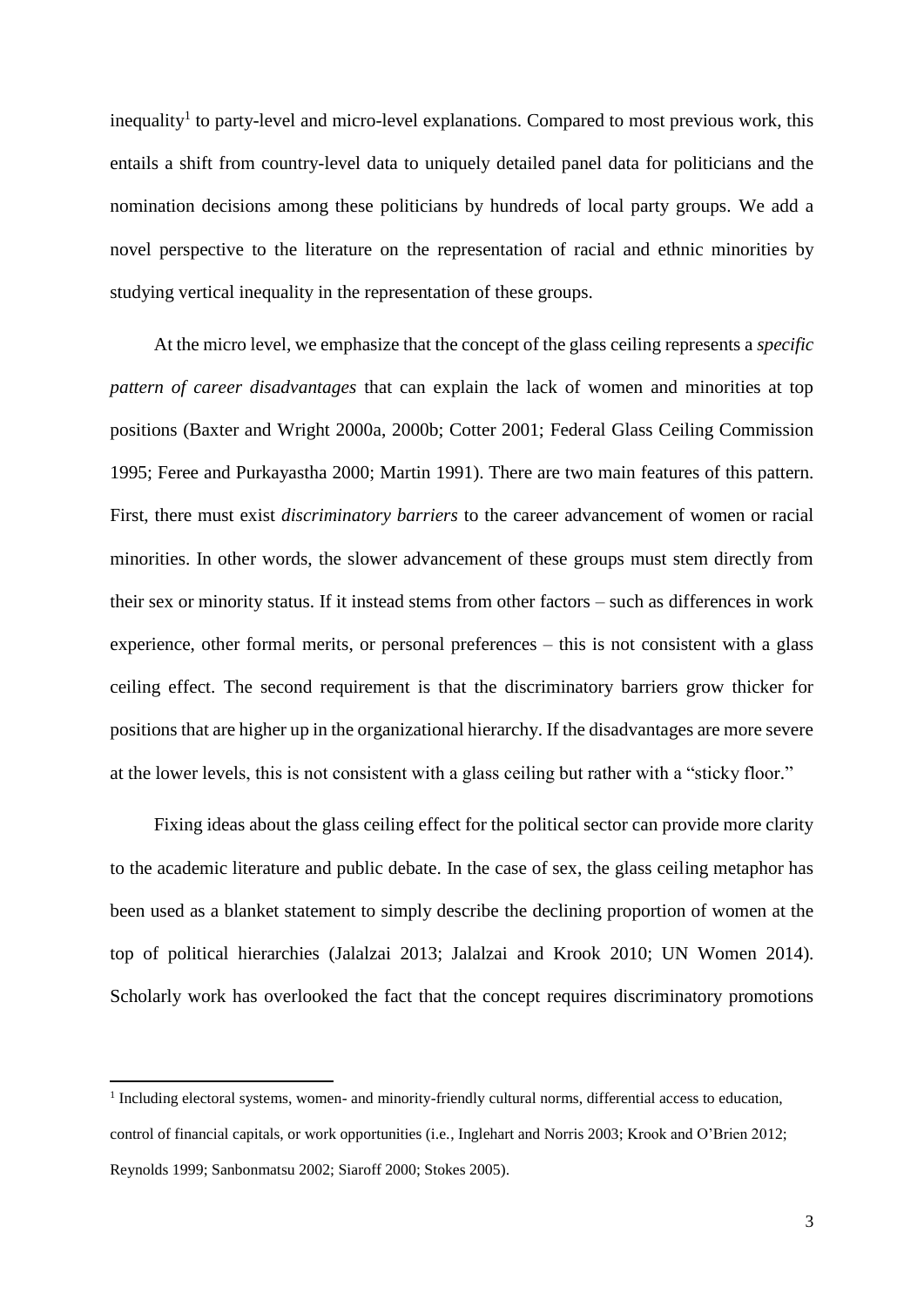between candidates with equal qualifications and more intense discrimination at higher organizational ranks (for examples of these omissions, see, e.g., Kenski and Falk 2004; Kropf and Boiney 2001; Thomas and Adams 2010; Palmer and Simon 2001, 2010; Trimble and Arscott 2003; Verge 2010). Our paper calls for a more stringent use of this metaphor as one specific and quite detailed explanation of vertical inequality.

Differentiating the glass ceiling effects from other drivers of vertical inequality is crucial from a policy standpoint. For example, it is commonly argued that an insufficient number of qualified candidates, the so-called pipeline problem, is causing women's under-representation in top political positions (Carroll and Strimling 1983; Carroll 1994; Darcy, Clark and Welch 1994; Herrick 1995; Kobayashi 2004; Norrander and Wilcox 1998; Rodriguez 2003). In this case, appropriate measures to foster a more equal division of power could include efforts to bolster recruitment and training, or even formal quotas. As these policies can deliver a richer pipeline of qualified candidates to entry-level positions, top positions would then become more equally divided over time. By contrast, inequality that is caused by a glass ceiling requires direct strategies that target the norms and practices that underpin discriminatory promotions. Improving the pool of qualified candidates is of little use if qualified women or minorities are systematically overlooked when candidates advance to the higher organizational levels.

In the case of local Swedish parties, we find that both women and minorities have a lower chance of promotion than ethnic majority men with equal qualifications. For women, these disadvantages are more severe at the top of the political hierarchy, which is consistent with the glass ceiling effect. For minorities, the disadvantages are worse at the lower level, which rather fits the metaphor of a sticky floor. Thus efforts to equalize the distribution of political power should include targeting discriminatory promotions at the appropriate stages of the political careers of these two groups.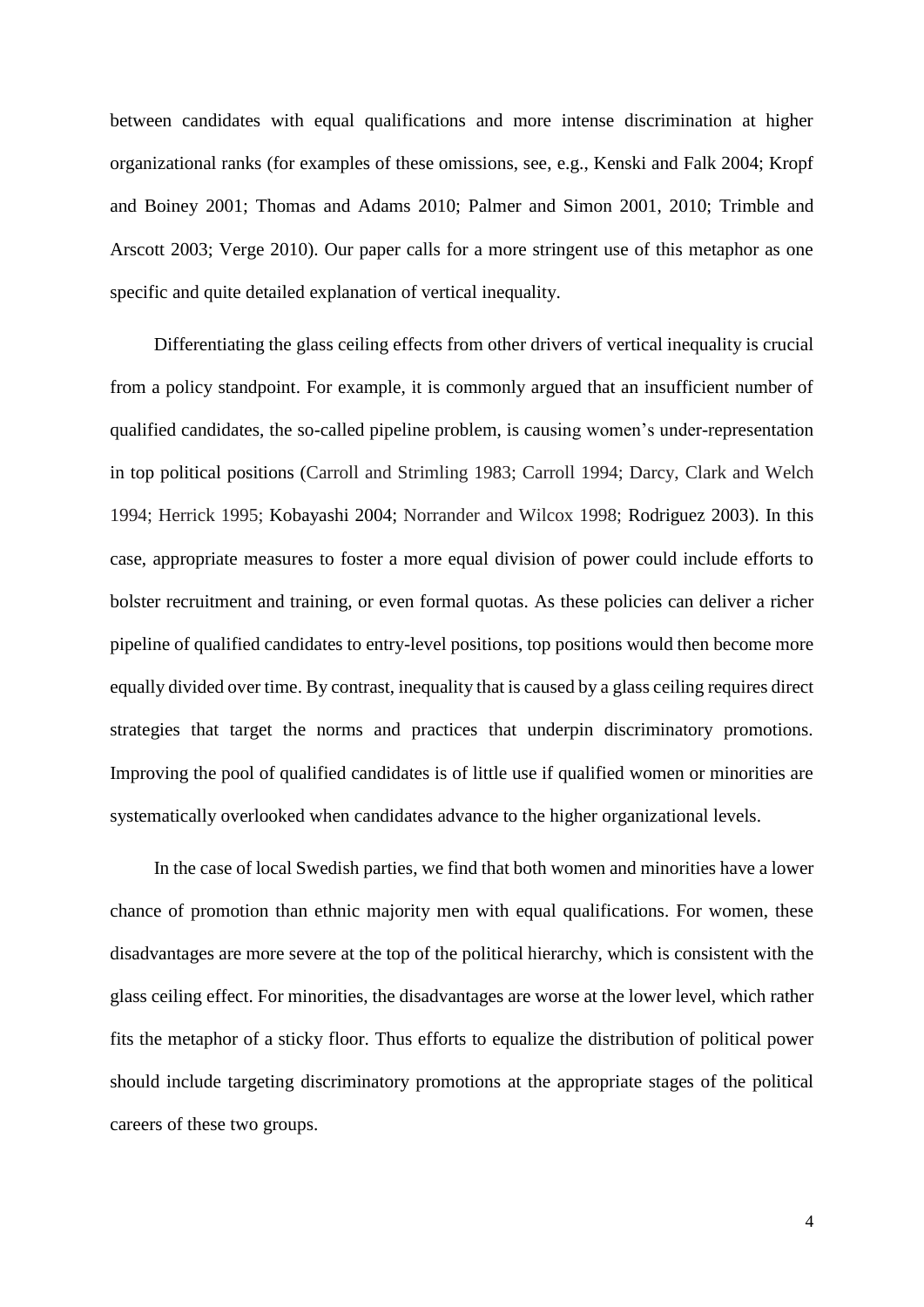### **Four Criteria for the Glass Ceiling in the Political Sector**

Our intent is to combine insights from research in other sectors with our understanding of the political sector in order to formalize the concept of the glass ceiling and derive testable criteria. A useful point of departure for this discussion is that discrimination is the foundation of the glass ceiling. It implies that a person's gender or minority status makes them less likely to be appointed to influential positions in an organizational hierarchy (Federal Glass Ceiling Commission 1995; Martin 1991). The glass ceiling is different from other forms of inequality because the obstacles for upward advancement increase in severity at the higher levels.

The most comprehensive operational definition of the glass ceiling is provided by Cotter et al. (2001). The authors break down the complicated metaphor into four criteria in order to facilitate their empirical testing. We modify the wording of their criteria and interpret the content to fit the political sector.

The first criterion is that there is a gender inequality in access to higher offices that is not explained by other job-relevant characteristics of the politician. In technical terms, there should exist a residual difference in the proportion of women or minorities in higher political offices after controlling for gender differences in experience, education, abilities, motivation, and other characteristics. This criterion reflects the idea of differential recruitment intensity for equal qualifications, which is already present in the political science literature, but in the context of recruitment for higher positions in the organization. For example, Norris and Lovenduski (1995) argue that a specific set of qualifications may be valued differently by party recruiters depending on the candidate's gender.

A caveat to the need to hold constant all job-relevant characteristics when we compare the probabilities of holding higher office across political minorities and majorities is that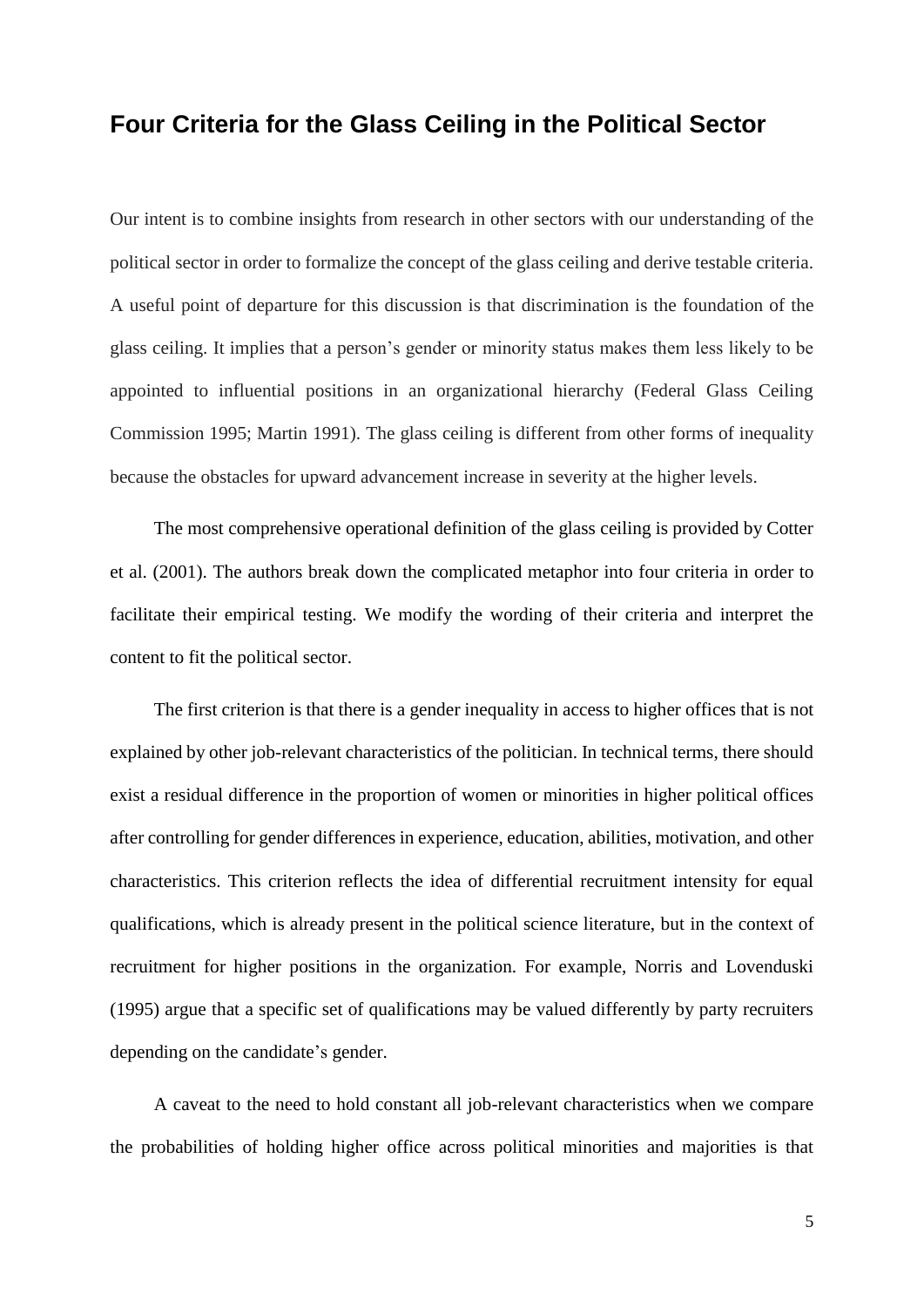differences in these characteristics are likely endogenous to previous discrimination. For example, women or minorities may receive less mentoring from senior politicians simply because they are women or minorities. If so, mentoring is a mediator of the discrimination in recruitment to influential positions, and by controlling for this characteristic we risk masking some of the discrimination. In empirical work, potential measures of qualifications should be carefully scrutinized so that they do not mask the glass ceiling effect. Controlling for differences in qualifications that arise as an integral part of a discriminatory promotion process will hide the true extent of the potential discrimination. At the same time, failing to control for differences in career attainment that derive from true differences in productivity of preferences will erroneously attribute these differences to discrimination.

An individual's length of work experience in an organization plays a key role in the concept of the glass ceiling. For criterion 1, it is a crucial qualification that must be held constant. Comparing individuals with the same length of work experience eliminates the risk of confusing differential exit rates with differential promotion rates. This could be particularly important for the political sector, where research on women's political under-representation has emphasized the role of the "revolving door syndrome." Negative behavior from male colleagues or women's role as caregivers within the family have been found to push women to leave politics more quickly than men (i.e., Childs 2004; Sapiro 1982; Thomas 2002). For criterion 1 to hold, we should abstract from higher rates of exit among women and minorities that stem from these sources. Nevertheless, exits could also be endogenous to the glass ceiling. Women and minorities could lose career motivation in the face of discriminatory promotions and leak out of the political pipeline. In this circumstance, we should be aware that controlling for the length of experience would underestimate the true extent of that discrimination.

The second glass ceiling criterion is that the gender and racial inequality in appointments to influential positions is greater for more senior positions. This represents the metaphor of a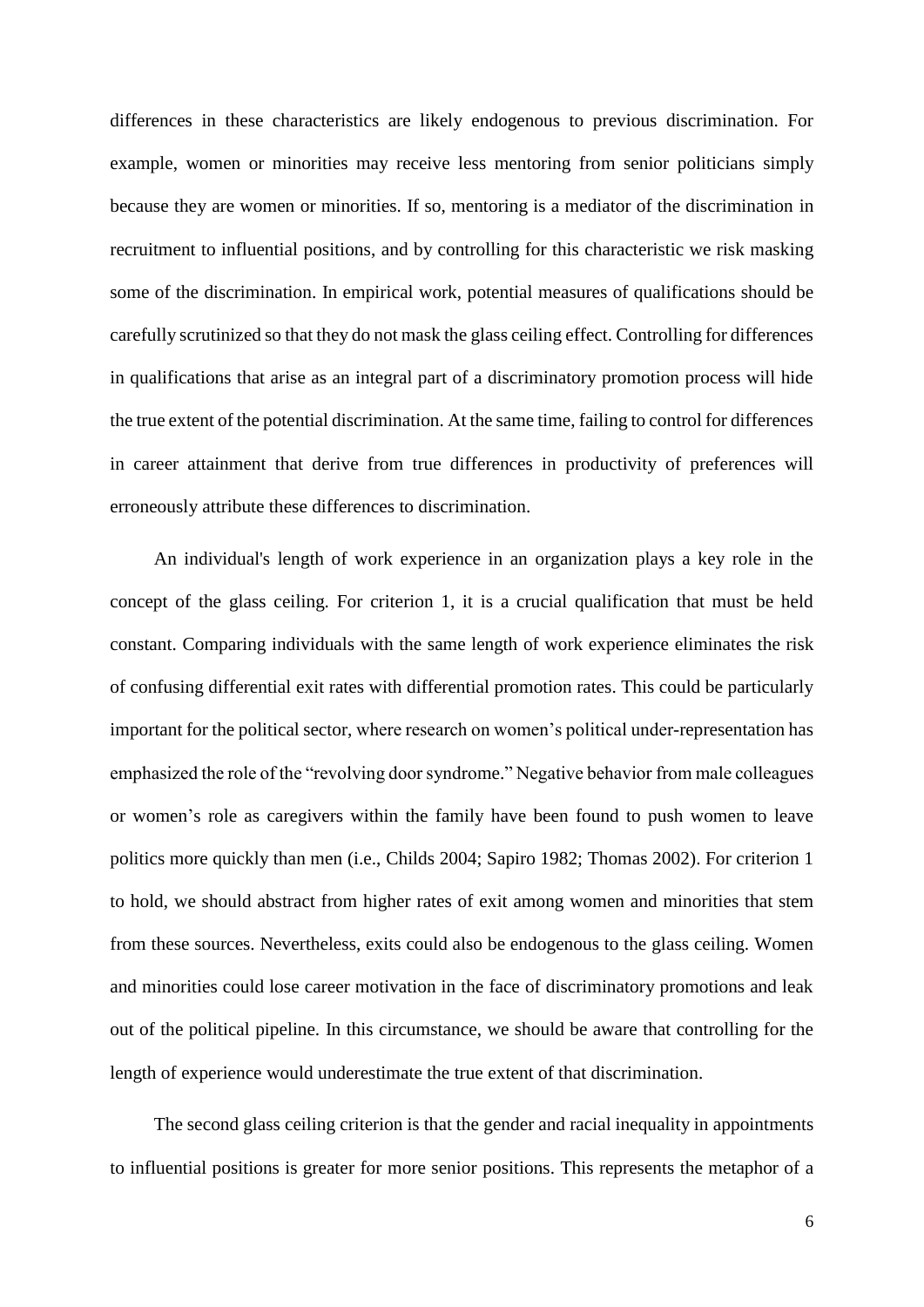ceiling that hinders upward movement and restricts access to offices above a certain level in the organization (Baxter and Wright 2000a; see also Albrecht, Bjorklund and Vroman 2003; Morgan 1998; Prokos and Padavic 2005). This criterion separates the glass ceiling effect from the idea of a "sticky floor," where discrimination makes it harder for minorities to advance beyond the entry level of an organization (e.g., Arulampalam, Booth and Bryan 2007; Kee 2005).

The empirical implications of the second criterion have been subject to scholarly debate. Earlier work argued that the criterion should correspond to *increasing* odds differentials for advancement to higher positions compared to mid-level positions (Baxter and Wright 2000a). A critique of this definition, which was subsequently acknowledged by Baxter and Wright (2000b), held that a *constant* disadvantage across levels should be sufficient. Feree and Purkayastha (2000) convincingly stated that from the view of the candidate, even a constant disadvantage at each career step would produce a cumulative (and thereby greater) disadvantage for the upper steps. In turn, this situation would create a pattern of a decreasing proportion of women and minorities, i.e., vertically increasing disadvantages at higher organizational levels, which is the hallmark of the glass ceiling. Cotter et al. (2001, 659) note that a constant disadvantage should be considered evidence of a glass ceiling, but that a growing inequality in odds ratios should makes us "even more confident that the glass ceiling exists."<sup>2</sup>

 $\overline{\phantom{a}}$ 

<sup>&</sup>lt;sup>2</sup> Another critique concerns unobserved qualifications. If women are subjected to a more stringent selection process (due to discrimination) as one moves up organizational hierarchies, women in the available pool of potential candidates for subsequent promotion may be increasingly more qualified than men in the pool along some unobserved dimensions. From this perspective, a constant (or even decreasing) chance of advancement would still represent more discrimination at the top of the hierarchy, as the pool of available women has become superior to the pool of available men (Feree and Purkayastha 2000).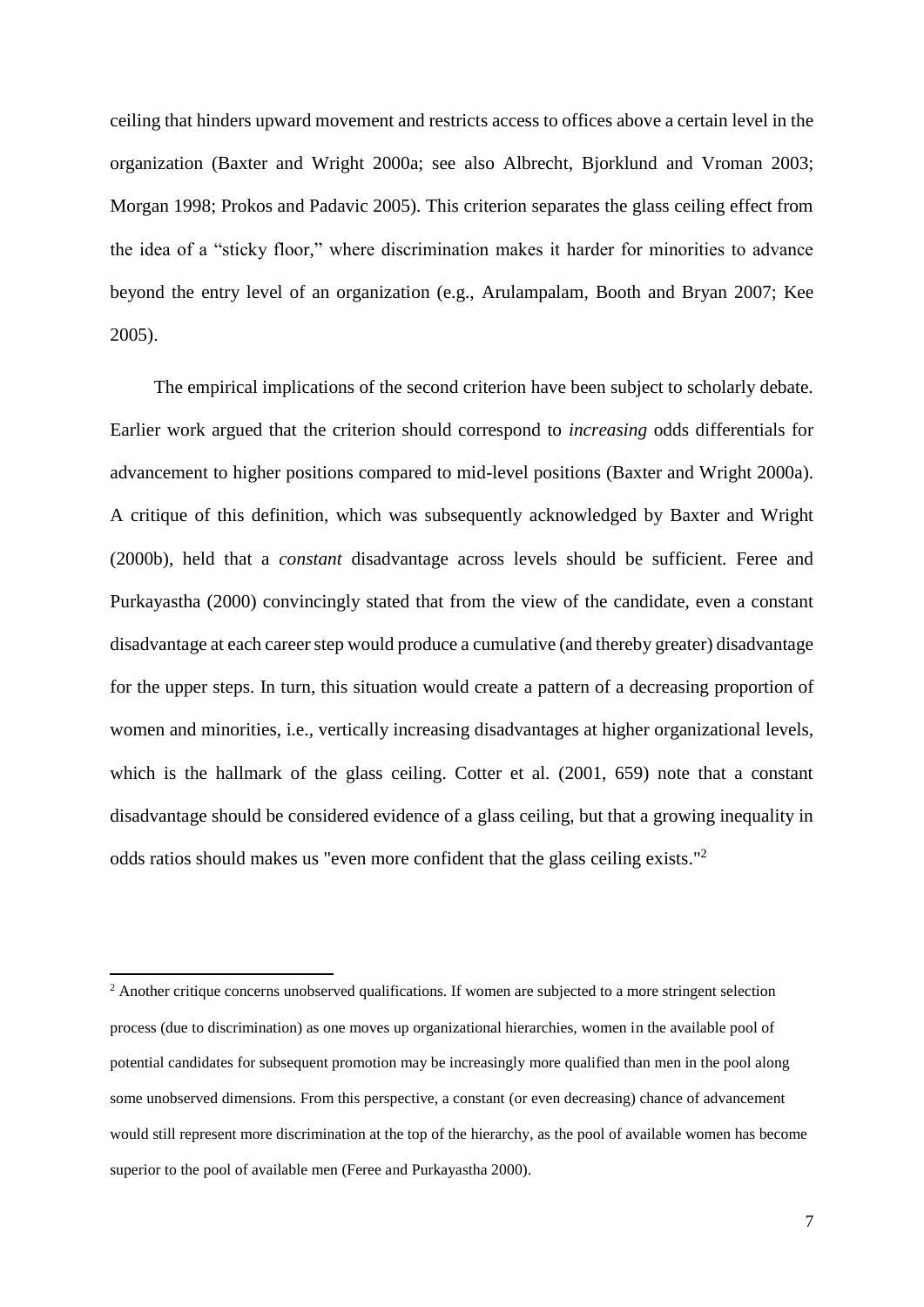Criterion 2 requires the researcher to specify a ladder of political appointment for the empirical context at hand. Arguably, this is considerably less thorny than performing the same exercise for the corporate sector. Political systems and organizations around the world tend to have quite predictable and comparable promotion ladders that politicians climb over the course of a career (Fenno 1973; Hagevi 2010; Matthews 1969; Norris 1997).<sup>3</sup>

The third and fourth glass ceiling criteria disentangle inequality in *representation* at different levels in the political hierarchy from inequality in *advancement* into those higher levels (Cotter et al. 2001). The third criterion states that there are inequalities in the rates of advancement into higher offices, not merely in the proportion of gender and minority persons that is found to occupy those positions. Testing this criterion requires longitudinal data for the promotions (or non-promotions) of individuals over time, and not just cross-sectional information on the ratios of women or minorities at different organizational levels.

Criterion 3 addresses some weaknesses in cross-sectional estimations of inequalities in the probabilities of holding influential positions. First, the cross-sectional method fails to account for the fact that not all individuals enter the organization at the lowest level, and that majority men may be more likely to enter directly at higher levels. This produces a situation with an over-representation of majority men at these levels, especially when only persons with the same length of work experience are compared. But this situation is not the result of discriminatory promotions, which is the idea of the glass ceiling. The direct comparison of actual promotions according to criterion 3 is designed to sidestep this concern.

Another weakness of the cross-sectional approach, which is not discussed by Cotter et al. (2001), is that a lower proportion of women and minorities in top positions may be the consequence of a "class cliff" rather than a "glass ceiling" (Ryan and Haslam 2005, 2007;

 $\overline{\phantom{a}}$ 

<sup>3</sup> See also Blondel 1987; Davis 1997; Kobayashi 2004.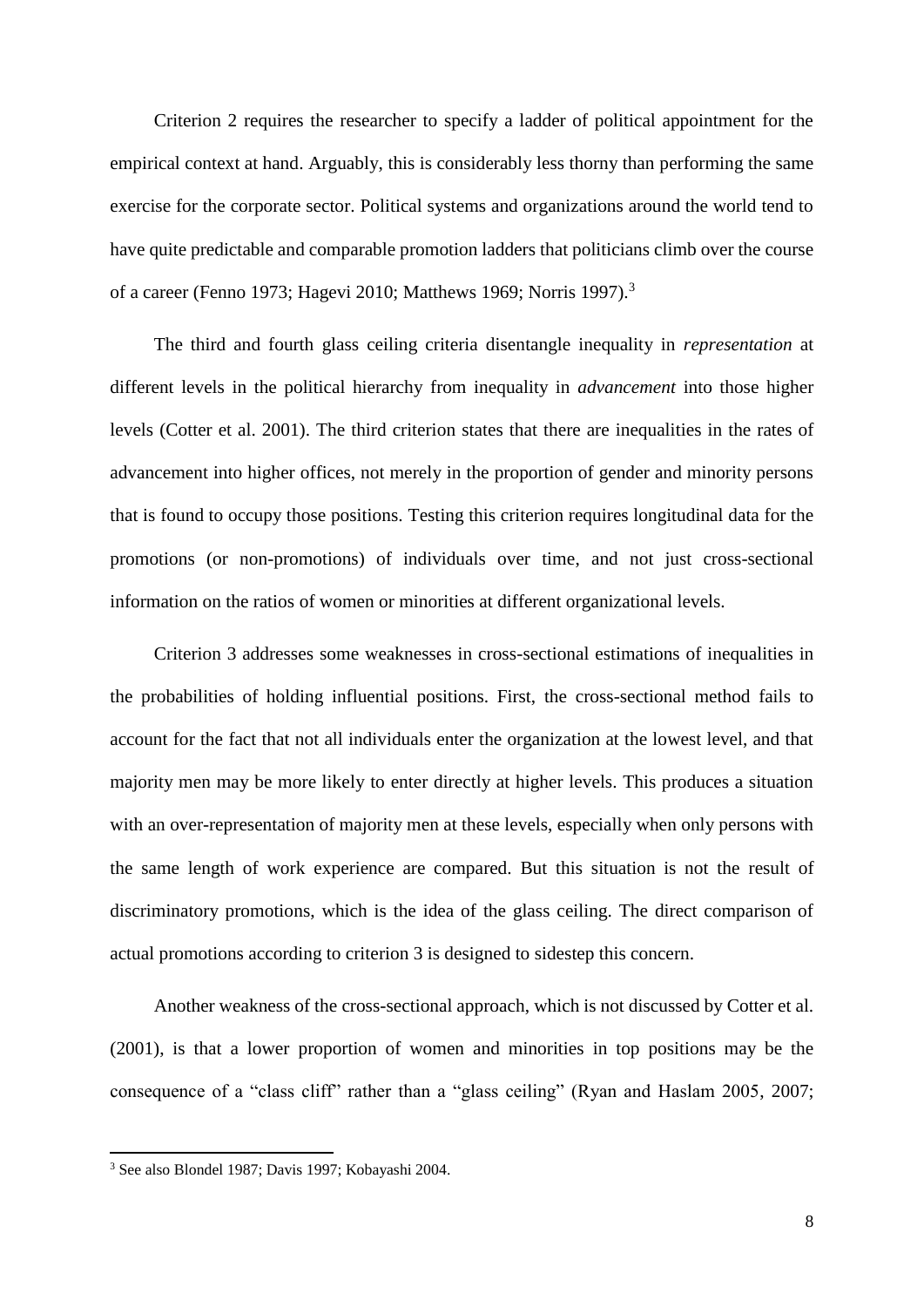O'Brien 2014). If women and minorities have shorter tenures in their top positions (i.e., they fall off the glass cliff), this will produce small proportions of women and minority leaders, but not because of discriminatory promotions. Again, longitudinal comparisons of inequalities in actual promotions rules out this alternative explanation.

The fourth and final criterion is that gender or racial inequalities increase over the course of a career, and more so for higher positions in the organization. For majority and minority groups that enter the organization at the same hierarchical position, career paths should be more similar at first but then diverge over time as women and minorities are prevented from advancing up the hierarchy of positions.

Criterion 4 specifically states that the glass ceiling should become more salient over the career trajectory. If we only observe a difference in the probability of promotions for a given length of experience, as in criterion 3, this difference could be driven by unequal chances of promotion among newcomers in the organization. This situation fails to capture the idea of a growing inequality during a career trajectory.

Criterion 4 specifically requires that the differential returns of experience are larger for more influential positions. If we imagine a man and a woman starting out together at the entry level, the probability that they will reach the middle level after a couple of election periods should be more similar than the differential between a man and a woman who start at the middle level and seek advancement to the top. If a glass ceiling exists, we should observe a more dramatic career divergence for the same length of experience for the top positions in the hierarchy compared to the less influential positions.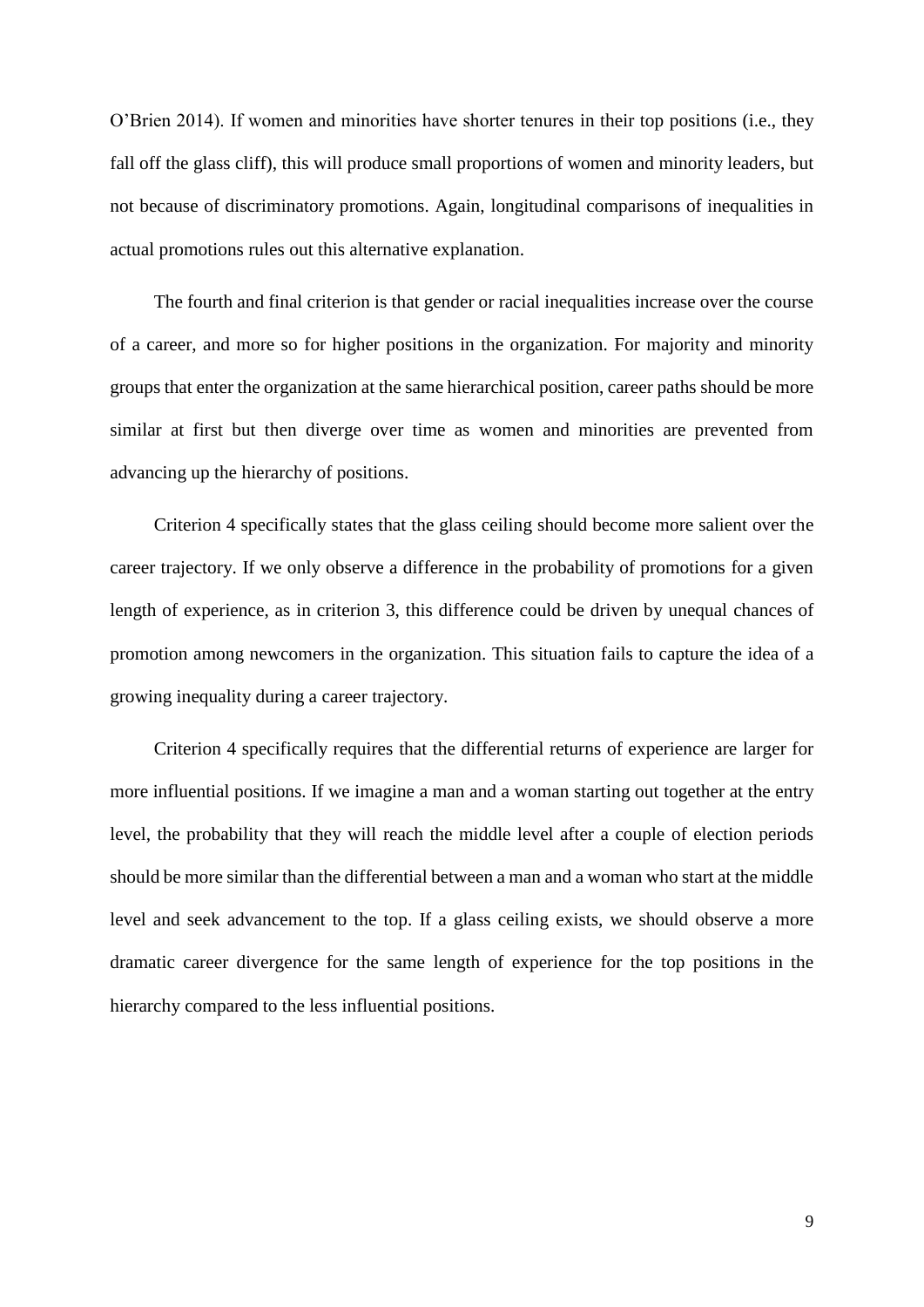## **Case Study and Data: Swedish Municipal Politics**

To illustrate how to test criteria 1–4 for the existence of a glass ceiling in the political sector, we analyze panel data for Swedish municipal politicians. Our dataset contains all elected politicians in seven elections, 1988–2010, in each of Sweden's 290 municipalities. Each of these councils has between 31 and 101 members who are elected via a flexible list proportional representation (PR) system with one preferential vote allowed per voter.

The political power of the municipality is concentrated in the council's board, which corresponds to the national-level government. Its chairperson is appointed by the largest party in the governing coalition after the general election, and the remaining board seats are distributed among all parties according to the number of seats they hold in the full assembly. Specific policy areas are dealt with in subcommittees, and the chair of each committee is appointed by the governing majority. Most municipal councils have seven subcommittees, including those for education, social work, and building permits and land use.

According to Swedish law, all political parties must submit their electoral ballots to the electoral authority and include the personal identification number of every politician on the list. Using this information, we requested Statistics Sweden to link every politician on every electoral ballot to yearly panel data on a host of socioeconomic variables from the administrative records for the full period (1988–2010). This data is not self-reported, and is therefore highly accurate and without missing values. It includes background variables such as educational attainment, age, occupation sector, and the birth year for every child of every politician.

Our two key socioeconomic characteristics are gender and minority status. Following Kymlicka (1995) and Bloemraad and Schönwälder (2013), the latter is defined as polyethnic minorities of immigrant origin, a measure that is well aligned with the Swedish political realities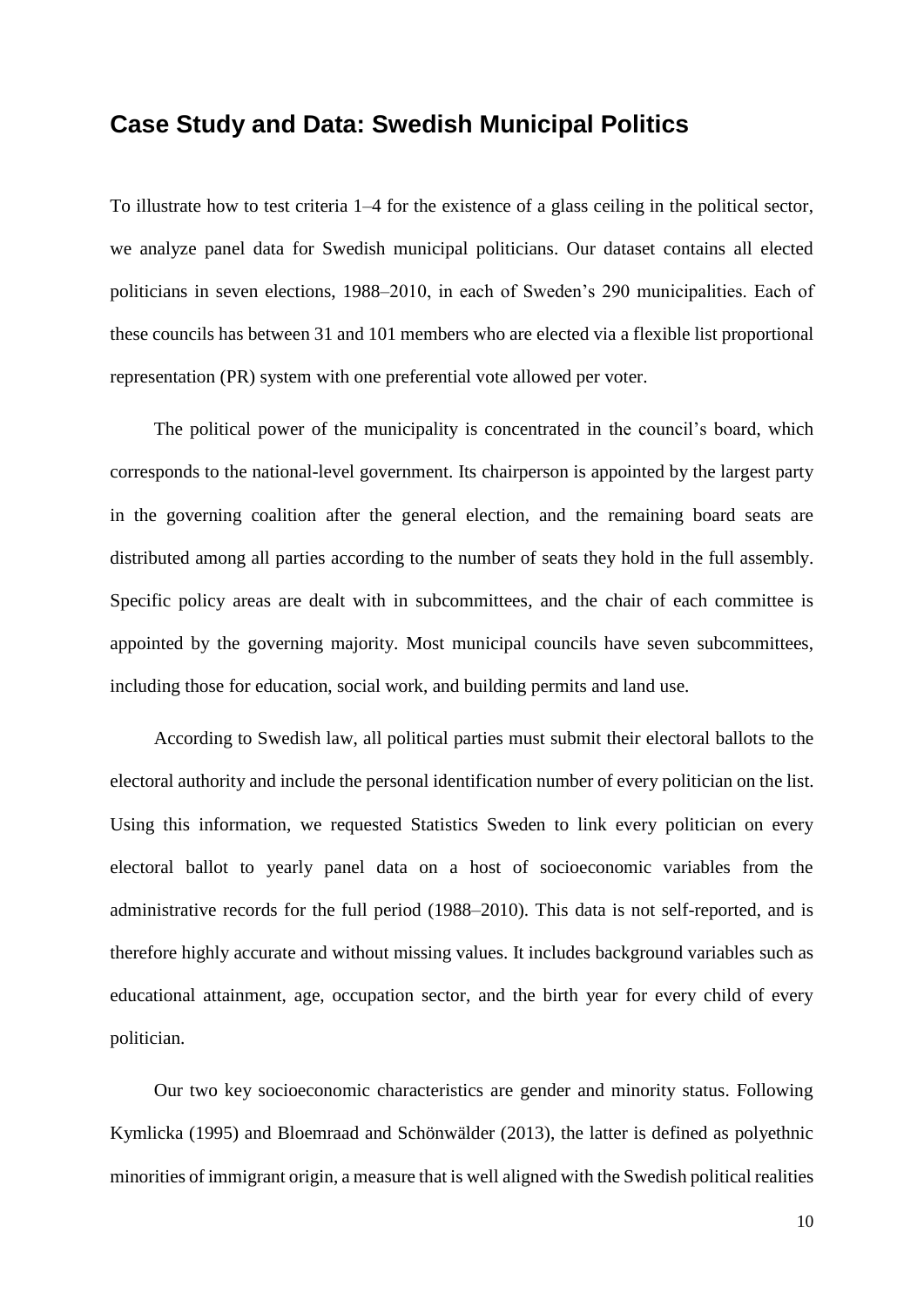and views on minority representation in the public discourse and previous research (i.e., Dahlstedt 2004; Soininen and Etzler 2006; Soininen 2011). We construct a binary indicator of minority status that takes a value of 1 if the politician or either parent was born abroad. This indicator captures the brunt of immigration to Sweden, including the earliest wave of labor migration in the decades after the Second World War and of which the geographically dispersed Finns, Romani, and Jews have attained the status of national minorities. Table S.4 in the Supporting Information shows the distribution of regions of origin of first-generation immigrants and the parents of the second-generation immigrants in our sample. Our definition of minorities does not include the indigenous Sami people, thought to number roughly 35,000 individuals, who reside in Sweden's northern region and have a separate political assembly called Sametinget. Nor does it include the fourth and final national minority group, the Tornedalians, who immigrated long before other groups, in the 14<sup>th</sup> century, and who reside mainly in the Torne Valley region near the Finnish border. This group is thought to number roughly 50,000 individuals.<sup>4</sup> Following Bloemraad and Schönwälder (2013) we will refer to the discrimination of these minority individuals as "racial discrimination". With this we do not refer to genetical differences but rather to racialization of these groups in society.

To map local party organizations' internal hierarchies, we use survey data on the exact position(s) of influence that each politician was appointed to after the two most recent elections, in 2006 and 2010. This information comes from a mandatory survey sent to each municipality by Statistics Sweden six months after each general election. We operationalize the political hierarchy as a three-level organization:

 $\overline{a}$ 

<sup>4</sup> Similar to France or Belgium, Sweden does not collect data on "ethnicity" apart from a person's country of birth, and a person is considered Swedish without any other distinction if he or she has attained Swedish citizenship (c.f. Lépinard 2013).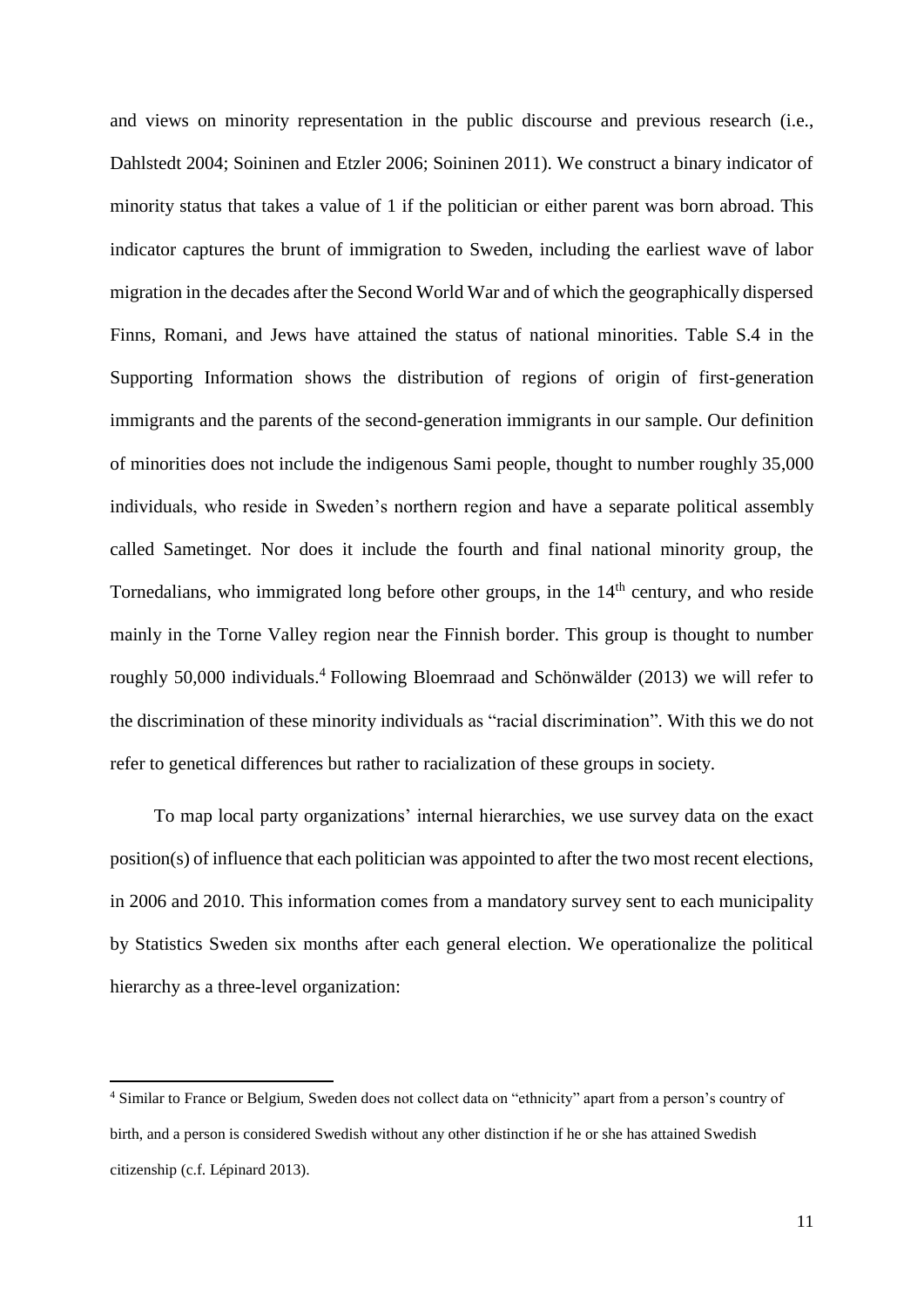(a) Level 1—elected politicians: those who are elected but do not belong to the group of top and mid-level politicians.

(b) Level 2—mid-level chairs: those who are appointed as the chair of a subcommittee or municipal council, but not to the municipal council board.

(c) Level 3—top chairs (mayors): those who are appointed to chair the municipal council board.

Using this operationalization requires that we limit our data sample to the largest political party in the governing majority in each municipality and election period. These parties appoint the majority of the subcommittee chairs (L2) and are guaranteed to appoint the chair of the council board (L3). Within these parties there is hence a clear organizational ladder ranging from lower to higher appointments. Our three-level political hierarchy is supported by politicians' own rankings (Gilljam, Karlsson and Sundell 2010) and research on the power structure in municipal politics (Montin 2007). It also mirrors the work time and pay received by the politicians, from largely honorary at the entry level to full-time pay at the top level. Section S.1 in the Supporting Information provides a more detailed discussion of our operationalization and the alternative of also taking into account the vertical inequality between more or less powerful subcommittees (Baekgaard and Kjaer 2012; Carroll 2008; Yule 2000). Although there is a clear gender division of labor across these committees (see Table S.1), we agree with Wide (2011) that the standard approach to characterizing committee power is not appropriate in the Swedish municipal context. Municipalities' main areas of political authority coincide largely with traditional "female" and "soft" issue areas, such as child and elderly care, which makes these committee chairs (at least) as politically important as for example the chairs of the budgetary or technical committees.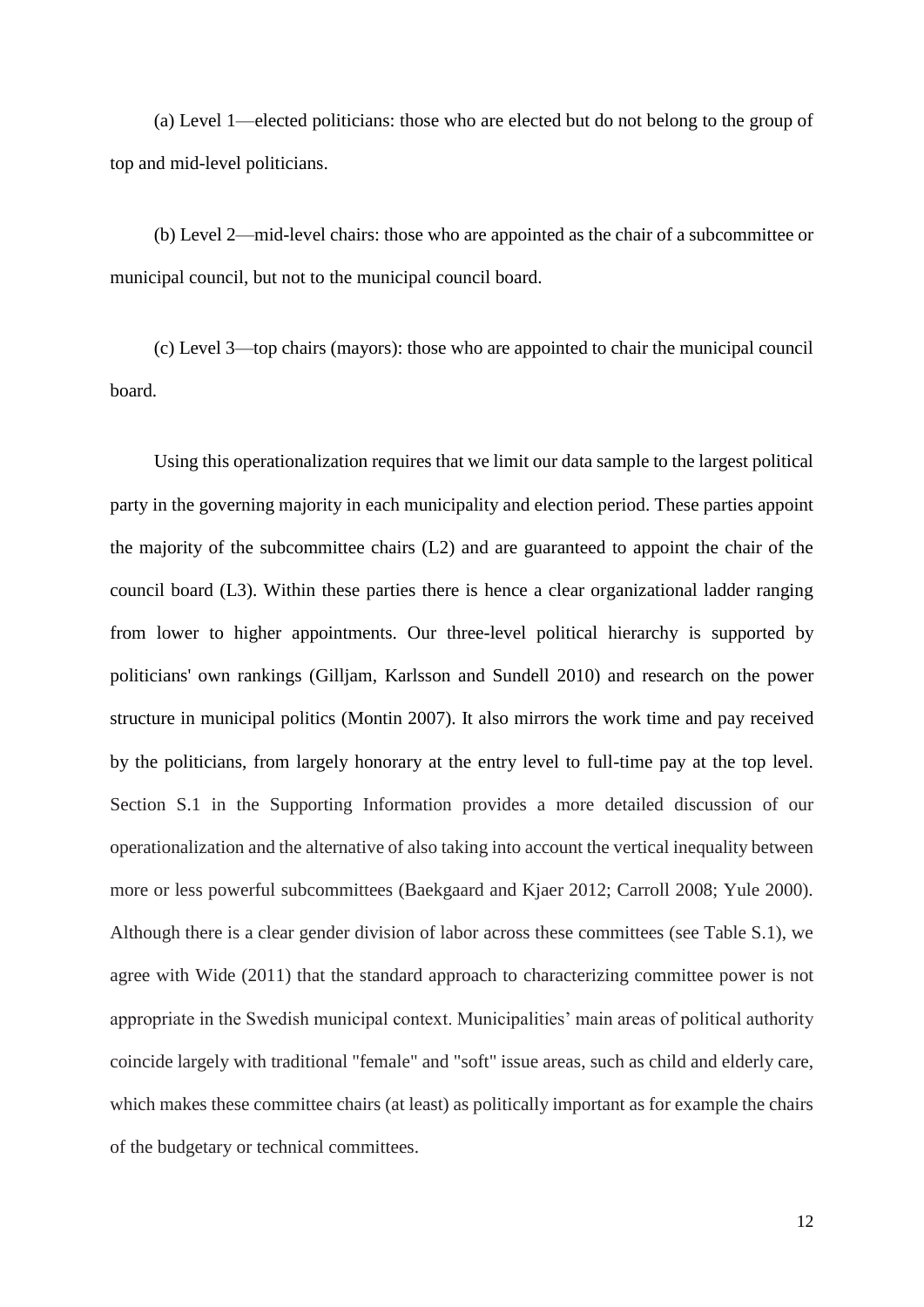Figure 1 illustrates a pattern of vertical inequality for women and minorities in our sample by showing the share of each group at each of the three hierarchical levels described above. It is strikingly clear that the proportions of both women and minorities drop as we move across the three levels of appointments.





The sample used in the analysis comprises politicians from the largest majority parties and covers 34 percent of the universe of elected politicians in the Swedish municipalities. The proportion of women is highly similar in the full dataset (0.44) and in the sample (0.45). Table S.2 in the Supporting Information provides a thorough descriptive comparison of the politicians in the sample and in the full dataset. The table shows the gender and racial differences in characteristics, which are highly similar in the sample and the full dataset. In both, women and minorities are younger and more likely to have tertiary education compared to ethnic majority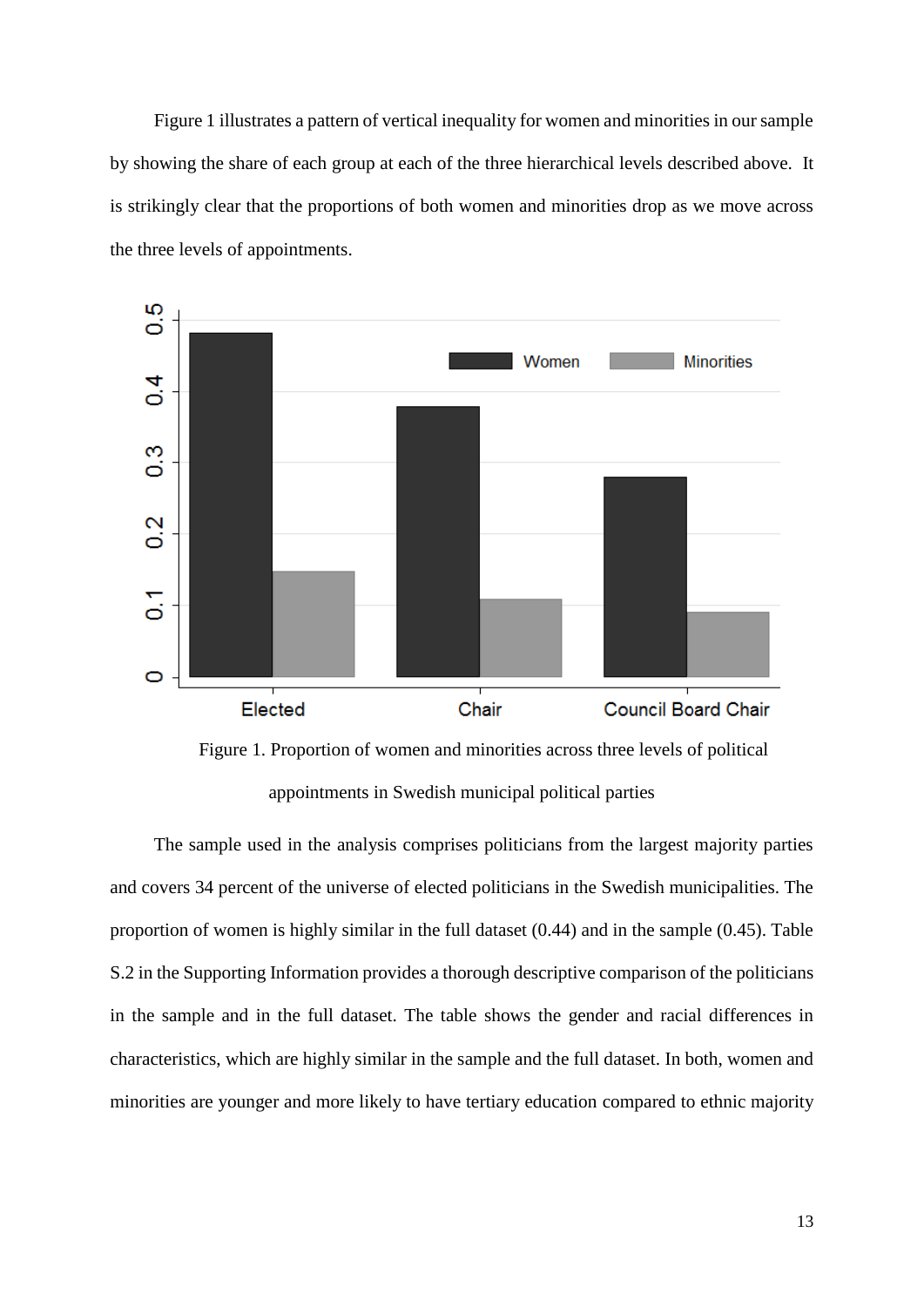men. Minority politicians are highly over-represented among politicians with short political tenures, while women are not.

As expected, our dataset comprised of the largest party in the governing coalition has an over-representation of the large political parties. In our sample, Social Democrats account for 46 percent and Conservatives for 32 percent of the observations, compared to 39 and 24 percent, respectively, in the full dataset. The sample is, however, quite balanced in terms of the political blocs. The ruling parties come from the center-right bloc in 53 percent of the municipalities, and from the left bloc in 47 percent of the cases.<sup>5</sup>

## **Measuring Qualifications for Political Appointments**

It is an empirical challenge to measure all relevant and job-related qualifications for higher political appointments. As discussed above, the measures should not be endogenous to previous discrimination and should reflect all relevant job-related characteristics.

The length of job experience is a key qualification for top positions in any sector. As noted above, climbing the career ladder inside the organization by consecutive promotions over time is the standard way to reach the top posts in most political systems around the world (Fenno 1973; Matthews 1969 Norris 1997; Hagevi 2010).<sup>6</sup> Previous experience in political office is a common measure of a politician's quality, in particular in studies of U.S. politics (e.g., Cox and

l

<sup>5</sup> The full breakdown of parties is: Social Democrats 45.8 percent, Left Party 0.7 percent, Conservative Party

<sup>32.34</sup> percent, Center Party 17.66 percent, Liberal Party 1.57 percent, and Christian Democrats 1.92 percent.

<sup>6</sup> Arguably, seniority is less important in some regions of the world, most importantly in Latin America

<sup>(</sup>Escobar-Lemon and Taylor-Robinson 2005; Heath, Schwindt-Bayer and Taylor-Robinson 2005; Morgenstern and Nacif 2002; Schwindt-Bayer 2005).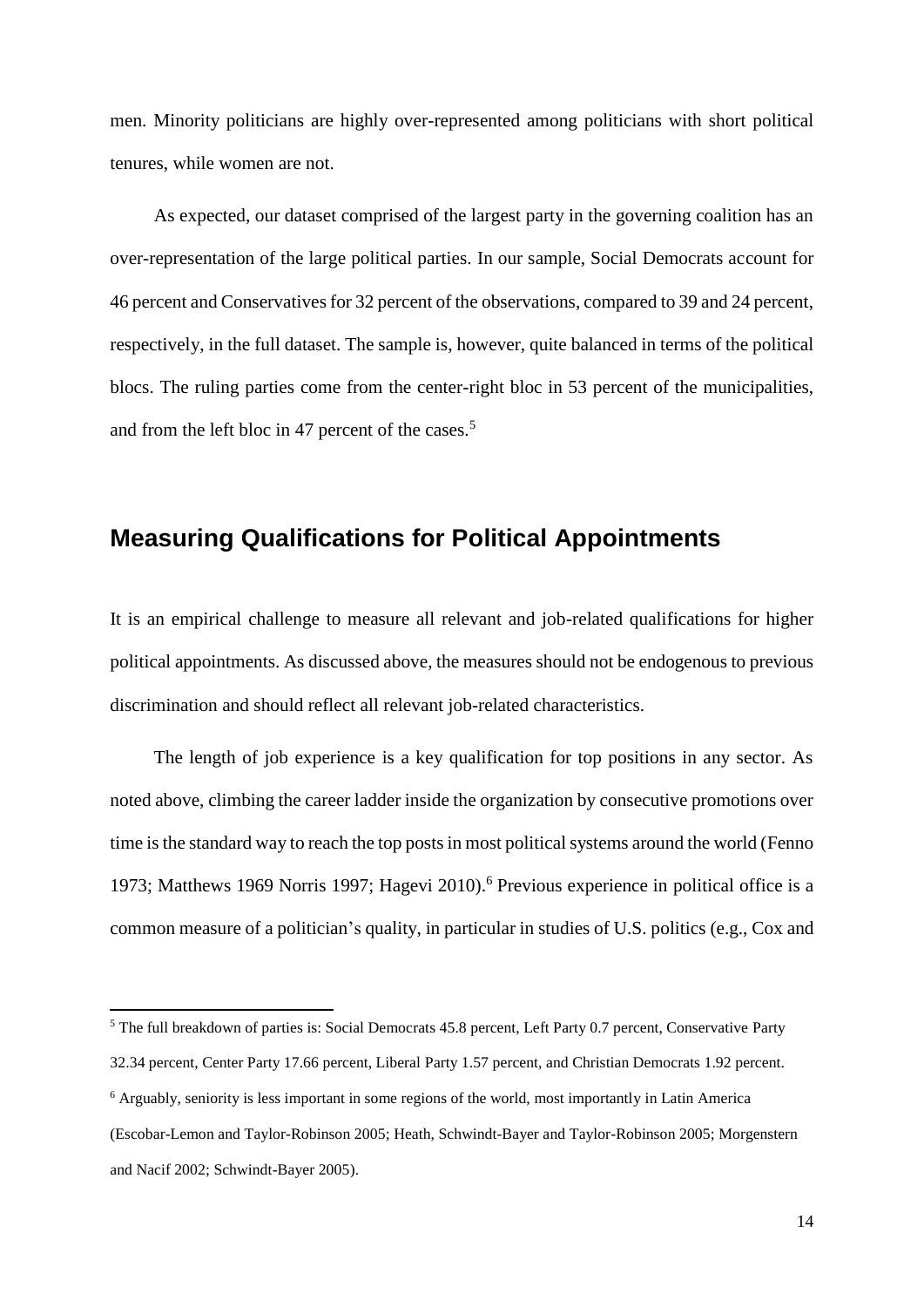Katz 1996; Hirano and Snyder 2013). Skills improve over time as politicians develop taskspecific human capital such as political bargaining and coalition building.<sup>7</sup>

We measure experience as the number of previous terms that a politician has served in the municipal assembly. Because the earliest available year in our data is 1988, we truncate the variable at a maximum of five election periods. For comparability, we extend the sample back to 1988 for politicians elected in 2006 and back to 1991 for those elected in 2010. All periods are included in the count, irrespective of whether they are consecutive or not.

When we chose additional measures of qualifications, we should keep in mind that the very notion of a "qualified candidate" is not objective. Women and minorities could hold different life experiences, skills, and personality traits that are not considered equally valuable merits by party elites. We depart from the status quo of characteristics that are generally used to capture politician quality and that have traditionally helped male candidates get into power: education level, experience in national parliament, age, and employment sector (Schwindt-Bayer 2011). In the Supporting Information section we explain our choice of measures based on previous research and give a detailed description of the variables.

Even though our data is of uniquely good quality when it comes to measuring qualifications, important factors remain unobserved in the baseline analysis. For women in particular, prioritizing family care obligations over political career concerns can jeopardize productivity in office and the development of skills and ambitions for seeking a higher position. In our baseline analyses we follow Cotter et al. (2001) and excluding family-related variables from the set of baseline qualification controls. To address the concern of family priorities, our

 $\overline{\phantom{a}}$ 

<sup>7</sup> Some studies expand the definition of political experience to include bureaucratic appointments (Franceschet and Piscopo 2012), while others only count experience in the same legislative body (Ferraz and Finan 2011).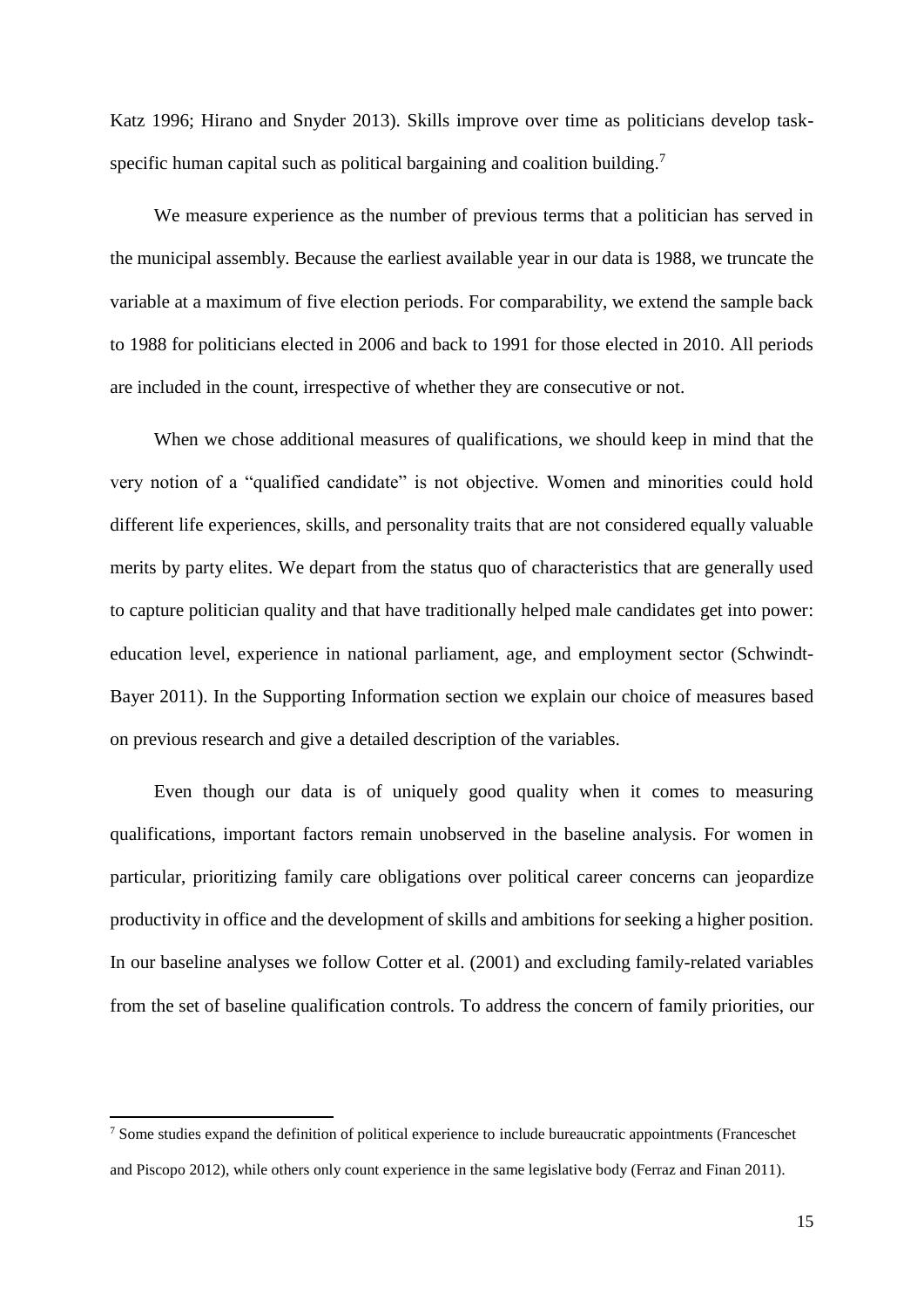robustness checks then ensure that our baseline results are robust to excluding all politicians who have children.

Other unobserved variables include political ambitions and effort. We can, however, use survey data to inspect gender and racial differences in these dimensions. Figures S.1 and S.2 in the Supporting Information show the gender and racial distributions of politicians' desired future tenure, answering the question "for how long to you wish to remain an elected representative?" These figures show no differences in the distribution across gender and minority status. Table S.2 shows gender and racial differences in self-reported levels of political effort across 14 policy areas. The results show that racial and gender differences are negligible in size among politicians on our three levels of political appointments (L1–L3). With an 80 percent response rate in the underlying survey, these descriptive results do not indicate the existence of a severe bias in our baseline findings based on gender or racial differences in ambitions or effort.

Finally, our analysis lacks data on job-relevant qualifications in the form of positions of trust in the local party administration, or previous or current appointments in youth organizations, civil society, etc. We also fail to control for politicians' receipt of preferential votes. Because these votes are strongly and positively correlated with appointments, the control is highly endogenous to promotions and would bias our results toward a rejection of the glass ceiling criteria (for further discussion, see Section S.1 in the Supporting Information).

## Empirical Methodology and Results

This section outlines the methodology for testing our four glass ceiling criteria and presents the results of each estimation from our case study of Swedish municipalities.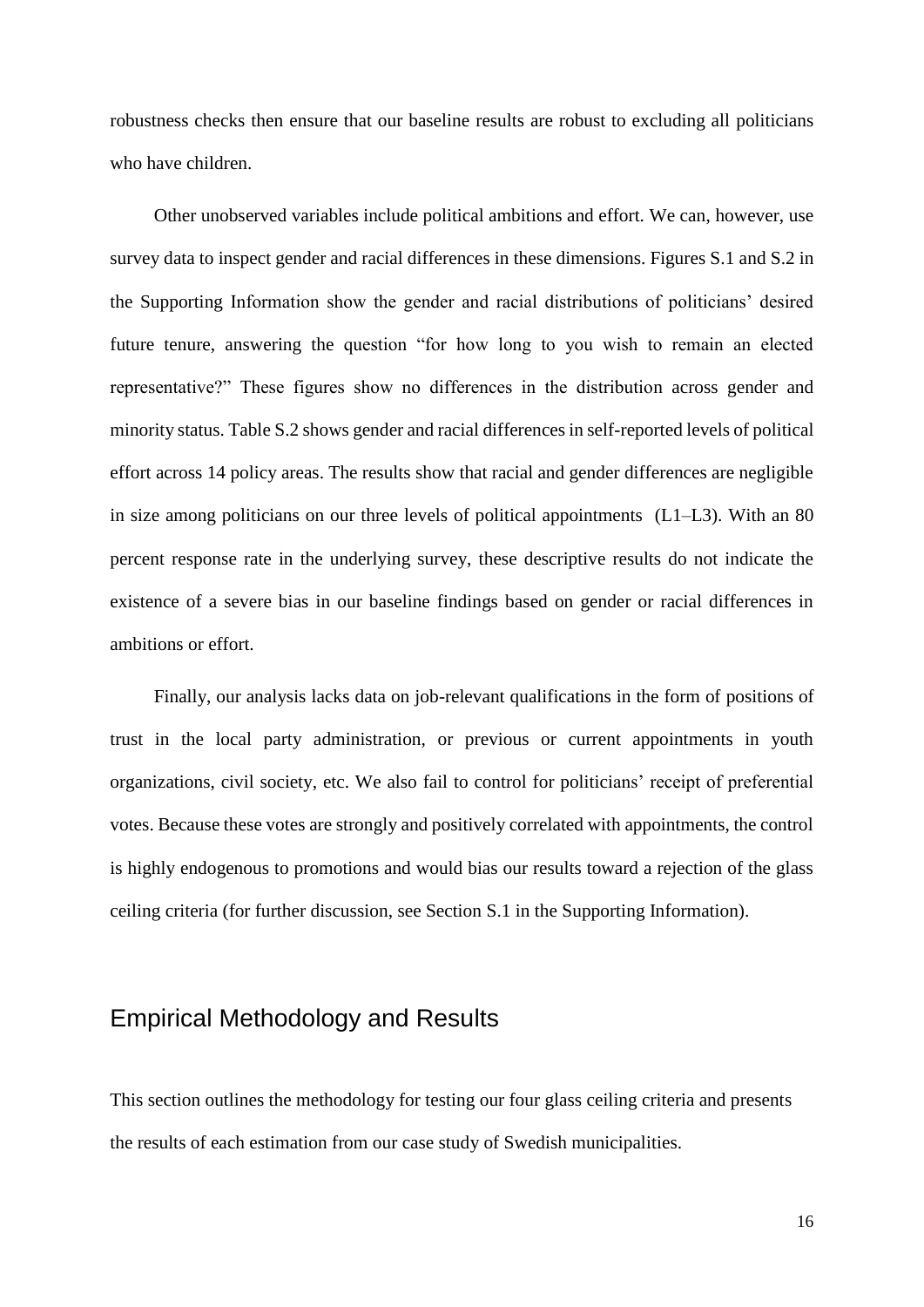**Criterion 1: there are gender and racial inequalities in access to higher offices that are not explained by other job-relevant characteristics of the politician.**

We test the first criterion by estimating the following regression equation

$$
Y_{it} = a_{it} + \beta_1 w_i + \beta_2 m_i + \lambda' E_{it} + \eta' Q_{it} + \gamma_{pt} + \varepsilon_{it} , \qquad (1)
$$

where the outcome variable,  $Y_{it}$ , is a binary indicator for holding a position of influence. The first variable,  $w_i$ , is the binary indicator for being a woman. The estimate for this indicator,  $\beta_1$ , captures the difference in the probability of holding a position of influence between the average woman and the average man. The second variable,  $m<sub>i</sub>$ , is the binary indicator for minority status and its estimate,  $\beta_2$ , captures the probability that the average minority representative holds a position of influence compared to the average majority representative. To hold qualifications for higher office constant, the regression includes a variable vector  $E<sub>i</sub>$ that contains the five binary indicators for the number of previous periods in office. It also includes the vector  $Q_i$  that contains all other qualification control variables.

Finally, we add fixed effects for each party group interacted with fixed effects for each election period,  $\gamma_{pt}$ . This controls for the fact that the average probability of holding a position of influence will differ both across municipalities and within the same municipal ruling party and over time, for example due to variation in the size of the party group. By including a dummy variable for each party group and year, we ensure that our estimated inequalities rely on differences within the same party group and in the same election period.

We estimate Equation (1) using ordinary least squares (OLS) and logit, which gives us estimates of both the absolute and relative magnitudes of the potential gender and racial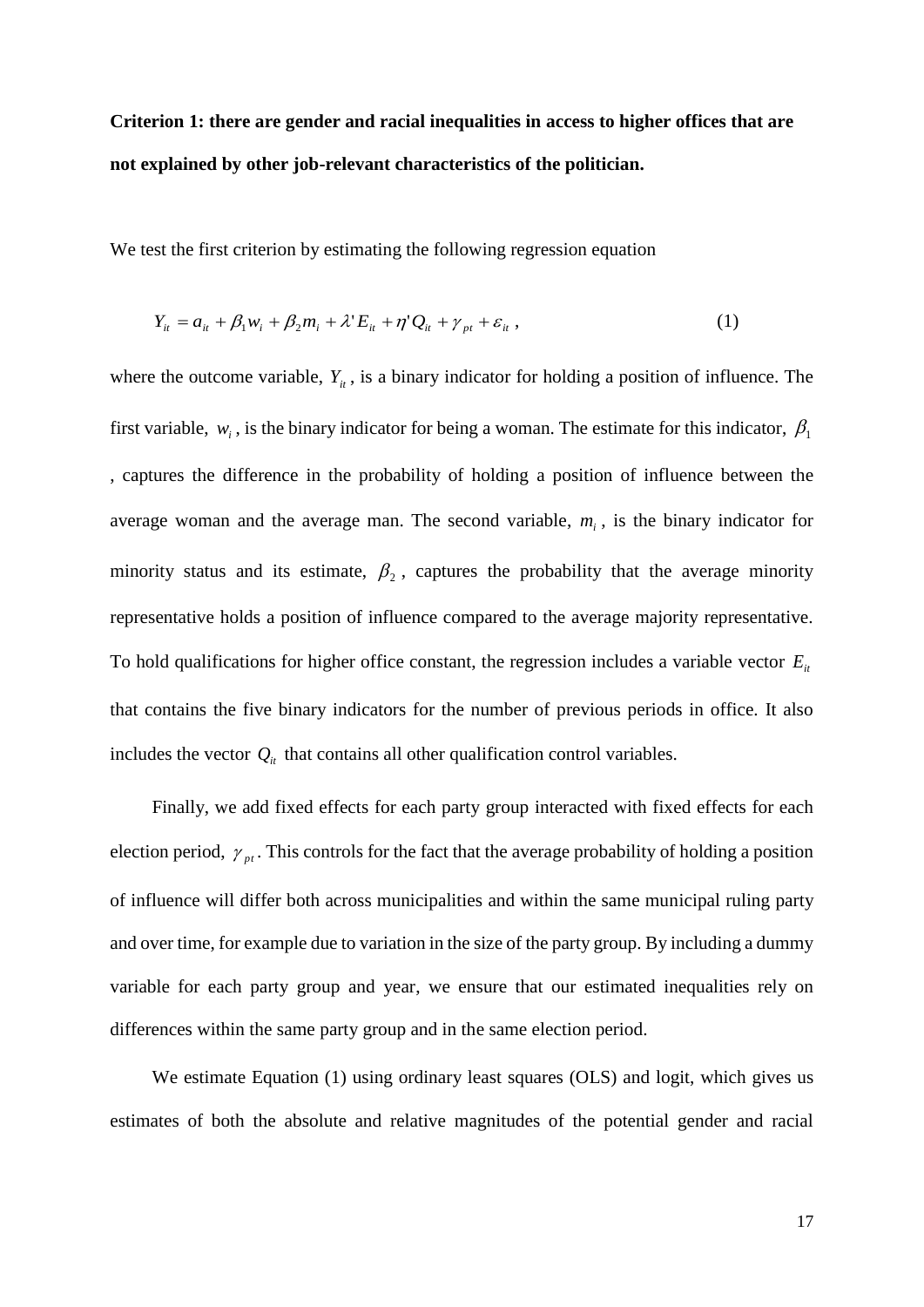inequalities. The logit estimation addresses the concern of biased estimations in OLS regressions with binary outcome variables.

The results are presented in Table 1. Columns 1 through 3 examine inequalities in holding any type of chair position, either a mid- or top-level positions. In columns 4 through 6 we estimate the inequalities in holding the top position only. For each outcome we present the results without any control variables (columns 1 and 4), adding the control variables for political experience (columns 2 and 5), and adding both the control variables for experience and other qualifications (columns 3 and 6). The table's upper pane shows the OLS results and the lower pane shows the logit results.

|                      |             | Any chair position $(L2+L3) = 1$ ,<br>otherwise 0 |            | Council board chair $(L3) = 1$ ,<br>otherwise 0 |            |            |  |
|----------------------|-------------|---------------------------------------------------|------------|-------------------------------------------------|------------|------------|--|
|                      | 1           | 2                                                 | 3          | 4                                               | 5          | 6          |  |
| Pane A: OLS          |             |                                                   |            |                                                 |            |            |  |
| Woman                | $-10.77***$ | $-8.05***$                                        | $-9.57***$ | $-4.13***$                                      | $-2.99***$ | $-3.83***$ |  |
|                      | (0.98)      | (0.94)                                            | (1.04)     | (0.52)                                          | (0.53)     | (0.59)     |  |
| Minority             | $-8.14***$  | $-4.15***$                                        | $-5.47***$ | $-1.67**$                                       | $-0.16$    | $-1.30*$   |  |
|                      | (1.45)      | (1.37)                                            | (1.40)     | (0.74)                                          | (0.73)     | (0.72)     |  |
| Observations         | 8,883       | 8,883                                             | 8,823      | 8,844                                           | 8,844      | 8,784      |  |
| Pane B: Logit        |             |                                                   |            |                                                 |            |            |  |
| Woman                | $-0.52***$  | $-0.43***$                                        | $-0.53***$ | $-0.70***$                                      | $-0.54***$ | $-0.69***$ |  |
|                      | (0.05)      | (0.05)                                            | (0.06)     | (0.09)                                          | (0.10)     | (0.11)     |  |
| Minority             | $-0.41***$  | $-0.24***$                                        | $-0.32***$ | $-0.32**$                                       | $-0.05$    | $-0.25$    |  |
|                      | (0.08)      | (0.08)                                            | (0.08)     | (0.16)                                          | (0.16)     | (0.16)     |  |
| Observations         | 8,883       | 8,883                                             | 8,823      | 8,844                                           | 8,844      | 8,589      |  |
|                      |             |                                                   |            |                                                 |            |            |  |
| Experience           |             | yes                                               | yes        |                                                 | yes        | yes        |  |
| Other qualifications |             |                                                   | yes        |                                                 |            | yes        |  |

Table 1. Gender and minority disadvantages in holding any chair position, or holding the council board chair position, for given length of political experience and other qualifications.

Notes: Fixed effects for municipalities interacted with fixed effects for election periods are included in all specifications. Robust standard errors in parentheses. \* significant at 10%; \*\* significant at 5%; \*\*\* significant at 1%. Experience control variables are five binary indicators for 1–5 periods of previous experience. Other qualification controls include dummy variables for six education levels, dummy variables for five age categories, dummy variables for ten occupation sectors, and a dummy variable for previous experience as a parliamentarian.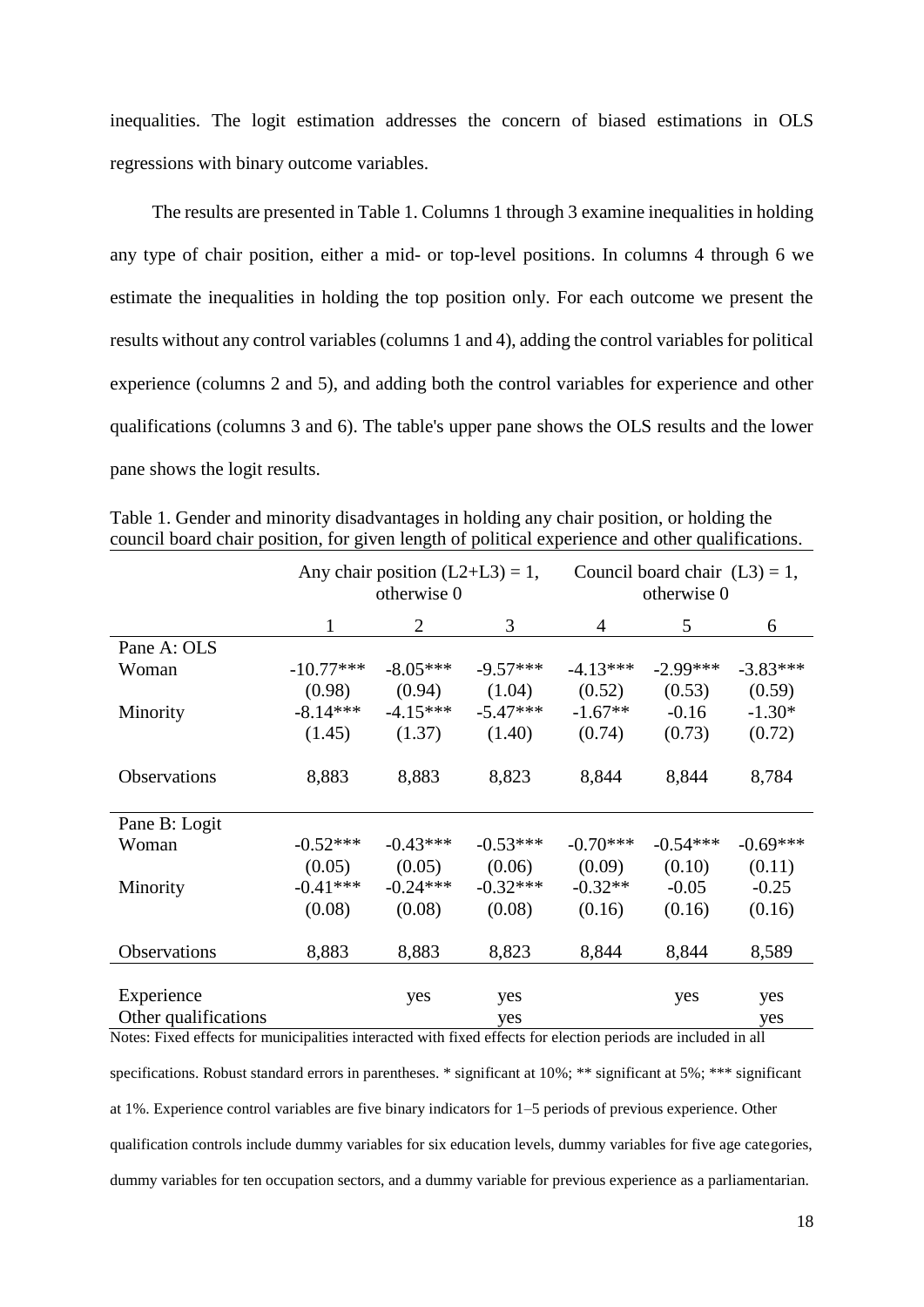The results in Table 1 clearly support criterion 1 for a glass ceiling for women. Holding experience and other qualifications constant, the average woman is about 10 percentage points, or 52 percent, less likely to hold a chair position than the average man. The corresponding disadvantage in holding the top position is 4 percentage points, or 71 percent.

The results are less conclusive regarding the glass ceiling for minorities. For the mid-level position we find a negative and significant estimate, showing that the average minority representative is 5 percentage points, or 32 percent, less likely to hold a chair position than the average majority representative. For reaching the top position (Columns 4–6), the point estimates suggest a disadvantage of 1 percentage point, or 25 percent, but after including all the control variables only the OLS estimate is statistically significant, and then only at the 10 percent level.

Comparing the results for the regression specifications with and without controls for qualifications delivers some additional insights. Lower levels of experience account for roughly one-fourth of the observed inequality in holding both the mid-level and top positions for women and at least half of the inequality for immigrants. Adding the control variables for age, education, and occupation sector gives larger point estimates (i.e., stronger qualifications) for both women and minorities.

## **Criterion 2: the inequality in holding influential positions should be more pronounced for higher political offices than for lower offices.**

To test criterion 2 we follow Baxter and Wright (2000a) and compare inequalities in the probability of holding the higher of two "adjacent" positions in the organizational hierarchy. In our context of three hierarchical levels, we hence make two comparisons. The first specification excludes politicians at the top level and examines the probability of holding a mid-level chair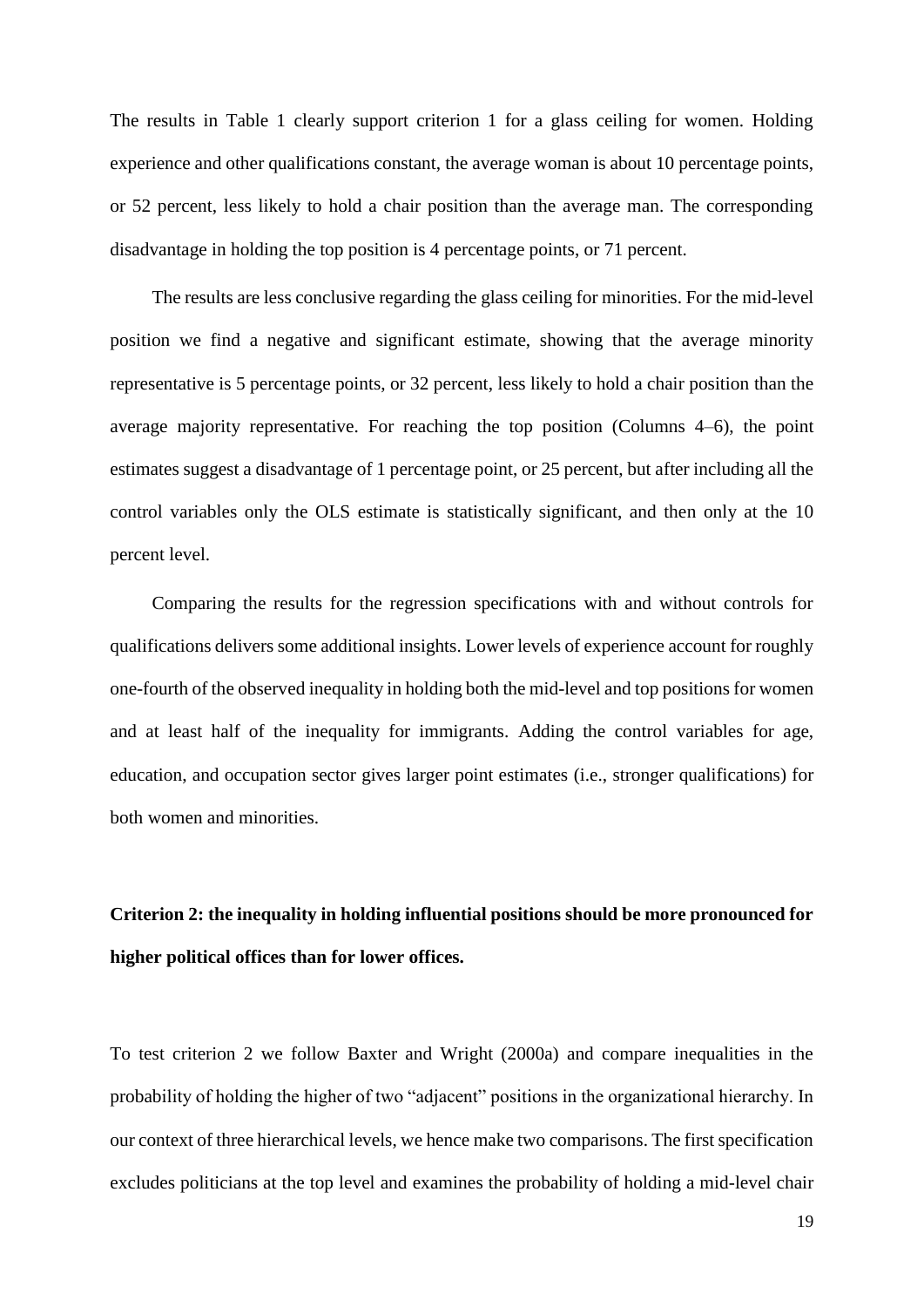position instead of an entry-level position (L2 vs. L1). The second specification excludes the entry-level politicians and compares the probability of holding a top position instead of a midlevel position (L3 vs. L1).

We again estimate Equation 1 and present the results in Table 2. The outcome variables are binary indicators for holding the higher of the two positions in our pair-wise comparisons. Our estimates of interest capture the gender ( $\beta_1$ ) and racial ( $\beta_2$ ) inequalities in the probability of holding a higher position and of having equal qualifications. Support for criterion 2 requires statistically significant inequalities that are either of constant size across the two levels, or larger for the top level than for the middle level.

|                      |              | Mid-level chair position $= 1$ ,<br>elected politician $= 0$ |            | Top-level chair position $= 1$ ,<br>Mid-level chair position $= 0$ |            |            |  |
|----------------------|--------------|--------------------------------------------------------------|------------|--------------------------------------------------------------------|------------|------------|--|
|                      | $\mathbf{1}$ | 2                                                            | 3          | 4                                                                  | 5          | 6          |  |
| Pane A: OLS          |              |                                                              |            |                                                                    |            |            |  |
| Woman                | $-8.24***$   | $-6.53***$                                                   | $-7.75***$ | $-6.94***$                                                         | $-6.18***$ | $-7.64***$ |  |
|                      | (1.01)       | (0.96)                                                       | (1.07)     | (2.18)                                                             | (2.16)     | (2.26)     |  |
| Minority             | $-7.05***$   | $-3.86***$                                                   | $-4.46***$ | $-0.04$                                                            | 1.54       | $-0.84$    |  |
|                      | (1.40)       | (1.35)                                                       | (1.38)     | (3.36)                                                             | (3.22)     | (3.08)     |  |
| Observations         | 8,273        | 8,273                                                        | 8,225      | 2,633                                                              | 2,633      | 2,608      |  |
| Pane B: Logit        |              |                                                              |            |                                                                    |            |            |  |
| Woman                | $-0.44***$   | $-0.38***$                                                   | $-0.46***$ | $-0.37***$                                                         | $-0.33***$ | $-0.46***$ |  |
|                      | (0.05)       | (0.05)                                                       | (0.06)     | (0.11)                                                             | (0.11)     | (0.12)     |  |
| Minority             | $-0.40***$   | $-0.24***$                                                   | $-0.27***$ | $-0.00$                                                            | 0.08       | $-0.09$    |  |
|                      | (0.08)       | (0.08)                                                       | (0.09)     | (0.17)                                                             | (0.17)     | (0.18)     |  |
| Observations         | 8,083        | 8,083                                                        | 8,031      | 2,609                                                              | 2,609      | 2,531      |  |
|                      |              |                                                              |            |                                                                    |            |            |  |
| Experience           |              | yes                                                          | yes        |                                                                    | yes        | yes        |  |
| Other qualifications |              |                                                              | yes        |                                                                    |            | yes        |  |

Table 2. Gender and minority inequalities in holding a mid-level chair position vs. being elected, and in holding a council board chair position vs. holding a mid-level chair position.

Notes: Fixed effects for party group interacted with fixed effects for election periods are included in all

specifications. Robust standard errors in parentheses. \* significant at 10%; \*\* significant at 5%; \*\*\* significant at 1%. Control variables are listed under Table 1.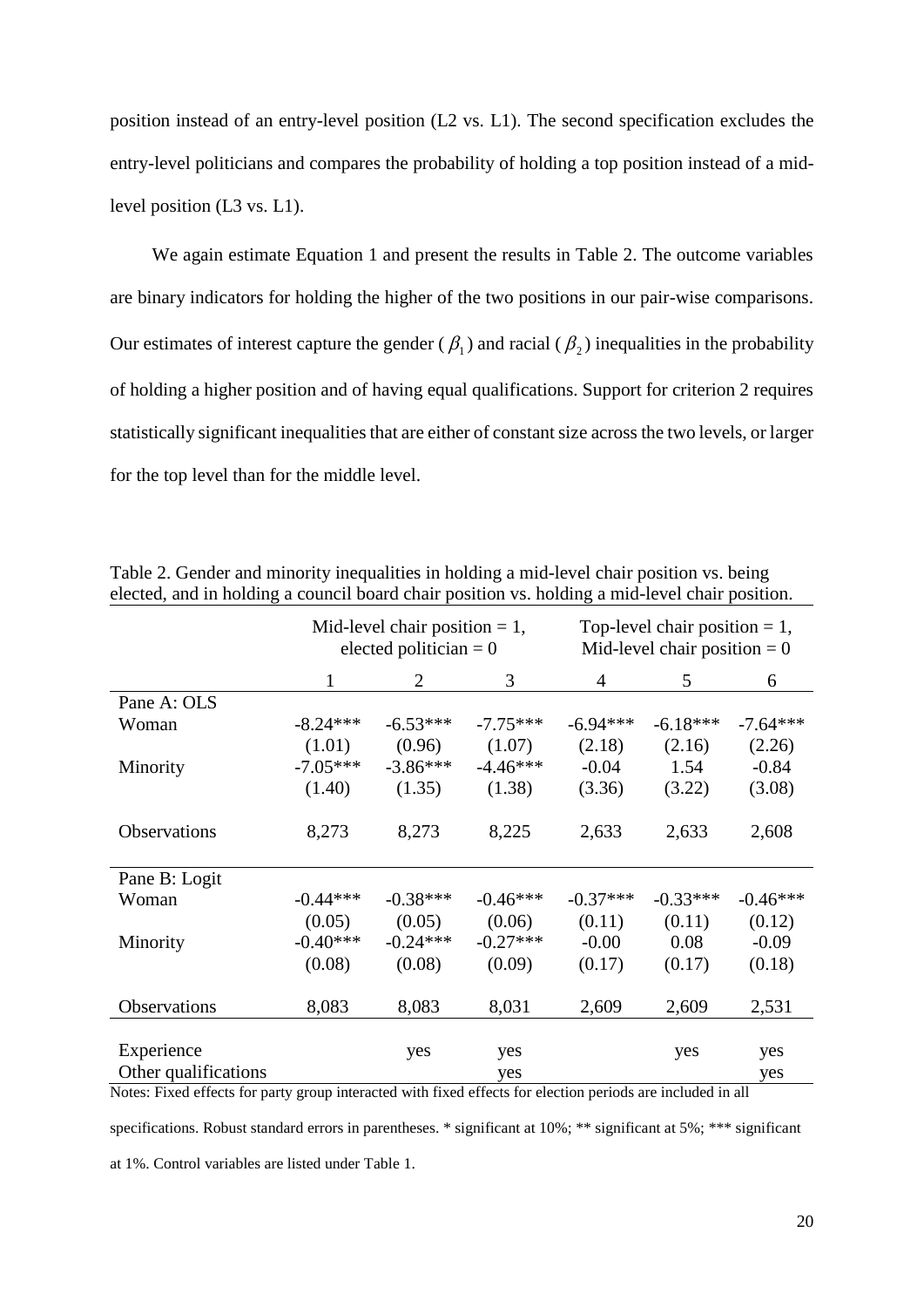The results show a large and statistically significant inequality between women and men in the probability of holding the higher of the two positions in both of our pair-wise comparisons. Both inequalities are of similar size, which means that criterion 2 finds support in the data. The average woman has an approximately 7.5 percentage point, or 46 percent, lower probability of holding the more influential position. For a woman at the entry position, this constant disadvantage in both steps translates into a larger cumulative disadvantage in reaching the top.

The results for minority representatives do not support criterion 2. The inequality between minority and majority representatives is substantially larger, both in absolute and relative terms, for the lower pair of adjacent positions. Holding qualifications constant, the disadvantage in holding a mid-level position compared to an entry-level position is 4 percentage points, or 27 percent. By contrast, the estimated disadvantage in holding the top position compared to the mid-level position is close to zero and not statistically significant.

## **Criterion 3: An inequality exists for the probability of advancing to a higher level, not only in the proportion of women or minorities at those levels.**

The third criterion adds a dynamic element to the analysis. We examine the pattern of promotions between the 2006 and 2010 elections. Equation (1) is estimated with a binary outcome variable that takes a value of 1 for politicians who moved to a higher level in 2010 compared to 2006, and 0 for those who remained at the same level.

Separate regressions are estimated for promotions from level 1 to level 2 (Table 3, columns 1–3) and from either level 1 or level 2 to level 3 (columns 4–6). The estimate of  $\beta_1$ captures the average woman's promotion probability relative to the average man's. The estimate of  $\beta_2$  captures the same inequality between the average minority and majority representatives.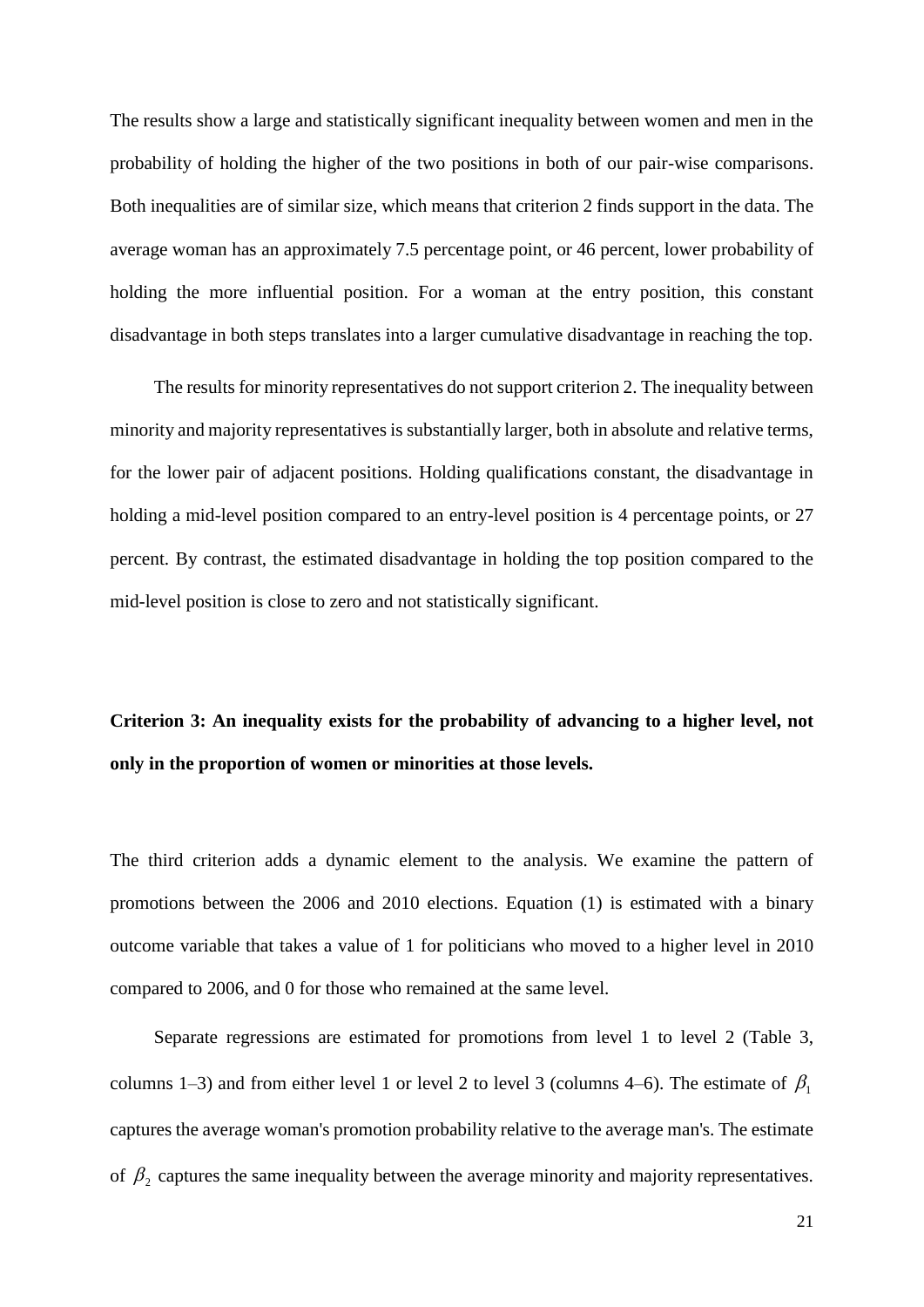In both cases qualifications are again held constant, and in the regression for the top position we also condition on the current position. By including the latter control, we make sure that our estimates of interest do not capture an over-representation of majority men at the mid-level position where the promotion probability for the top position is greater than that from the entry level.

In this analysis, our data sample is restricted to political parties that were the largest majority party in both 2006 and 2010. The inclusion of party group fixed effects also means that we drop all groups that had a constant outcome variable across both years, i.e. the distribution of positions remained the same.

Table 3 shows support for criterion 3 for women but not for minorities. For women, our preferred specification (column 3) shows that the average woman has a 45 percent lower probability of being promoted from level 1 to level 2 compared to the average man, and a 61 percent lower probability of being promoted to council board chair from either level 1 or level 2. Although the latter estimate lacks statistical precision and should be interpreted with some caution, the two estimates together imply that women face promotion disadvantages that fit the metaphor of the glass ceiling.

For minorities we find smaller estimates for promotion disadvantages than for women, and the estimates have large standard errors. The combination of these two factors means that none of the estimates is close to statistically significant at any conventional level. Thus we do not find empirical support for criterion 3 in the case of minorities.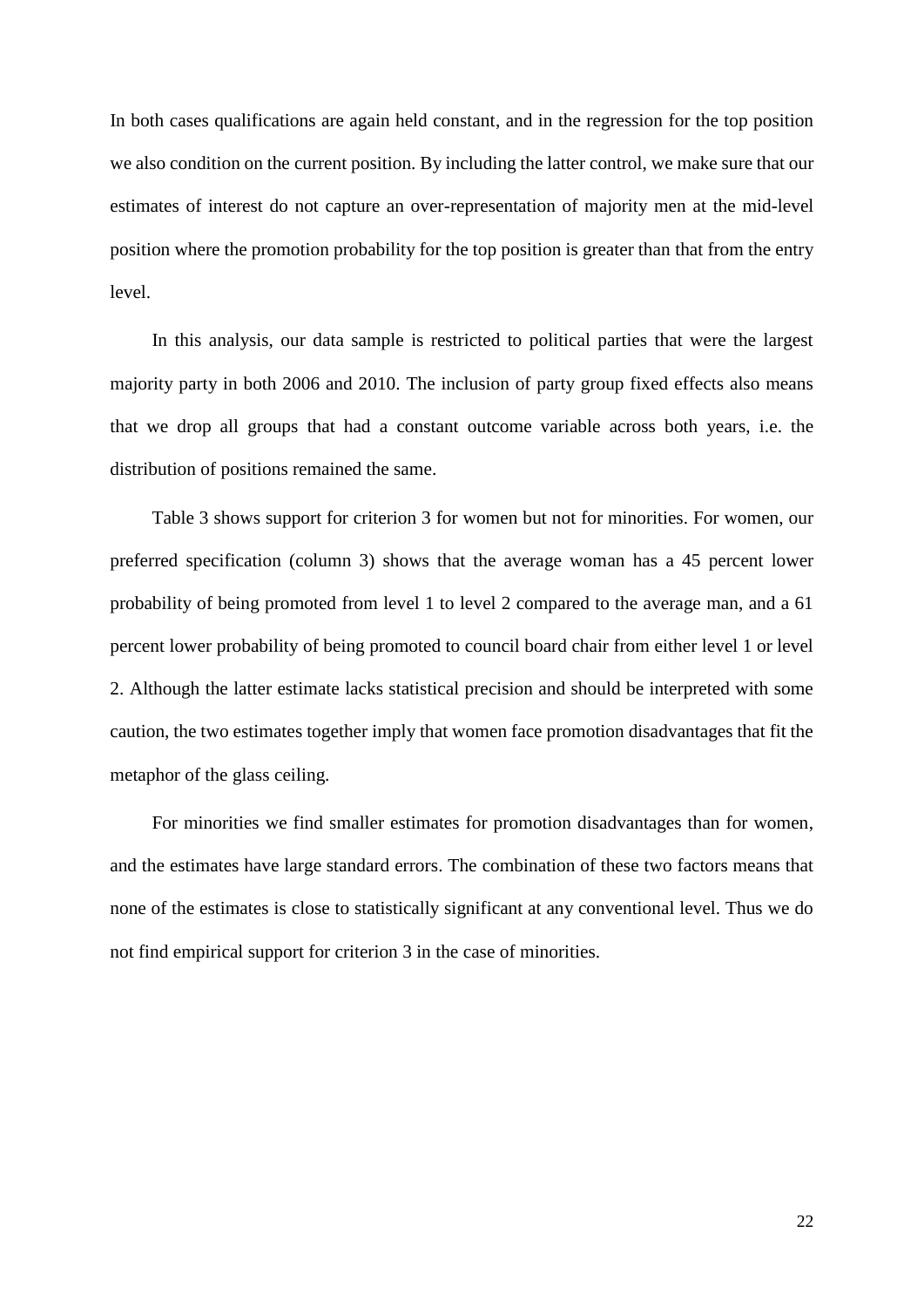|                      |              | Promotion from     |           | Promotion from         |                    |          |  |
|----------------------|--------------|--------------------|-----------|------------------------|--------------------|----------|--|
|                      |              | L1 to $L2 = 1$ ,   |           | L1 or L2 to $L3 = 1$ , |                    |          |  |
|                      |              | No promotion $= 0$ |           |                        | No promotion $= 0$ |          |  |
|                      | $\mathbf{1}$ | $\overline{2}$     | 3         | $\overline{4}$         | 5                  | 6        |  |
| Pane A: OLS          |              |                    |           |                        |                    |          |  |
| Woman                | $-3.99$      | $-4.19*$           | $-6.02**$ | $-1.73$                | $-2.29$            | $-3.32$  |  |
|                      | (2.47)       | (2.49)             | (2.83)    | (2.21)                 | (2.18)             | (2.12)   |  |
| Minority             | $-1.19$      | $-1.40$            | $-3.05$   | $-0.90$                | $-1.22$            | $-2.46$  |  |
|                      | (3.31)       | (3.39)             | (3.52)    | (2.75)                 | (2.83)             | (2.83)   |  |
| L2                   |              |                    |           | 11.48***               | 12.30***           | 10.97*** |  |
|                      |              |                    |           | (2.58)                 | (2.86)             | (2.78)   |  |
|                      |              |                    |           |                        |                    |          |  |
| Observations         | 1,160        | 1,160              | 1,157     | 787                    | 787                | 784      |  |
|                      |              |                    |           |                        |                    |          |  |
| Pane B: Logit        |              |                    |           |                        |                    |          |  |
| Woman                | $-0.27*$     | $-0.29*$           | $-0.44**$ | $-0.22$                | $-0.29$            | $-0.62*$ |  |
|                      | (0.16)       | (0.16)             | (0.18)    | (0.30)                 | (0.30)             | (0.34)   |  |
| Minority             | $-0.09$      | $-0.10$            | $-0.22$   | $-0.13$                | $-0.17$            | $-0.40$  |  |
|                      | (0.22)       | (0.22)             | (0.24)    | (0.47)                 | (0.48)             | (0.56)   |  |
| L2                   |              |                    |           | $1.24***$              | $1.31***$          | 1.39***  |  |
|                      |              |                    |           | (0.27)                 | (0.29)             | (0.34)   |  |
|                      |              |                    |           |                        |                    |          |  |
| Observations         | 1,160        | 1,160              | 1,157     | 787                    | 787                | 757      |  |
|                      |              |                    |           |                        |                    |          |  |
| Experience           |              | yes                | yes       |                        | yes                | yes      |  |
| Other qualifications |              |                    | yes       |                        |                    | yes      |  |

Table 3. Gender and racial inequality in transitions to positions of influence between 2006 and 2010.

Notes: Fixed effects for party group interacted with fixed effects for election periods are included in all specifications. Robust standard errors in parentheses. \* significant at 10%; \*\* significant at 5%; \*\*\* significant at 1%. Control variables are listed under Table 1.

A final note on the results in columns 4–6 of Table 3 is that they strongly legitimize our operationalization of the career ladder for elected politicians. The estimate for holding the midlevel position (L2) on the probability of reaching the top level (L3) is highly significant and has a positive sign. A politician who has advanced to level 2 of the political hierarchy is about 140 percent more likely to be promoted to the top level than a politician who is presently at level 1.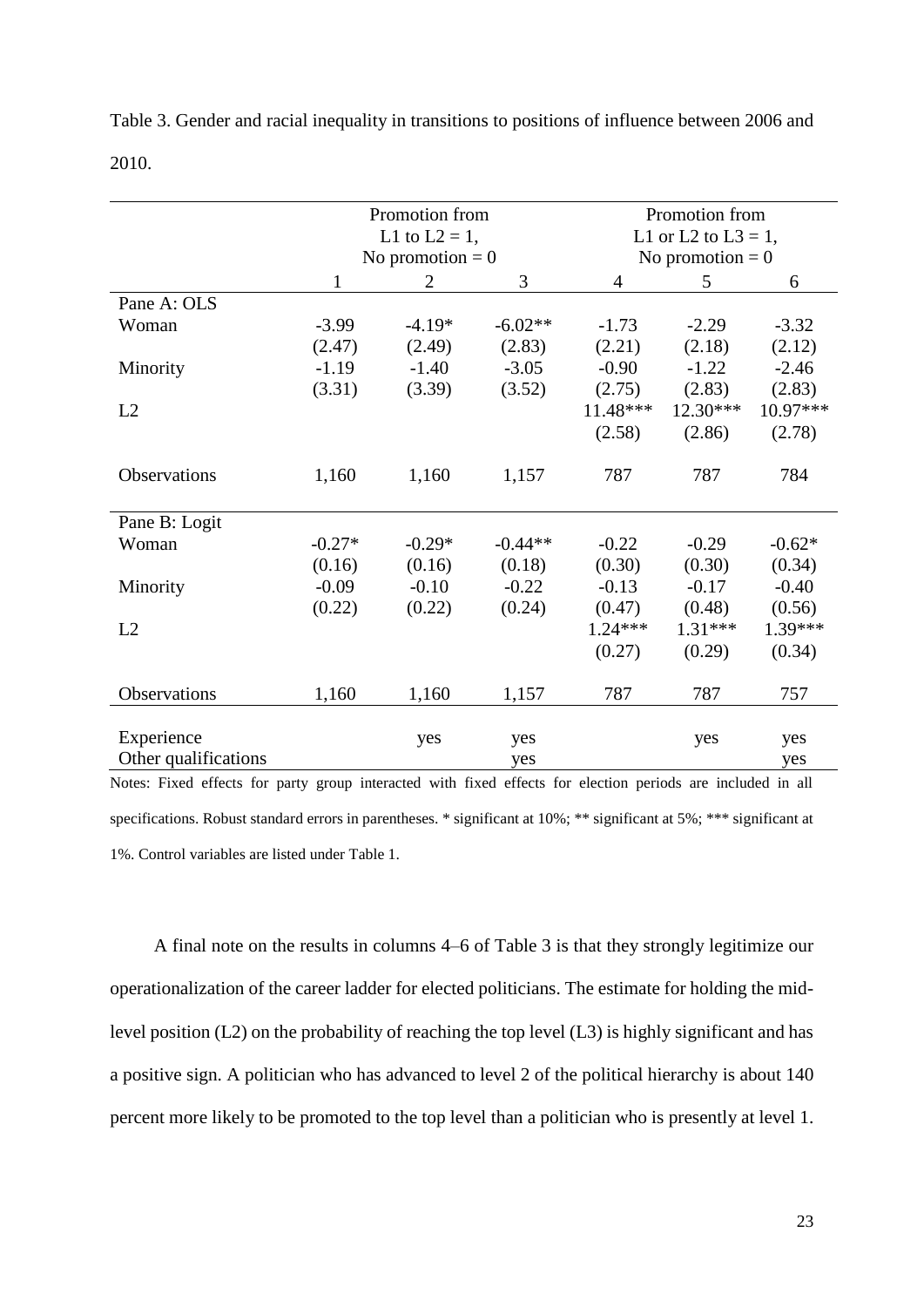**Criterion 4: Gender and racial inequalities in holding influential positions increase over the course of a political career, and the differentials are greater for more influential positions.** 

We have panel data for political appointments in two election periods, which makes it empirically challenging to test criterion 4. Following the cross-sectional approach of Cotter et al. (2001) we compare the probabilities that women and minorities hold positions of influence across increasing levels of previous experience. To meet criterion 4, we expect a growing differential for longer tenures, and a larger increase in that differential for the top position than for the mid-level position.



Figure 2. Gender (top) and racial (bottom) inequality in the proportion of individuals that holds influential positions by total tenure in elected office, pooled 2006 and 2010 data.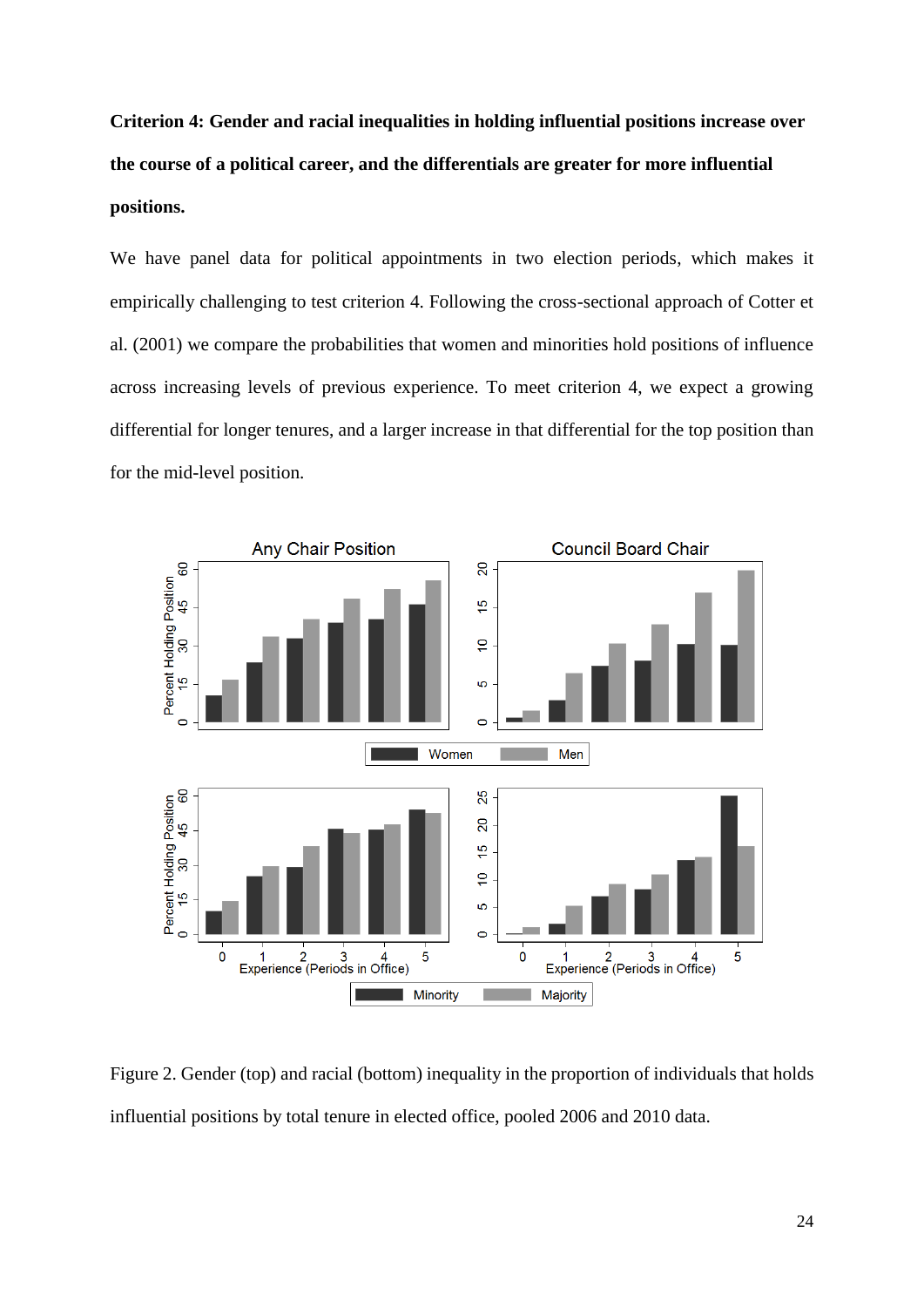Figure 2 shows that total tenure is positively correlated with holding a position of influence for all socioeconomic groups. It also appears that the payoff for experience is greater for men than for women, and that this inequality widens more with the level of experience when we examine the top position. In contrast, minorities have a disadvantage at the lower levels of tenure but not at the higher ones. At first glance, criterion 4 appears to be met in the case of women but not in the case of minorities.

A formal regression analysis is carried out to estimate the differential probabilities in holding influential appointments across the five levels of political tenure while also holding other qualifications constant (a detailed description and numerical estimates are provided in Section S.3). Figure 3 plots the predicted probabilities from this regression analysis and illustrates the statistical precision with a 95 percent confidence interval.

Figure 3 confirms the preliminary conclusions from the descriptive analysis in Figure 2. The gender inequality in the probability of holding positions of influence is constant over the career trajectory for the mid-level position and increasing for the top position (as seen by the divergence of the estimated probabilities for men and women in the top-right graph). That women's disadvantage is statistically significant for each level of experience can be seen by the lack of an overlap between the confidence interval for women's predicted probability and the line showing the male estimates. For minorities, there is a statistically significant disadvantage in obtaining both positions among politicians with the lowest levels of experience. However, no statistically significant gap is observed for politicians with longer tenures.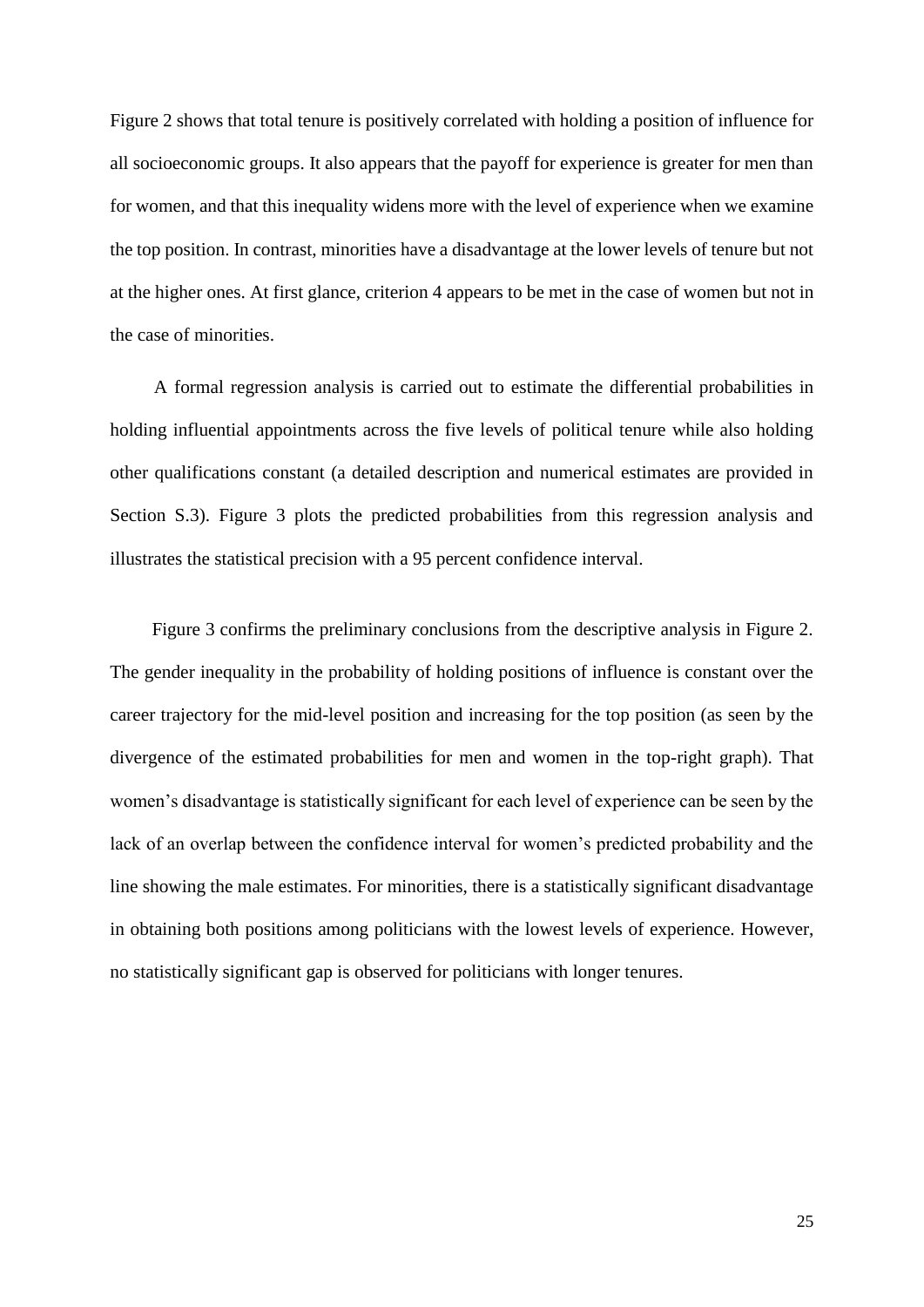

Figure 3. Estimated gender (top) and racial (bottom) inequality in the proportion of individuals that holds influential positions by total tenure in elected office, pooled 2006 and 2010 data.

The results in this section should be interpreted with caution, because our cross-sectional approach may confound career and cohort effects. Because politicians with more experience come from older cohorts, gender and racial inequalities could be more salient. For minorities, cohorts also correlate with unobserved variation across first- and second-generation immigrants. It could also reflect a status hierarchy of regions of origin, with earlier cohorts coming from European countries having higher status and an easier way of entering into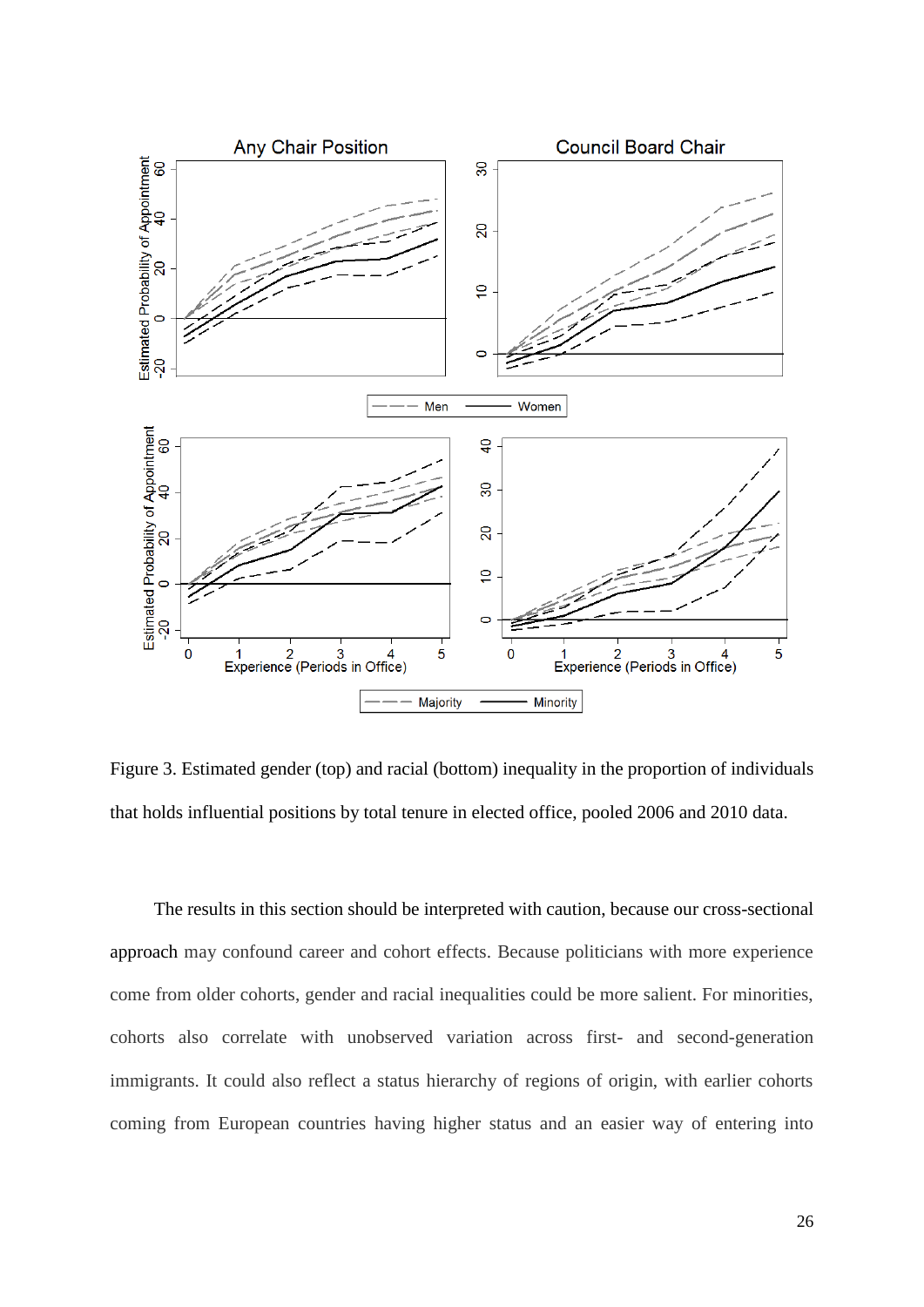political organizations, and later cohorts from outside of Europe having lower status and a harder time of doing so.

#### **Alternative Specifications**

We look at two alternative specifications for the empirical analysis. The first addresses the concern that gender differences in the prioritization of family-related caregiving responsibilities drive our baseline findings of a glass ceiling for women. We restrict our sample to politicians who have never had a child between the ages of 0 and 6 during any of their years as elected representatives. The results, shown in section S.4 in the Supporting Information (Tables S.6– S.8 and Figures S.3 and S.4), are highly similar to the baseline findings.

The second alternative specification excludes second-generation immigrants from the definition of minority status, only keeping individuals who are born outside of Sweden. Interestingly, this analysis slightly alters the results (Tables S.9–S.11 and Figures S.5 and S.6). In all four empirical tests we find larger estimated inequalities between minority and majority representatives. These results could mirror improved political integration over time of the polyethnic minorities of immigrant origin. But they could also be the consequence of the redirection over time of immigration flows to Sweden from within Europe to outside of Europe as illustrated by Table S.4 in the Supporting Information. Nevertheless, because we still see larger inequalities in the probability of holding, or being promoted to, a mid-level position compared to the top position, we still reject the glass ceiling effect.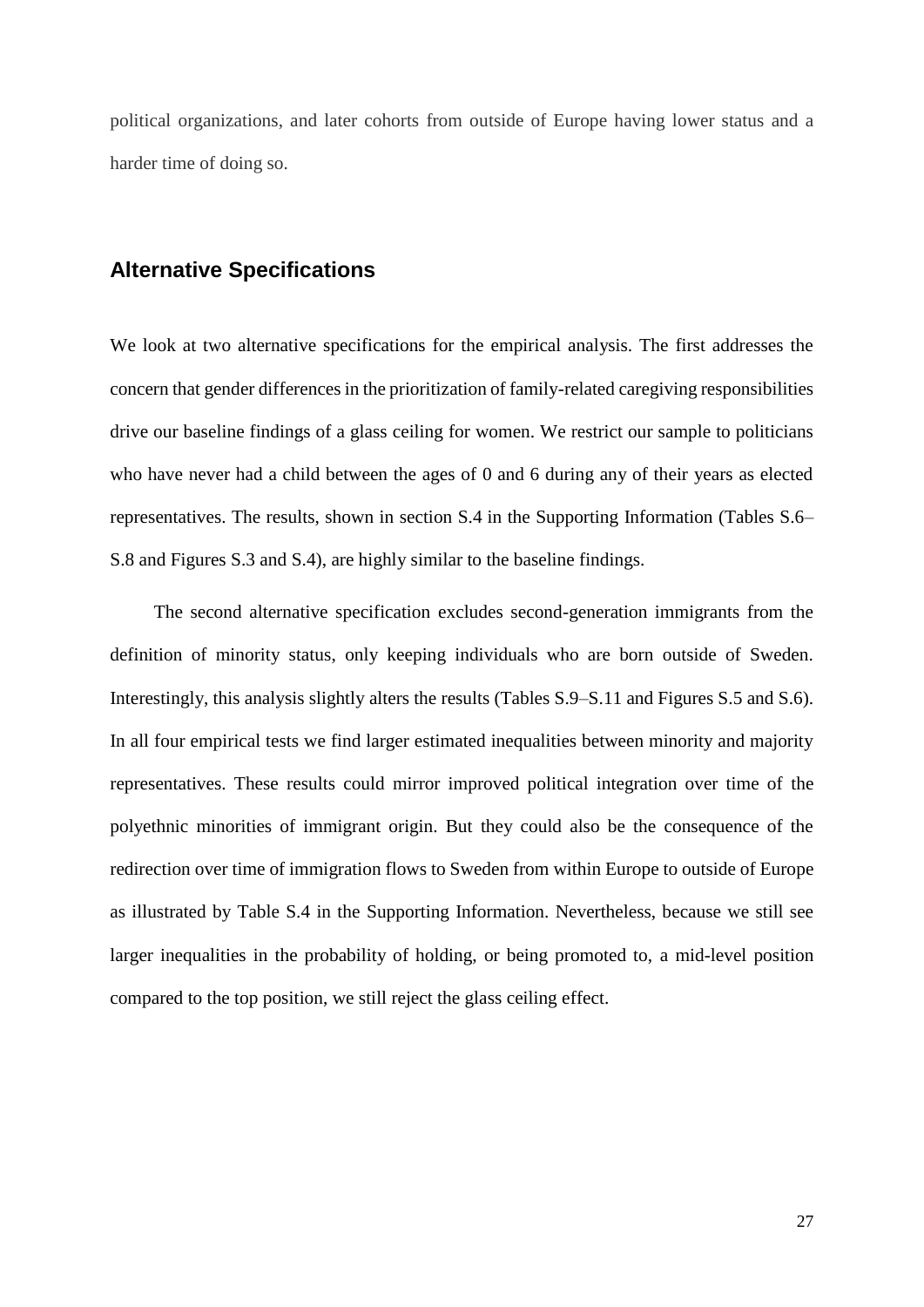### **Discussion and Conclusions**

This paper contributes to our understanding of the absence of women and minorities from the top positions of political power. We formalize criteria and suggest an empirical strategy to test one potential explanation of this phenomenon, namely that a glass ceiling hinders women and minorities from climbing to the top of organizational hierarchies. This explanation firmly ties career disadvantages to the promotion process within the political organization. It thus differs from macro-level explanations (features of the electoral and party system, cultural norms, etc.) as well as from other micro-level explanations (a weak supply of experienced and otherwise qualified candidates, or that women prioritize caregiving work in the family over their political career).

Our empirical tests for the Swedish context show that both women and polyethnic minorities face disadvantages in climbing the political career ladder. For women, this pattern fits the metaphor of a glass ceiling. For minorities, the disadvantages correspond more closely to the metaphor of a sticky floor: the obstacles to advancement from the entry level to the midlevel are more severe than those for advancing from the mid-level to the top. These results illustrate the usefulness of our empirical strategy in locating bottlenecks for the career paths of political minorities.

Some efforts to promote vertical equality that stems from a glass ceiling effect will be more productive than others. First and foremost, a "wait and see" approach is not sufficient. Even direct efforts to improve the supply of qualified women and minorities will likely fall short as long as equally qualified women and minorities are denied equal promotion chances. More successful strategies should target the norms, behaviors, and party practices that surround parties' promotion processes. In the Swedish context, such strategies should focus on the recruitment of women for top appointments, and of minorities for mid-level appointments. At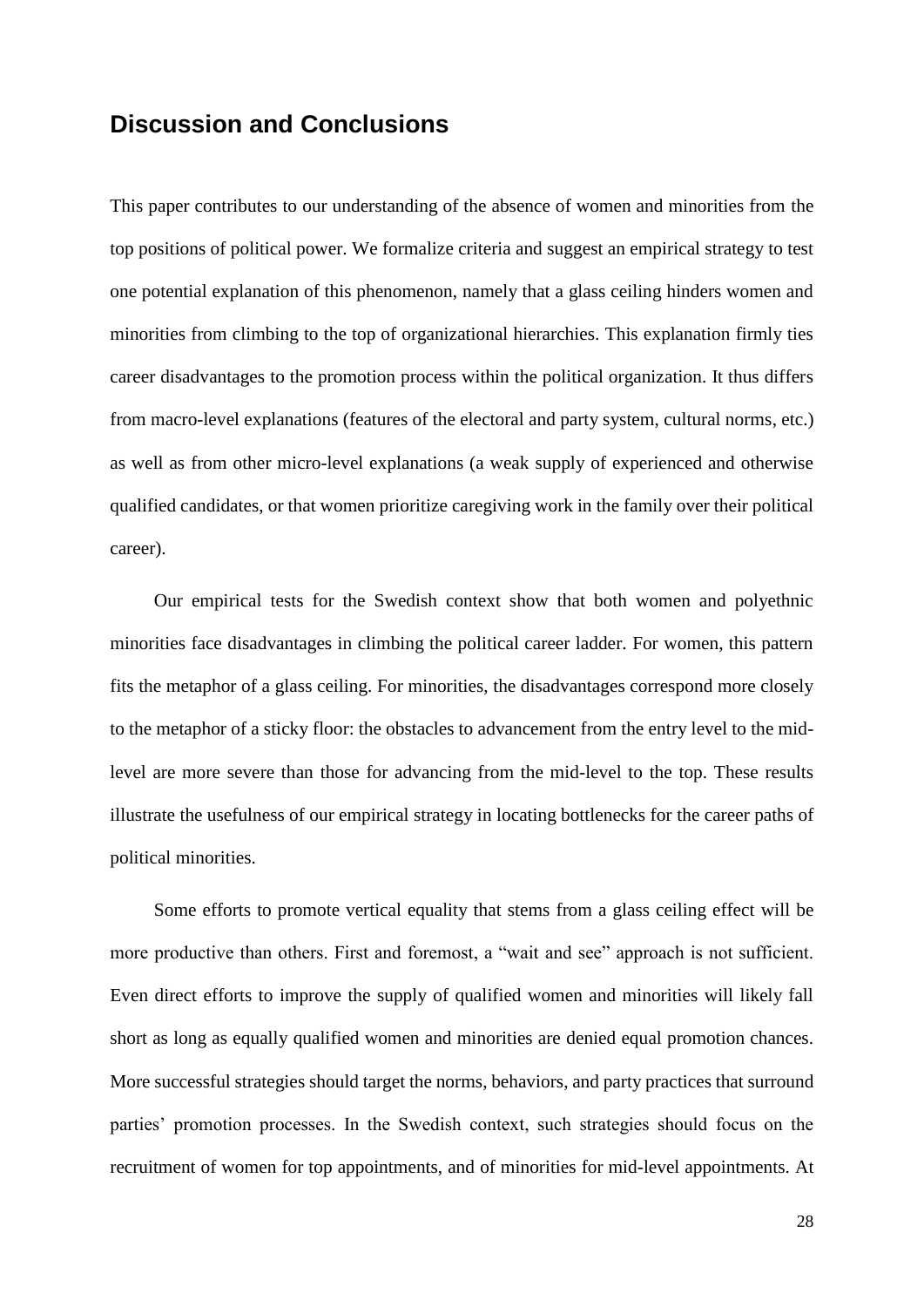the same time, our results do not imply that the glass ceiling is the only explanation for vertical inequality in the Swedish context. Previous research has pointed out that a faster exit rate of women from the political arena, controlled for in this paper by the experience variable, is related to family responsibilities and discriminatory behavior by the party organization (Folke and Rickne, 2014).

Fully identifying the channels for discriminatory promotions is outside the scope of this work, but previous work gives ample clues that can be pursued in future work. Notably, discrimination may be largely or entirely unintentional on the part of recruiters and/or party elites. As party recruiters are mostly majority men, similarity of socioeconomic characteristics, attitudes, values, and personality between this in-group (perceiver) and candidates for promotion may be interpreted as qualifications (Bjarnegard 2009; Lipman-Blumen 2000; Piliavin 1987). In turn, social similarities lead to an assumption of competence in a way that favors the dominant group (Holgersson 2003; Klahr 1969; Schlozman, et al. 1995).

Factors outside of the political party may also affect recruiters' impressions of the available candidates. Media bias against female politicians is widely documented, including a focus of political commentary on their physical appearance and private lives, and less on their political positions (e.g., Dolan, Deckman and Swears 2007; Kahn and Goldenberg 1991; Ondercin and Welch 2005). Perceived voter bias against women and minorities as political leaders could also factor into promotion decisions (Norris and Lovenduski 1995).

There are many avenues for future research. In our case study, the conclusion about the glass ceiling for women was sustained in a subsample of politicians without children. In a separate survey dataset, we also showed highly similar levels of desired political tenures (a proxy for ambition) and policy-making efforts across sexes and political positions. Despite these efforts, future work could directly combine promotion data with datasets on work efforts and/or politicians' preferences to more fully control for unobserved characteristics. Ensuring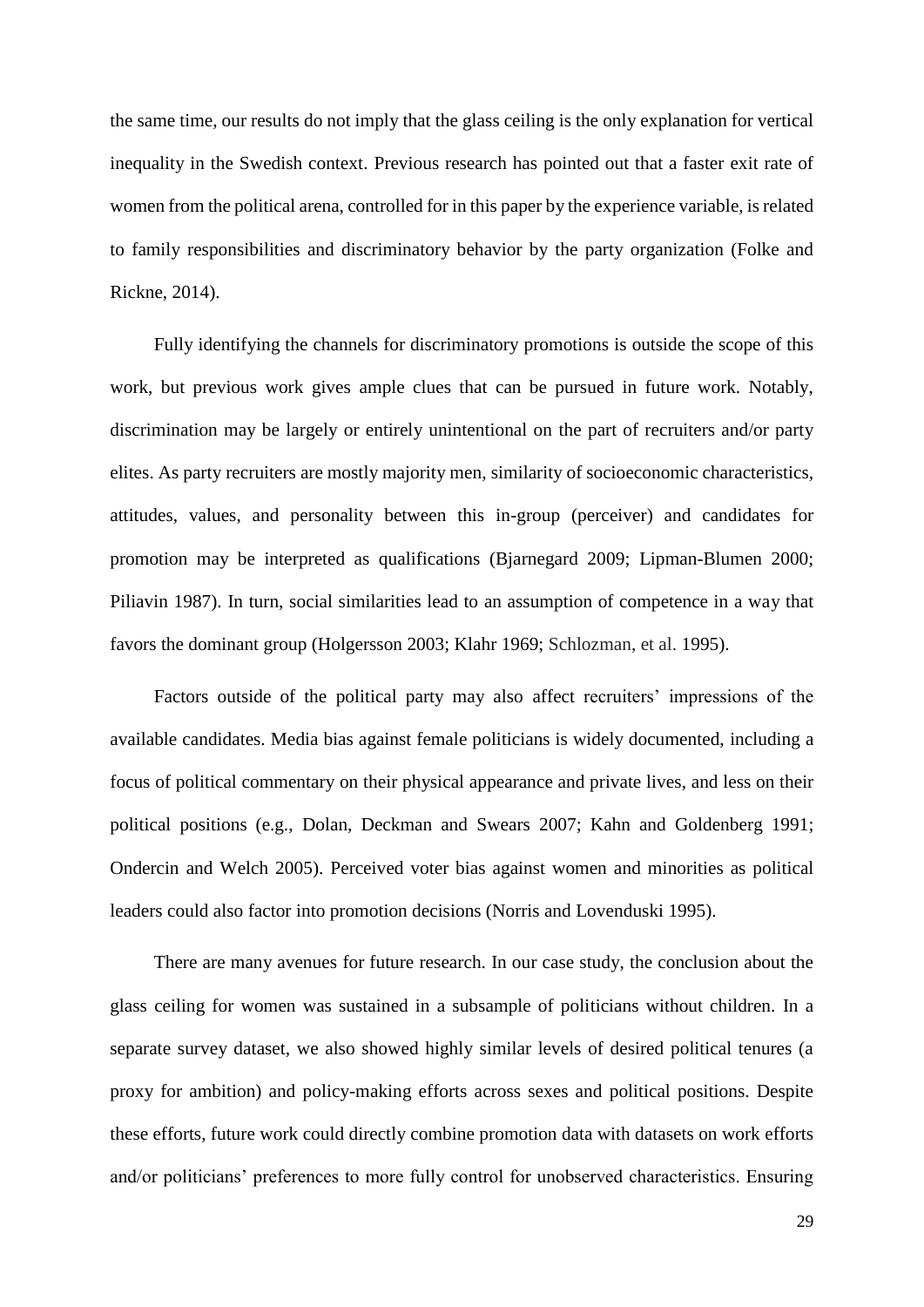that residual disparities in promotion probabilities are solely due to sex or minority status is crucial for drawing correct conclusions regarding the glass ceiling effect. Future work could also use longer time series on promotions, preferably whole political careers, to ensure that tests of promotion disparities over career trajectories are not confounded by cohort effects.

Another obvious area of interest is to replicate our study on data from other countries and political systems. In the US case, comparisons could include movements across hierarchies of appointments both within and across chambers of legislatures, and to top executive positions. Future tests could also extend career paths to stages prior to elected office. The present study suggests that in the Swedish case, the steps of party membership, nomination to the party lists, and climbing to an electable position on that list could be particularly relevant bottlenecks for polyethnic minorities. Finally, the present analysis could be extended to intersectional glass ceilings or to provide further heterogeneity analysis between status hierarchies of different groups of polyethnic minorities.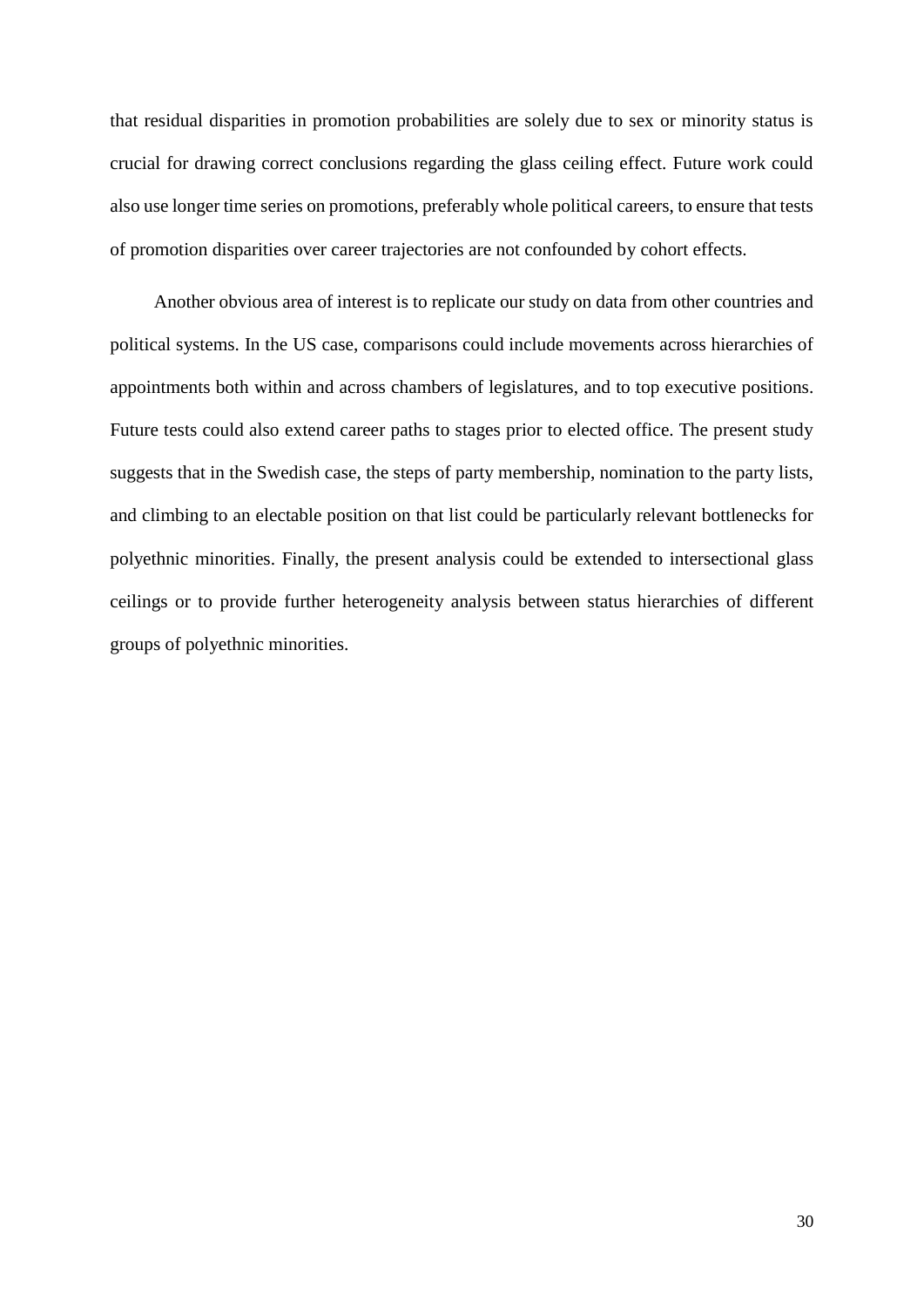### **References**

- Albrecht, James, Anders Bjorklund, and Susan Vroman. 2003. "Is There a Glass Ceiling in Sweden?" Journal of Labor Economics 21 (1): 145–77.
- Arulampalam, Wiji, Alison L. Booth, and Mark L. Bryan. 2007. "Is There a Glass Ceiling over Europe? Exploring the Gender Pay Gap across the Wage Distribution." Industrial and Labor Relations Review 60 (2): 163–86.
- Bækgaard, Martin, and Ulrik Kjaer. 2012. "The Gendered Division of Labor in Assignments to Political Committees: Discrimination or Self-Selection in Danish Local Politics?" Politics & Gender 8 (4): 465–82.
- Baxter, Janeen, and Erik Olin Wright. 2000a. The Glass Ceiling Hypothesis: A Comparative Study of the United States, Sweden, and Australia. Gender and Society 14 (2): 275–94.
- Baxter, Janeen, and Erik Olin Wright. 2000b. The Glass Ceiling Hypothesis: A Reply to Critics. Gender and Society 14 (6): 814–21.
- Bjarnegård, Elin. 2009. "Men in Politics. Revisiting Patterns of Gendered Parliamentary Representation in Thailand and Beyond." Ph.D. Thesis. Uppsala University.

Blondel, Jean. 1987. *Political Leadership*. London: Sage.

- Bloemraad, Irene. 2013. "Accessing the Corridors of Power: Puzzles and Pathways to Understanding Minority Representation." West European Politics 36 (3): 652–70.
- Bloemraad, Irene, and Karen Schönwälder. 2013 "Immigrant and Ethnic Minority Representation in Europe: Conceptual Challenges and Theoretical Approaches." West European Politics 36(3): 564-579.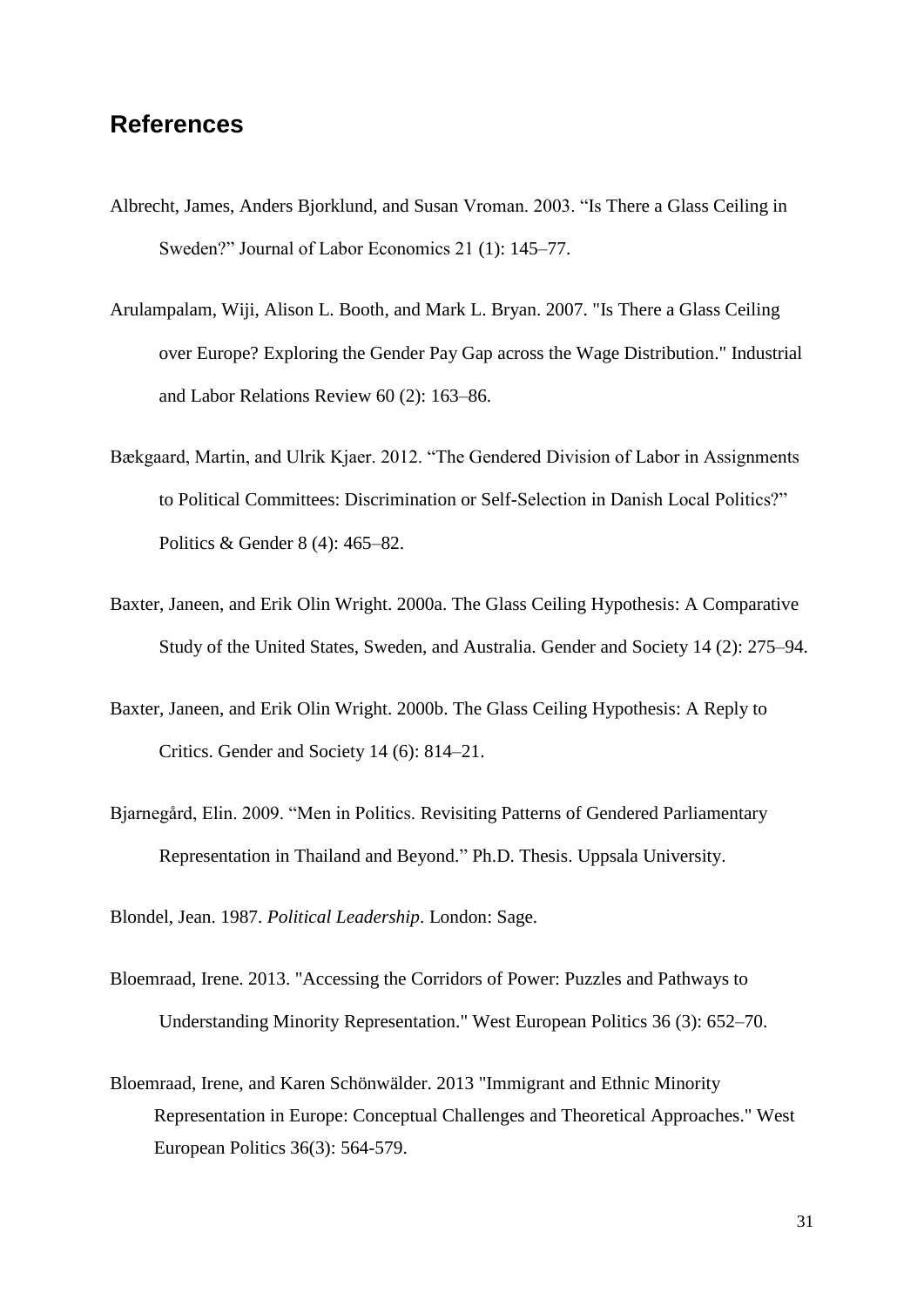- Carroll, Susan. 1994. *Women as Candidates in American Politics* (2nd ed.). Bloomington: Indiana University Press.
- Carroll, Susan. 2008. "Committee Assignments: Discrimination or Choice?" In *Legislative Women: Getting Elected, Getting Ahead*, ed. Beth Reingold. Boulder, CO: Lynne Rienner, 135–56.
- Carroll, Susan, and Wendy S. Strimling. 1983. *Women's Routes to Elective Office: A Comparison with Men*. New Brunswick, NJ: Center for the American Women and Politics.
- Childs, S. 2004. "A Feminized Style of Politics? Women MPs in the House of Commons." The British Journal of Politics and International Relations 6 (1): 1–22.
- Cotter, David A., Joan M. Hermsen, Seth Ovadia, and Reeva Vanneman. 2001. "The Glass Ceiling Effect." Social Forces 80 (2): 655–81.
- Cox, Gary W., and Jonathan N. Katz. 1996. "Why Did the Incumbency Advantage in US House Elections Grow?" American Journal of Political Science 40 (2): 478–97.
- Dahlstedt, M. 2004. "En av 1.8 miljoner! Röster från ett monokulturellt partiliv" (One of 1.8 million! Voices from mono-cultural party life). In *Integrationspolitiska Maktutredningen*. Stockholm: Government of Sweden.
- Darcy, Robert, Janet Clark, and Susan Welch. 1994. *Women, Elections, and Representation*. Lincoln and London: University of Nebraska Press.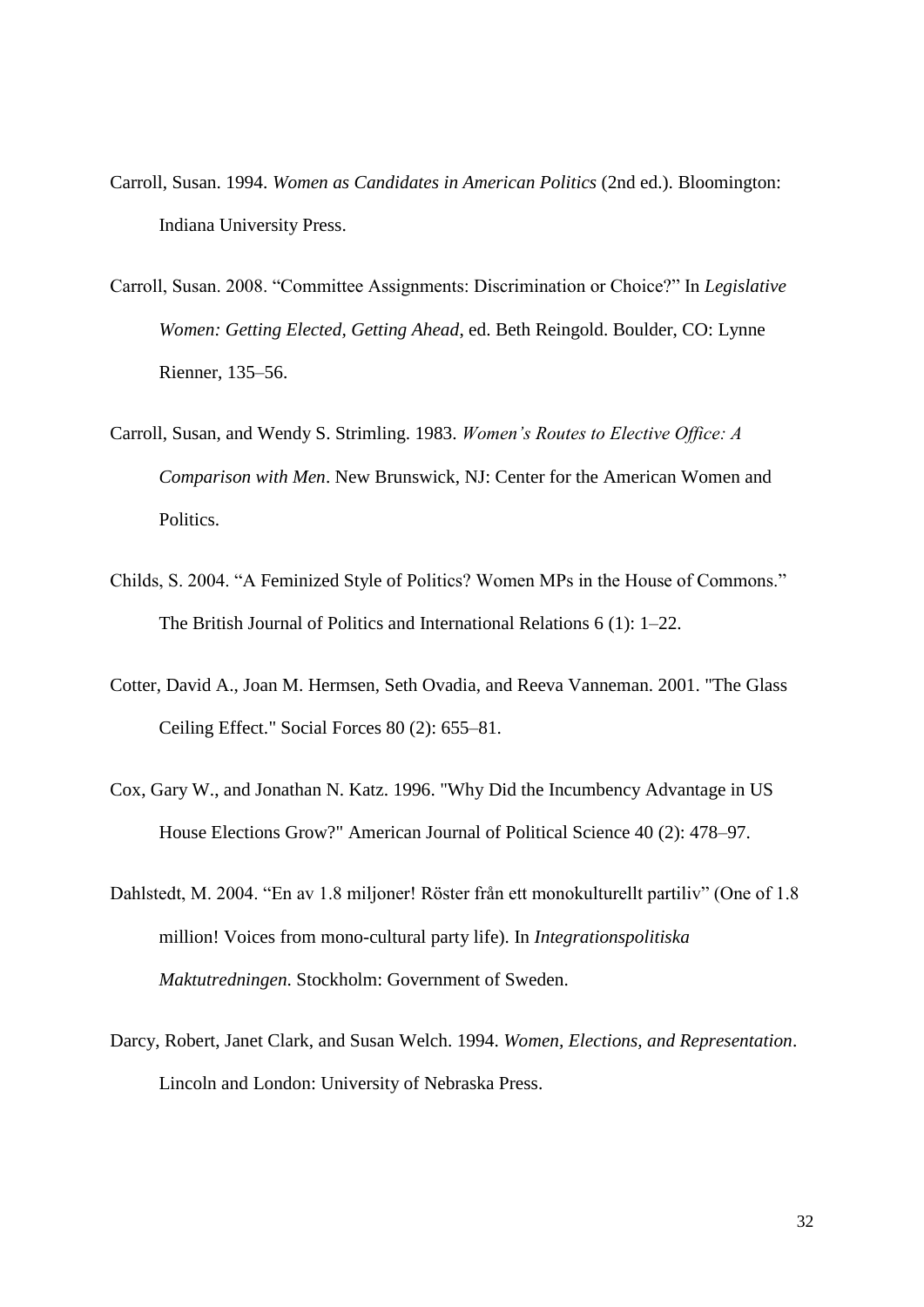- Davis, Rebecca Howard. 1997. *Women and Power in Parliamentary Democracies: Cabinet Appointments in Western Europe, 1968-1992*. Lincoln: University of Nebraska Press.
- Dolan, Julie, Melissa M. Deckman, and Michelle L. Swears. 2007. *Women and Politics: Path to Power and Political Influence*. Upper Saddle River, NJ: Pearson Prentice Hall.
- Escobar‐Lemmon, M., and M.M. Taylor‐Robinson. 2005. "Women Ministers in Latin American Government: When, Where, and Why?" American Journal of Political Science, 49 (4): 829–44.
- Esteve-Volart, Berta and Bagues Manuel. 2012. "Are Women Pawns in the Political Game? Evidence from Elections to the Spanish Senate." Journal of Public Economics 96 (3-4): 387–99.

Fenno, Richard F. 1973. *Congressmen in Committees*. Boston: Little, Brown.

- Federal Glass Ceiling Commission. 1995. *Good for Business: Making Full Use of the Nation's Human Capital*. U.S. Department of Labor.
- Feree, Myra M., and Bandana Purkayastha. 2000. "Equality and Cumulative Disadvantage: Response to Baxter and Wright." Gender & Society, 14 (6): 809–13.
- Ferraz, Claudio, and Frederico Finan. 2011. "Motivating Politicians: The Impacts of Monetary Incentives on Quality and Performance." Mimeo, Berkeley University.
- Folke, Olle and Johanna Rickne. 2014. "Female representation but male rule? Party competition and gender differences in political careers" Mimeo, Columbia University.
- Franceschet, Susan, and Jennifer M. Piscopo. 2012. "Gender and Political Backgrounds in Argentina." In *The Impact of Gender Quotas*, ed. Drude Dahlerup, 43–56.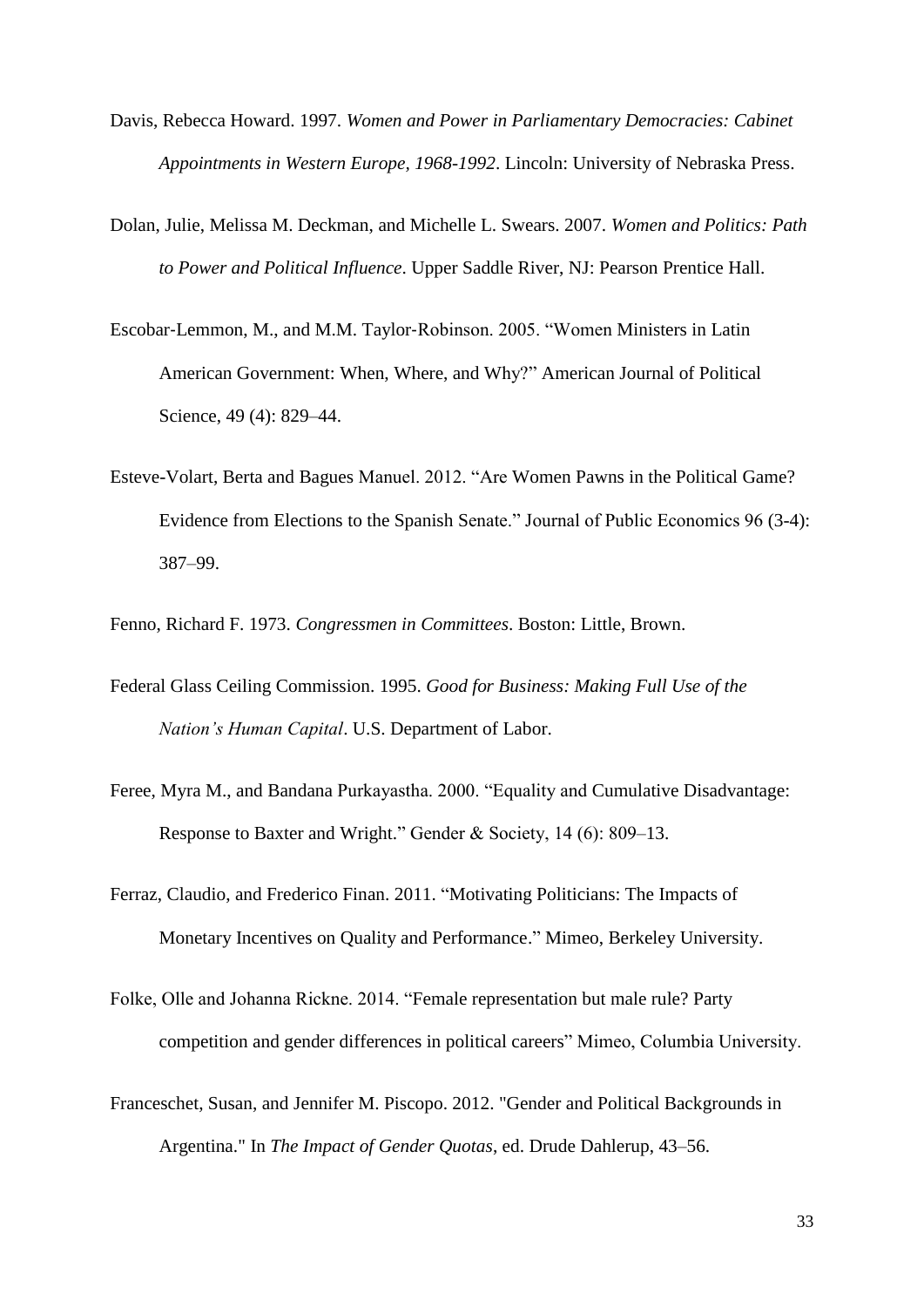- Gilljam, Mikael, David Karlsson, and Anders Sundell. 2010. *Politik på hemmaplan. Tiotusen fullmäktige-ledamöter tycker om politik och demokrati*. Stockholm: SKL Kommentus AB.
- Hagevi, Magnus. 2010. "Anciennitetsprincipens uppgång och fall." In *Folkets representanter: En bok om riksdagsledamöter och politisk representation i Sverige*, eds. Martin Brotén and Sören Holmberg. University of Gothenburg.
- Heath, Michelle, Leslie Schwindt-Bayer, and Michelle Taylor-Robinson. 2005. "Women on the Sidelines: Women's Representation on Committees in Latin American Legislatures." American Journal of Political Science 49 (2): 420–36.
- Herrick, Rebekah. 1995. "A Reappraisal of the Quality of Women Candidates." Women & Politics 15 (4): 25–38.
- Hirano, Shigeo, and James M. Snyder. 2013. "Primary Elections and the Quality of Elected Officials." Mimeo, Columbia University.
- Holgersson, Charlotte. 2003. *Rekrytering av företagsledare: En studie i homosocialitet*. Stockholm: Ekonomiska forskningsinstitutet vid Handelshögskolan.
- Inglehart, Ronald, and Pippa Norris. 2003. *Rising Tide: Gender Equality and Cultural Change around the World.* New York: Cambridge University Press.
- Jalalzai, Farida. 2013. "Shattered, Cracked, or Firmly Intact? Women and the Executive Glass Ceiling Worldwide." New York: Oxford University Press.
- Jalalzai, Farida, and Krook, Mona Lena. 2010. "Beyond Hillary and Benazir: Women's Political Leadership Worldwide." International Political Science Review 31 (1): 5–23.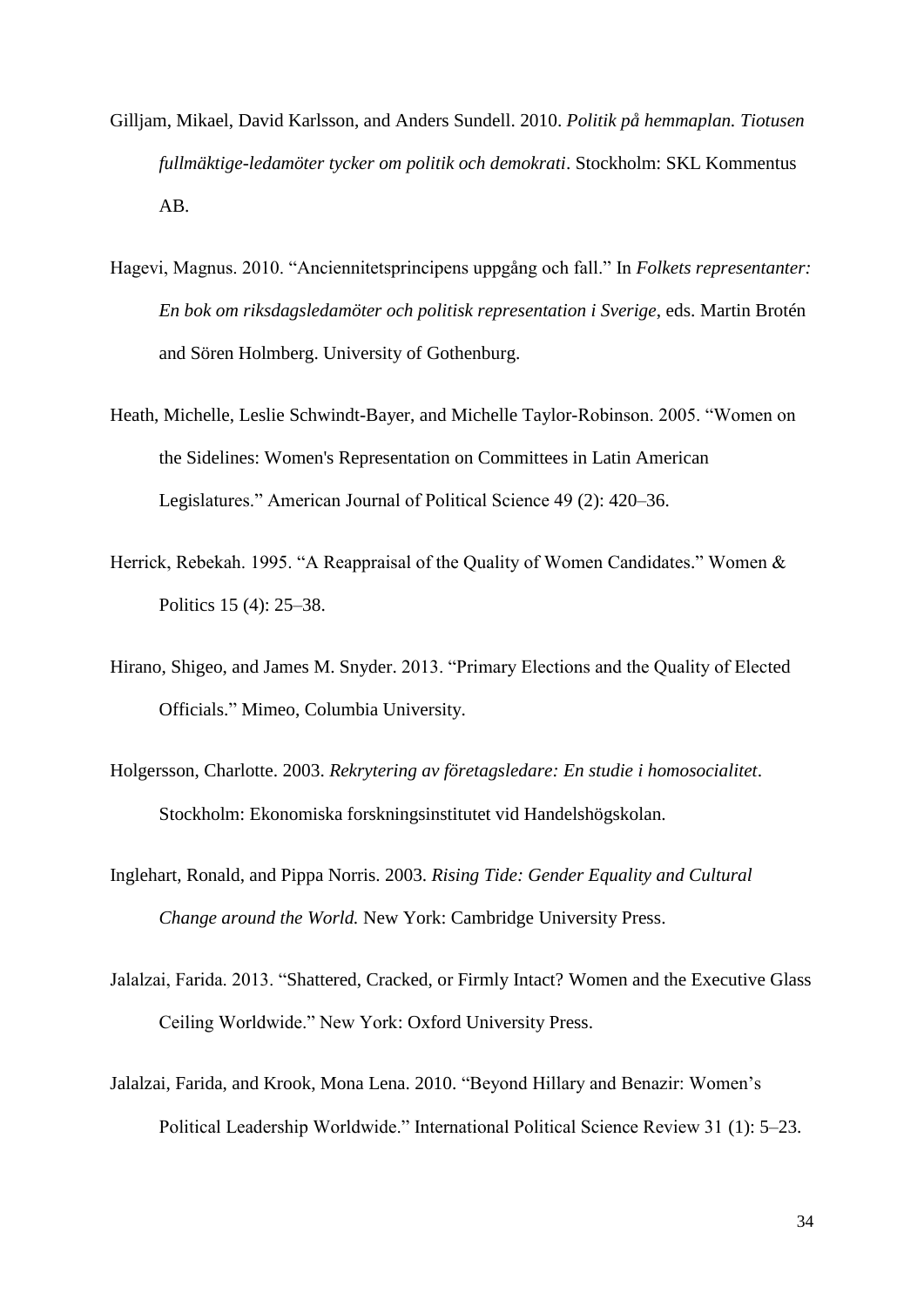- Kahn, Kim F., and Goldenberg, Edie N. 1991. "Women Candidates in the News: An Examination of Gender Differences in U.S. Senate Campaigns." Public Opinion Quarterly 55 (2): 180**–**99.
- Kee, Hiau, J. 2005. "Glass Ceiling or Sticky Floor? Exploring the Australian Gender Pay Gap using Quantile Regression and Counterfactual Decompositon Methods." Discussion Paper 487, The Australian National University, Centre for Economic Policy Research.
- Kenski, Kate, and Erika Falk. 2004. "Of What is that Glass Ceiling Made? A Study of Qttitudes about Women and the Oval Office." Women & Politics 26 (2): 57**–**80.
- Klahr, David. 1969. "Decision Making in a Complex Environment: The Use of Similarity Judgments to Predict Preferences." Management Science 15: 593–618.
- Kobayashi, Yoshie. 2004. "Has the Closed Door Opened for Women? The Appointment of Women Ministers in Japan." Symposium on Open Boundaries Workshop: Women and Politics in Comparative Perspective, APSAnet January 2004.
- Kropf, Martha E., and John A. Boiney. 2001. "The Electoral Glass Ceiling: Gender, Viability, and the News in US Senate Campaigns." Women & Politics 23 (1-2): 79–103.
- Krook, Mona Lena, and Diana Z. O'Brien. 2012. "All the President's Men? The Appointment of Female Cabinet Ministers Worldwide." The Journal of Politics 74 (3): 840–55.

Kymlicka, Will. 1995*. Multicultural Citizenship*. Oxford: Oxford University Press.

Lépinard, Éléonore. 2013 "For Women Only? Gender Quotas and Intersectionality in France." Politics & Gender 9 (3): 276–98.

Lipman-Blumen, Jean*.* 2000. *Connective Leadership*. New York: Oxford.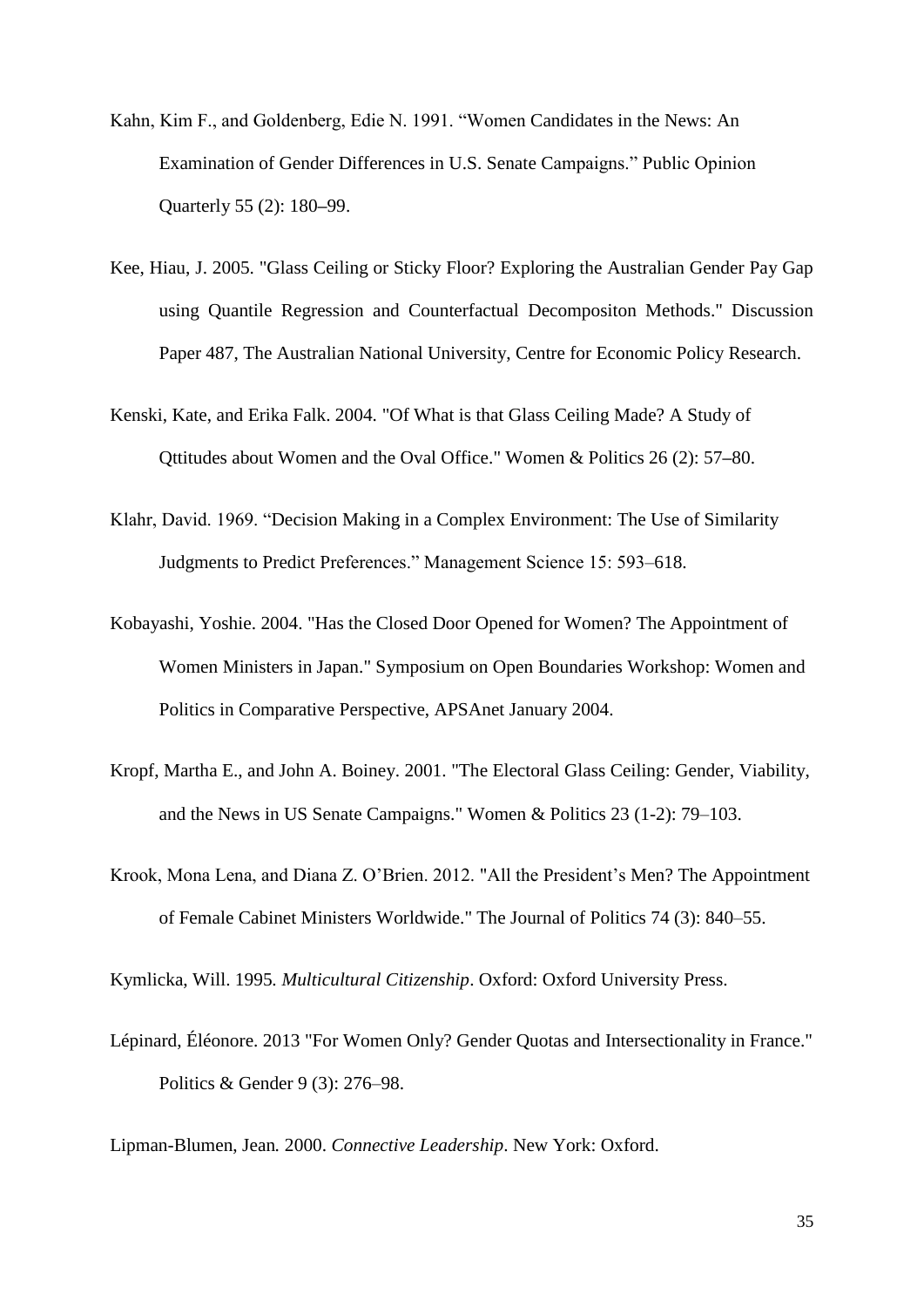- Martin, Lynn. 1991. A Report on the Glass Ceiling Commission. Washington, DC: U.S. Department of Labor.
- Matthews, Donald. 1969. *U.S. Senators and their World.* Chapel Hill: University of North Carolina Press.
- Montin, Stig. 2007. *Moderna Kommuner*. Malmö: Liber.
- Morgan, Laurie. A. 1998. "Glass-ceiling Effect or Cohort Effect? A Longitudinal Study of the Gender Earnings Gap for Engineers, 1982 to 1989." American Sociological Review 63:479–93.
- Morgenstern, Scott, and Benito Nacif (eds). 2002. Legislative Politics in Latin America. Cambridge: Cambridge University Press.
- Norris, Pippa (ed.). 1997. *Passages to Power: Legislative Recruitment in Advanced Democracies*. Cambridge: Cambridge University Press.
- Norris, Pippa, and Joni Lovenduski. 1995. *Political Recruitment: Gender, Race and Class in the British Parliament*. Cambridge: Cambridge University Press.
- Norrander, Barbara, and Clyde Wilcox. 1998. "The Geography of Gender Power: Women in State Legislatures." In *Women and Elective Office: 103-17.*, eds. Sue Thomas and Clyde Wilcox. New York: Oxford University Press.
- O'Brien, Diana. 2014. "Rising to the Top: Gender, Political Performance, and Party Leadership in Advanced Industrial Democracies." Mimeo . University of Southern California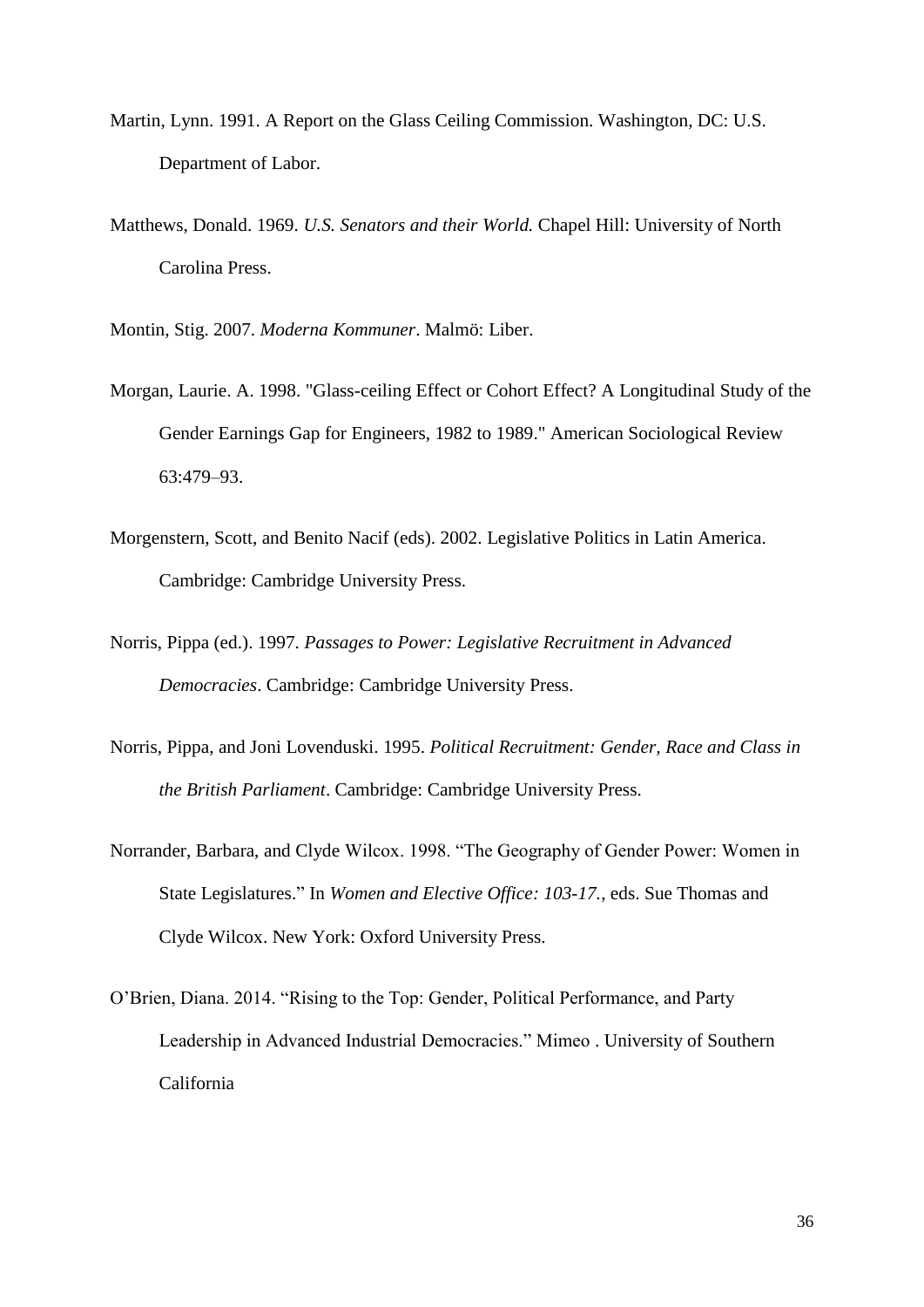- Ondercin, Heather L., and Susan Welch. 2005. "Women Candidates for Congress." In *Women and Elective Office: Past, Present, and Future* (2nd ed.), eds. S. Thomas and C. Wilcox. New York: Oxford University Press, 60–80.
- Palmer, Barbara, and Dennis Simon. 2001. "The Political Glass Ceiling: Gender, Strategy, and Incumbency in US House Elections, 1978-1998." Women & Politics 23 (1-2): 59– 78.
- Palmer, Barbara, and Dennis Simon. 2010. *Breaking the Political Glass Ceiling: Women and Congressional Elections.* New York: Routledge.
- Piliavin, Jane. 1987. "Age, Race, and Sex Similarity to Candidate and Voting Preference." Journal of Applied Social Psychology 17: 351–68.
- Prokos, Anastasia, and Irene Padavic. 2005. "An Examination of Competing Explanations for the Pay Gap among Scientists and Engineers." Gender & Society 19.4: 523–43.
- Reynolds, Andrew. 1999. "Women in the Legislatures and Executives of the World: Knocking at the Highest Glass Ceiling." World Politics 51 (4): 547–72.
- Rodriguez, Victoria E. 2003. *Women in Contemporary Mexican Politics*. Austin: University of Texas Press.
- Ryan, Michelle K., and S. Alexander Haslam. 2005. "The Glass Cliff: Evidence that Women are Over-Represented in Precarious Leadership Positions." British Journal of Management 16 (2): 81–90.
- Ryan, Michelle K., and S. Alexander Haslam. 2007 "The glass cliff: Exploring the dynamics surrounding the appointment of women to precarious leadership positions." Academy of Management Review 32(2): 549-572.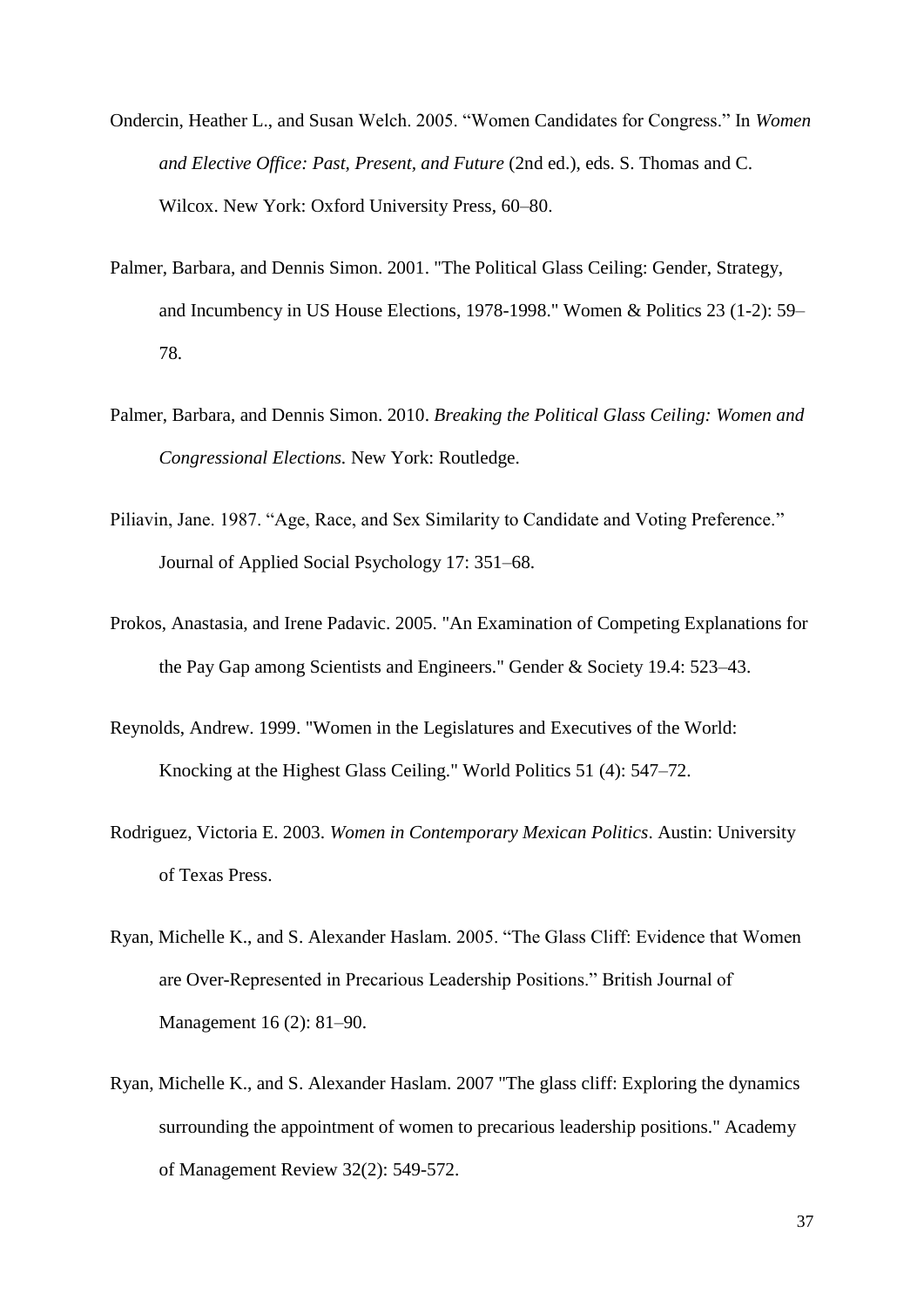- Sanbonmatsu, Kira. 2002. "Political Parties and the Recruitment of Women to State Legislatures." The Journal of Politics 64 (3): 791–809.
- Sapiro, Virginia. 1982. "Private Costs of Public Commitments or Public Costs of Private Commitments? Family Roles versus Political Ambition." American Journal of Political Science 26: 265–79.
- Schlozman, Kay L., Nancy, Burns, Sidney Verba, and Jesse Donahue. 1995. "Gender and Citizen Participation: Is There a Different Voice?" American Journal of Political Science, 39 (2): 267–93.
- Schwindt-Bayer, Leslie A. 2005. "The Incumbency Disadvantage and Women's Election to Legislative Office." Electoral Studies 24 (2): 227–44.
- Schwindt-Bayer, Leslie A. 2011. "Women who Win: Social Backgrounds, Paths to Power, and Political Ambition in Latin American Legislatures." *Politics & Gender* 7 (1): 1–33.
- Siaroff, Alan. 2000. "Women's Representation in Legislatures and Cabinets in Industrial Democracies." International Political Science Review 21 (2): 197–215.
- Soininen, Maritta. 2011. "Ethnic Inclusion or Exclusion in Representation." In *The Political Representation of Immigrants and Minorities. Voters, Parties and Parliaments in Liberal Democracies*, eds. K. Bird, T. Saalfeld and A. Wüst. Houndmills. Basingstoke: Palgrave.
- Soininen, Maritta, and Nils Etzler. 2006. *Partierna nominerar: Exkluderingens mekanismer – etnicitet och representation* [Political Party Candidate Selection: Mechanisms of Exclusion, Ethnicity and Representation]. SOU :53.

Stokes, Wendy. 2005. *Women in Contemporary Politics*. Cambridge, UK: Polity Press.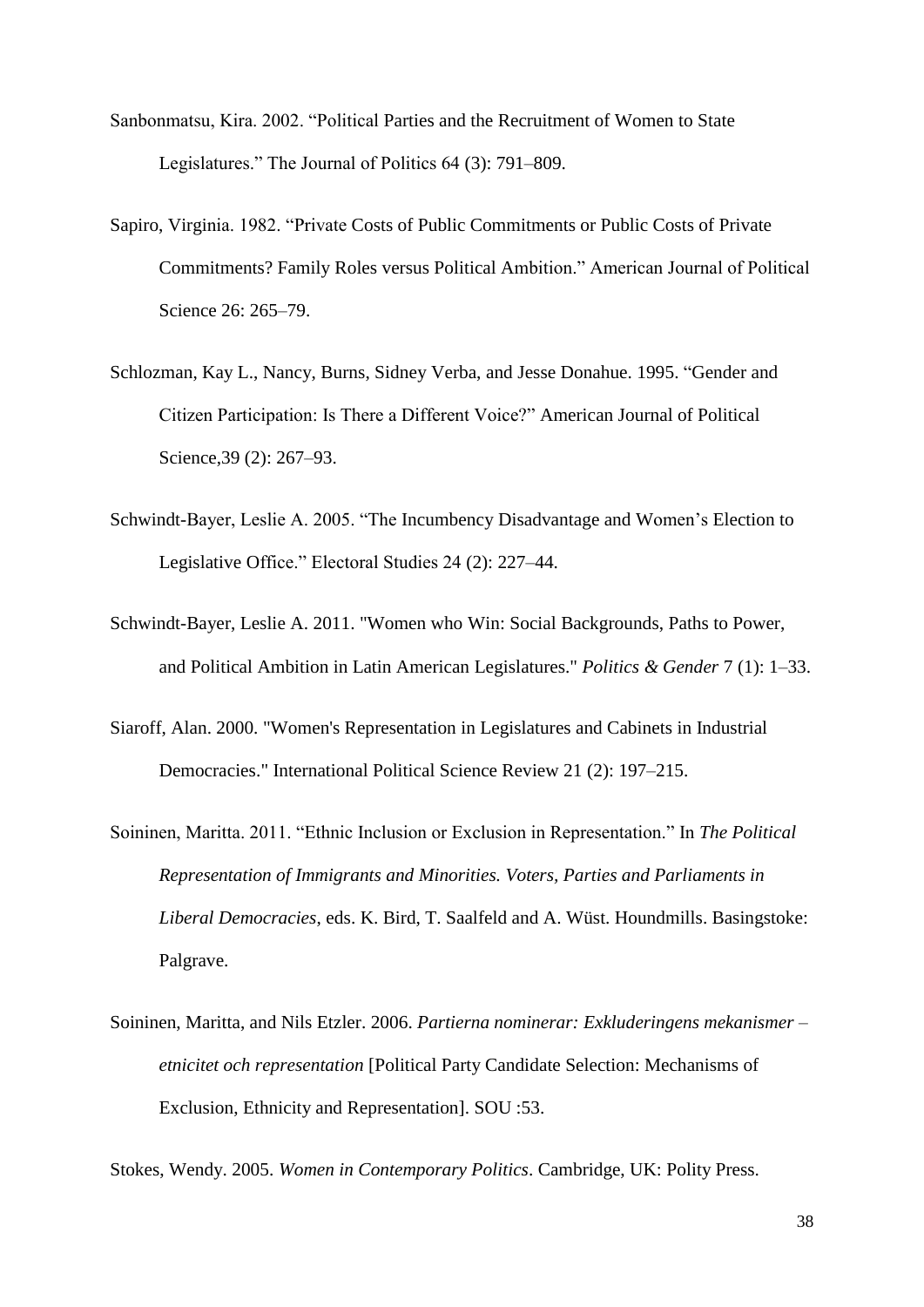- Thomas, Gwynn, and Melinda Adams. 2010. "Breaking the Final Glass Ceiling: The Influence of Gender in the Elections of Ellen Johnson-Sirleaf and Michelle Bachelet." Journal of Women, Politics & Policy 31 (2): 105–31.
- Thomas, Sue. 2002. "The Personal is the Political: Antecedents of Gendered Choices of Elected Representatives." Sex Roles 47 (7-8): 343–53.
- Trimble, Linda, and Jane Arscott. 2003*. Still Counting: Women in Politics across Canada*. Toronto: University of Toronto Press.
- UN Women. 2014. "Progress for Women in Politics, but Glass Ceiling Remains Firm." Press Release, 11 March 2014, [http://www.unwomen.org/en/news/stories/2014/3/progress](http://www.unwomen.org/en/news/stories/2014/3/progress-for-women-in-politics-but-glass-ceiling-remains-firm#sthash.7FqvEsLe.dpuf)[for-women-in-politics-but-glass-ceiling-remains-firm#sthash.7FqvEsLe.dpuf.](http://www.unwomen.org/en/news/stories/2014/3/progress-for-women-in-politics-but-glass-ceiling-remains-firm#sthash.7FqvEsLe.dpuf) [Accessed 25 May 2014]
- Verge, Tània. 2010. "Gendering Representation in Spain: Opportunities and Limits of Gender Quotas." Journal of Women Politics and Policy 31 (2): 166–90.
- Wide, Jessika, 2011. "Kvinnors vertikala marginalisering i kommunalpolitiken i Sverige." Mimeo, Umeå University.
- Yule, Jean. 2000. "Women Councillors and Committee Recruitment." Local Government Studies 26 (1): 31–54.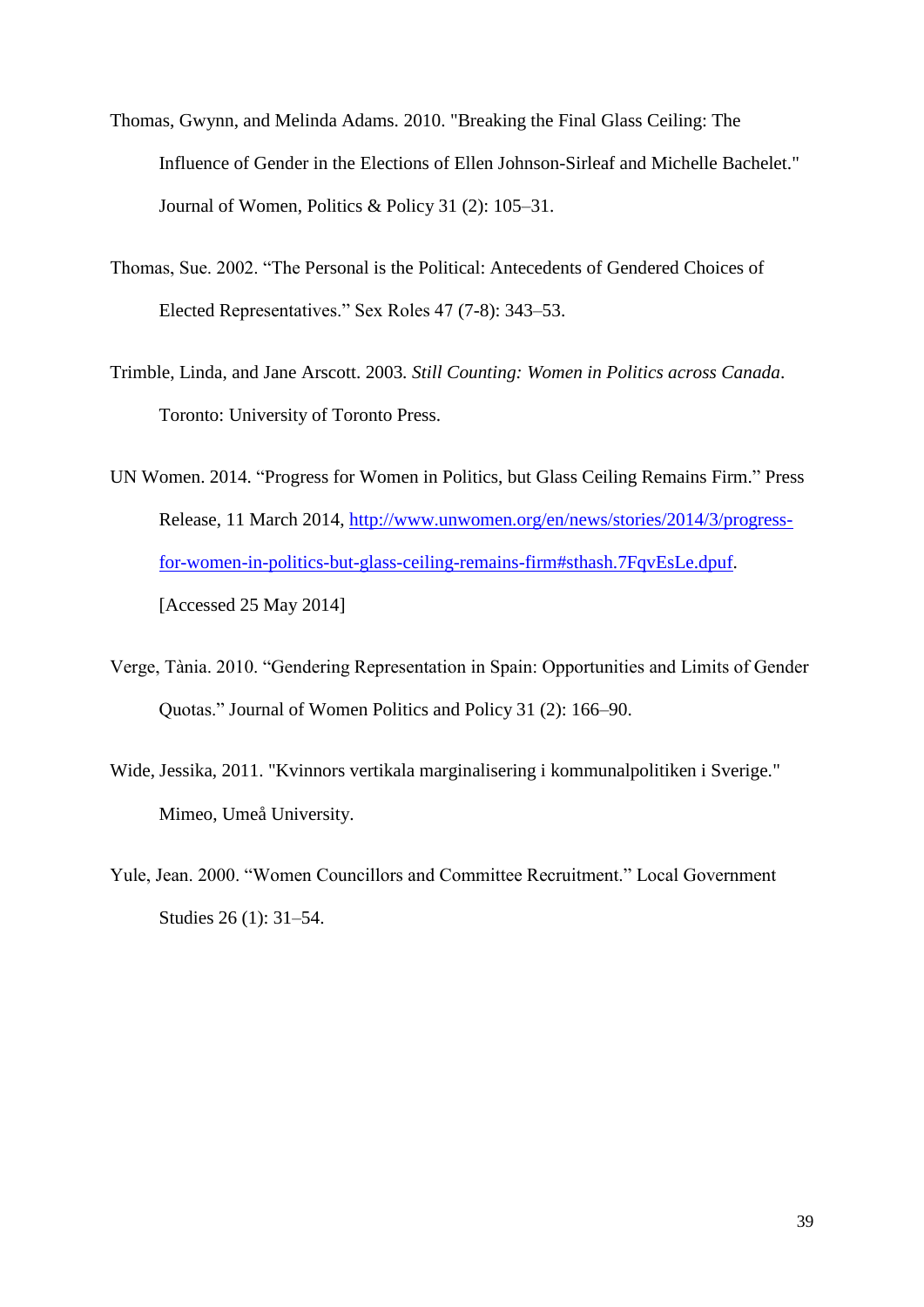## Supporting Information

 $\overline{\phantom{a}}$ 

#### **S.1. Defining the Political Hierarchy in Swedish Municipalities**

Our operationalization of the political hierarchy is supported by previous research on the functions of Swedish municipalities. A 2010 survey that asked municipal politicians to rank political positions in terms of their influence clearly placed the council board chair at the top, followed by the chair of the municipal council, and then by the subcommittee chairs (Gilljam, Karlsson and Sundell 2010). As further explained by Montin (2007), the council board chair is substantially more powerful than the assembly chair, despite the superior formal powers of the latter.<sup>8</sup> Our suggested hierarchy of positions is also reflected by the monetary compensation of the positions. The positions of entry-level politicians are honorary, with low piece-rate payments for individual meetings. Among mid-level politicians, large municipalities usually grant part-time or even full-time political employment to one or several individuals. Meanwhile, the top position is a full-time political job in all but a handful of the smallest municipalities.

There are, of course, alternative ways in which we could have operationalized the political hierarchy. One alternative would have been to differentiate between subcommittee chairs in terms of funding or coordinating power and/or so-called prestige committees (Carroll 2008). It is commonly known that women are over-represented in committees that deal with "soft" issues such as education, environment, leisure, municipal services, nursery, etc., while men are over-

<sup>&</sup>lt;sup>8</sup> The chair of the council board is the leader of the political work of the largest political party in the governing majority, but he or she also has direct operative employer responsibility for the one-fifth of the Swedish labor force that is employed by the municipalities. In most municipalities, he or she is also the chair of the board of the holding company for the municipal public firms.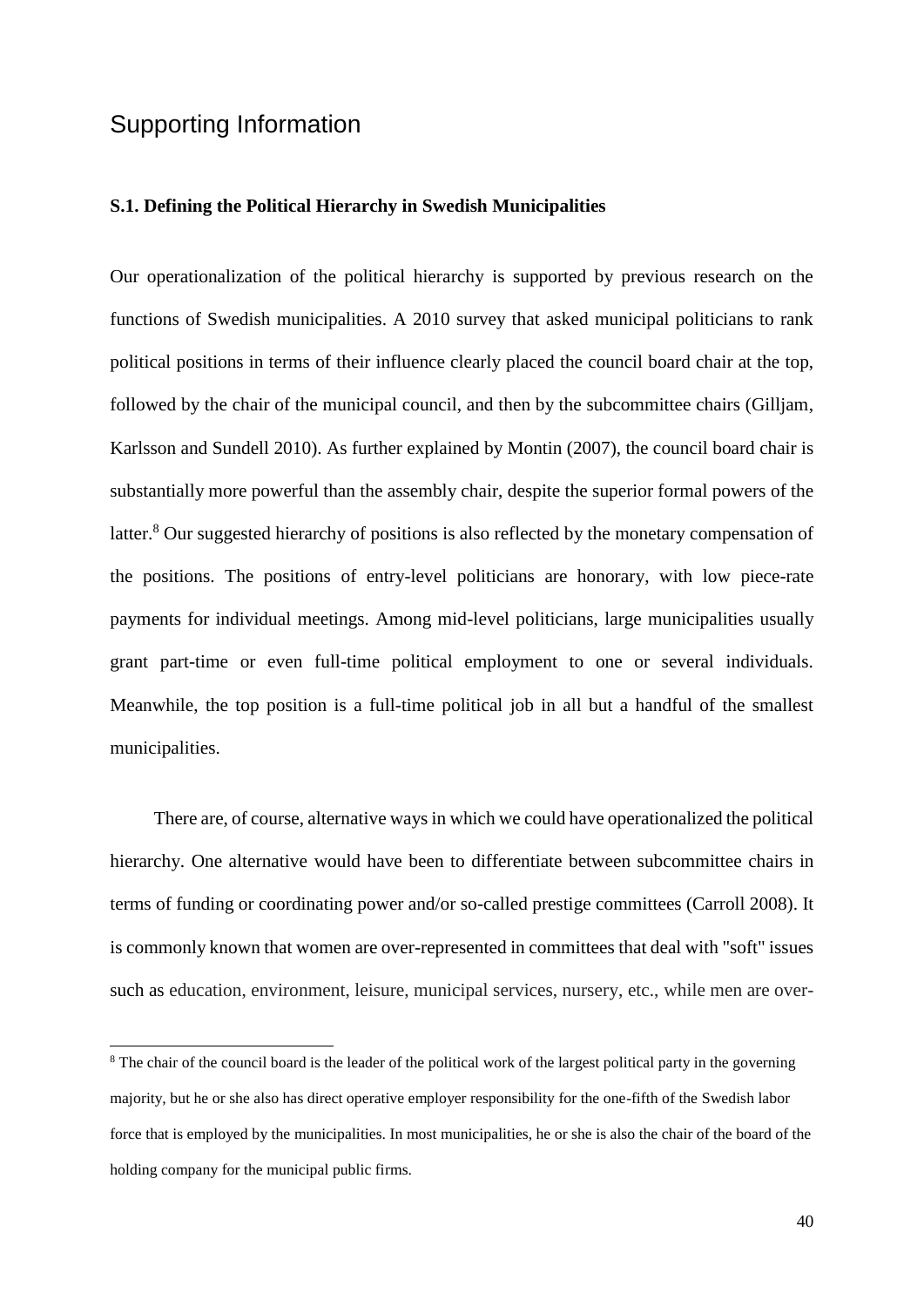represented in "hard" areas such as finance, planning, information technology, passenger transport, and technical services (e.g., Baekgaard and Kjaer 2012; Yule 2000). As pointed out by Baekgaard and Kjaer (2012), this "division of labor" should not be considered discriminatory if it is because men and women have different committee preferences. More importantly, the context of the Swedish municipality lends itself less to the standard ranking of issue importance. Because the areas of elderly and childcare, education, and social issues are key areas in the municipalities' political responsibilities, chairing these committees can hardly be defined as marginalization (Wide 2011). In Table S.1 we show the proportion of female chairs by committee type in our dataset. If we measure committees' political importance by the proportion that has a chair who is a full-time employed politician, or by the number of existing chairs (i.e., the commonality of specific subcommittee types), we do not see any clear evidence that women are marginalized to less politically important positions.<sup>9</sup>

 $\overline{a}$ 

<sup>9</sup> A second alternative specification of the political hierarchy could have been to take into account the fact that a person can hold more than one chair position. The data, however, show that only 6 percent of the chairs have double committees, and men are not dramatically over-represented in this category.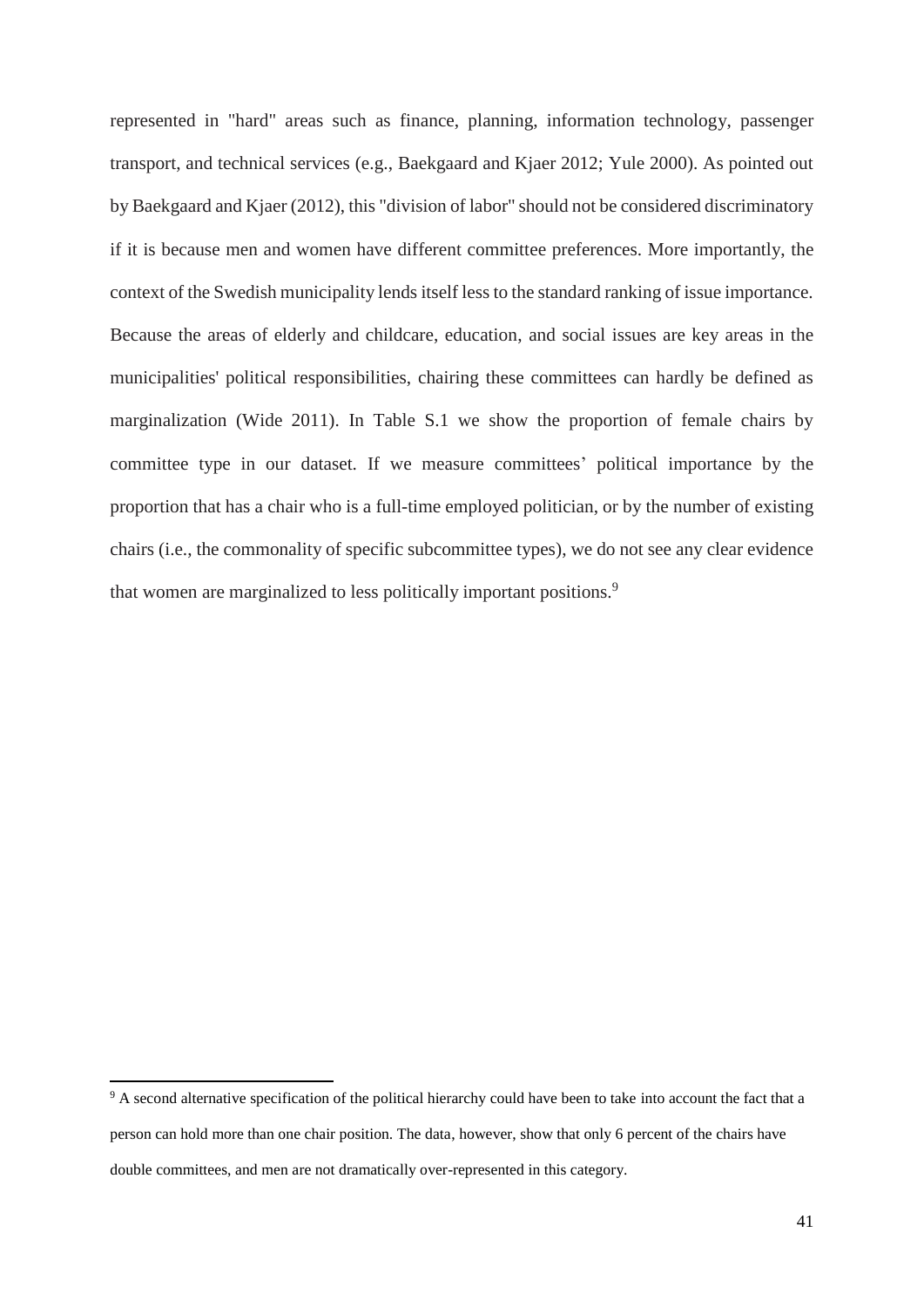|                                                                                       | Full sample      |                |                         |                   | Largest majority party |                |                         |                  |
|---------------------------------------------------------------------------------------|------------------|----------------|-------------------------|-------------------|------------------------|----------------|-------------------------|------------------|
|                                                                                       | Female<br>chairs | Min.<br>chairs | Full-<br>time<br>chairs | $\#$ of<br>chairs | Female<br>chairs       | Min.<br>chairs | Full-<br>time<br>chairs | $#$ of<br>chairs |
| Technology, traffic,<br>environment,<br>construction, planning,<br>emergency services | 0.24             | 0.10           | 0.07                    | 738               | 0.26                   | 0.10           | 0.05                    | 495              |
| Care, social services,<br>disability services,<br>elderly care, family<br>services    | 0.47             | 0.11           | 0.08                    | 577               | 0.48                   | 0.10           | 0.08                    | 395              |
| Children, education, youth                                                            | 0.43             | 0.13           | 0.11                    | 497               | 0.44                   | 0.13           | 0.11                    | 344              |
| Culture, leisure, sports,<br>tourism                                                  | 0.42             | 0.12           | 0.05                    | 286               | 0.43                   | 0.14           | 0.04                    | 188              |
| <b>Electoral</b> issues                                                               | 0.32             | 0.11           | 0.00                    | 186               | 0.35                   | 0.13           | 0.00                    | 135              |
| Other committees, crisis<br>management                                                | 0.34             | 0.17           | 0.06                    | 121               | 0.32                   | 0.14           | 0.07                    | 87               |
| Legal guardians                                                                       | 0.38             | 0.14           | 0.03                    | 107               | 0.39                   | 0.15           | 0.03                    | 89               |
| Mixed: labor, social issues,<br>education, etc.                                       | 0.40             | 0.19           | 0.06                    | 77                | 0.38                   | 0.17           | 0.08                    | 52               |
| Budget & treasury,<br>administration,<br>commerce, personnel                          | 0.28             | 0.13           | 0.04                    | 69                | 0.30                   | 0.13           | 0.07                    | 46               |
| Regional planning within<br>neighborhoods                                             | 0.47             | 0.23           | 0.02                    | 60                | 0.51                   | 0.24           | 0.00                    | 45               |
| Accounting                                                                            | 0.19             | 0.05           | 0.00                    | 59                | 0.20                   | 0.00           | 0.00                    | 5                |
| Mixed: culture, education                                                             | 0.40             | 0.14           | 0.02                    | 42                | 0.42                   | 0.10           | 0.00                    | 31               |
| Mixed: leisure, culture,<br>technology                                                | 0.13             | 0.13           | 0.00                    | 15                | 0.09                   | 0.09           | 0.00                    | 11               |
| Mixed: health,                                                                        |                  |                |                         |                   |                        |                |                         |                  |
| environment, culture,<br>development                                                  | 0.33             | 0.50           | 0.00                    | 6                 | 0.00                   | 0.00           | 0.00                    | $\mathbf{1}$     |
| Total number                                                                          |                  |                |                         | 2,840             |                        |                |                         | 1,924            |

Table S.1 Descriptive statistics of subcommittee chairs, pooled data for 2006 and 2010.

#### **Section S.2 Details on Qualification Measures**

Besides the length of tenure in the municipal assembly, our first measure of qualifications for higher political office is the level of education. This measure has been extensively used in studies of political selection to capture enhanced practical skills, signaling ability, and civic engagement (Baltruite et al. 2012; Besley and Reynal-Querol 2011; De Paola and Scoppa 2011;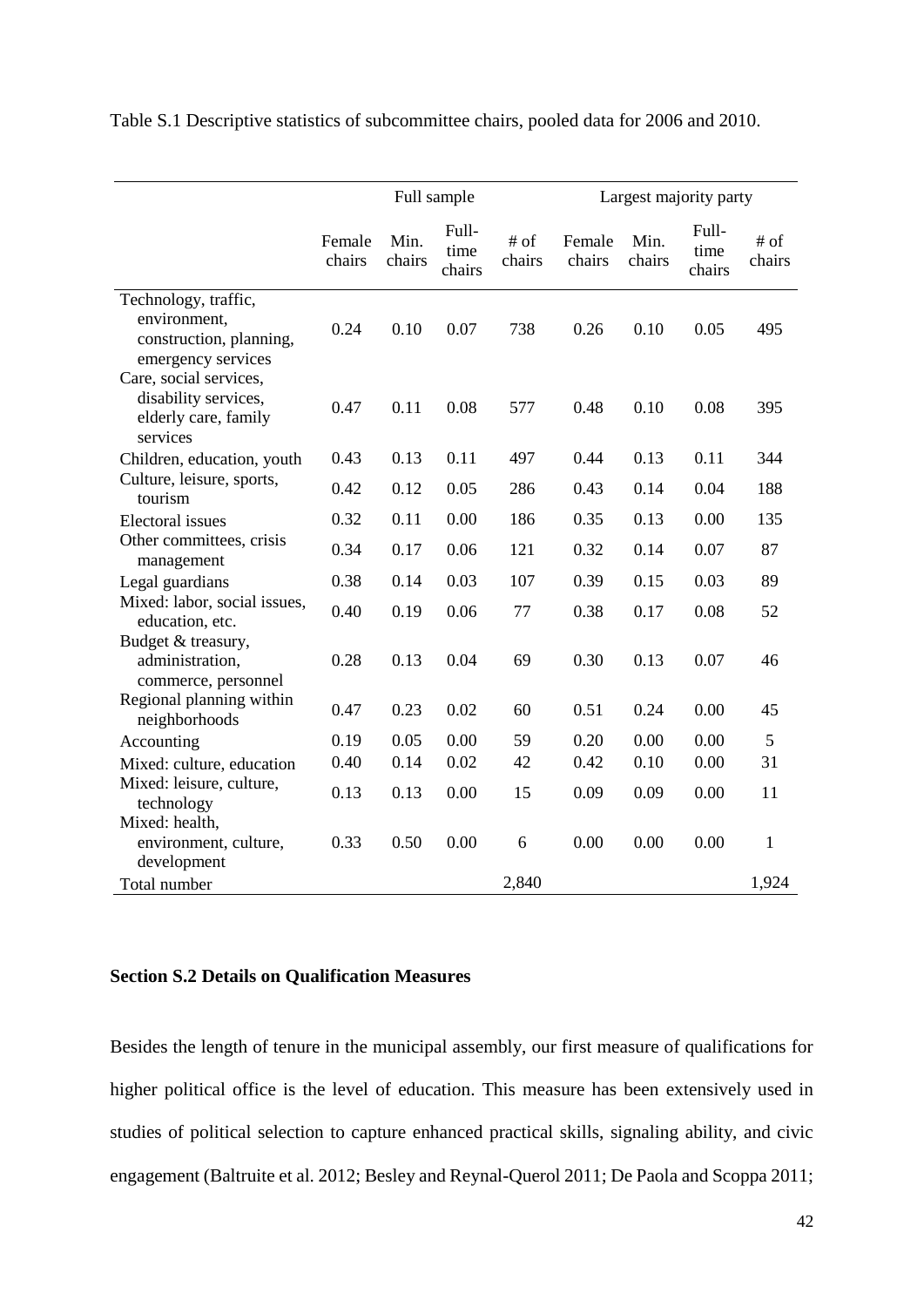Ferraz and Finan 2011; Franceschet & Piscopo 2012; Galasso and Nannicini 2011; Schwindt-Bayer 2011). We divide politicians into seven categories of educational attainment, ranging from having nine years of education to having a doctorate degree, and create one binary indicator for each category. The second measure of qualifications is age (following, e.g., Franceschet and Piscopo 2012), which we capture using categorical dummy variables for five age intervals: 18–29, 30–49, 50–60, 61–64, and 65 or above.<sup>10</sup>

The third qualification measure is a binary indicator for whether the politician has previous experience as a parliamentarian. The fourth and final measure captures the politician's occupation sector in the non-political labor market. This measure departs from the view that the skill sets developed in different labor market sectors differ in their relevance for the political arena (Messner and Polborn 2004).<sup>11</sup> We chose to be agnostic on which occupations are more beneficial for the political sector and instead include binary indicators for ten aggregate employment sectors.

We do not include a politician's preferential vote support as a qualification measure. In Sweden, voters can cast one voluntary preferential vote and usually do so for one of the

 $\overline{a}$ 

<sup>11</sup> Some jobs are viewed as more relevant for the political profession, such as the so-called pipeline professions from which U.S. politicians often come: lawyers, business executives, professors, and secondary school teachers (Lawless and Fox 2010). Many studies have tended to add public employment to this list (see, e.g., De Paola and Scoppa 2011; Schwindt-Bayer 2011). Others have classified some jobs as "brokerage jobs" or "politicsfacilitating occupations" such as teachers, journalists, government officials, and political researchers, arguing that persons with these occupational backgrounds have a number of subjective personal characteristics that increase the odds of being selected by the party (Norris and Lovenduski 1995).

<sup>&</sup>lt;sup>10</sup> Including a separate indicator for the  $61-64$  range is motivated by the fact that these individuals reach

retirement age during the election period. Second, women could have weaker formal qualifications. Davis (1997) has highlighted that if women enter into politics at a later average age than men, they may not be in the "right" age bracket when they reach the necessary level of experience.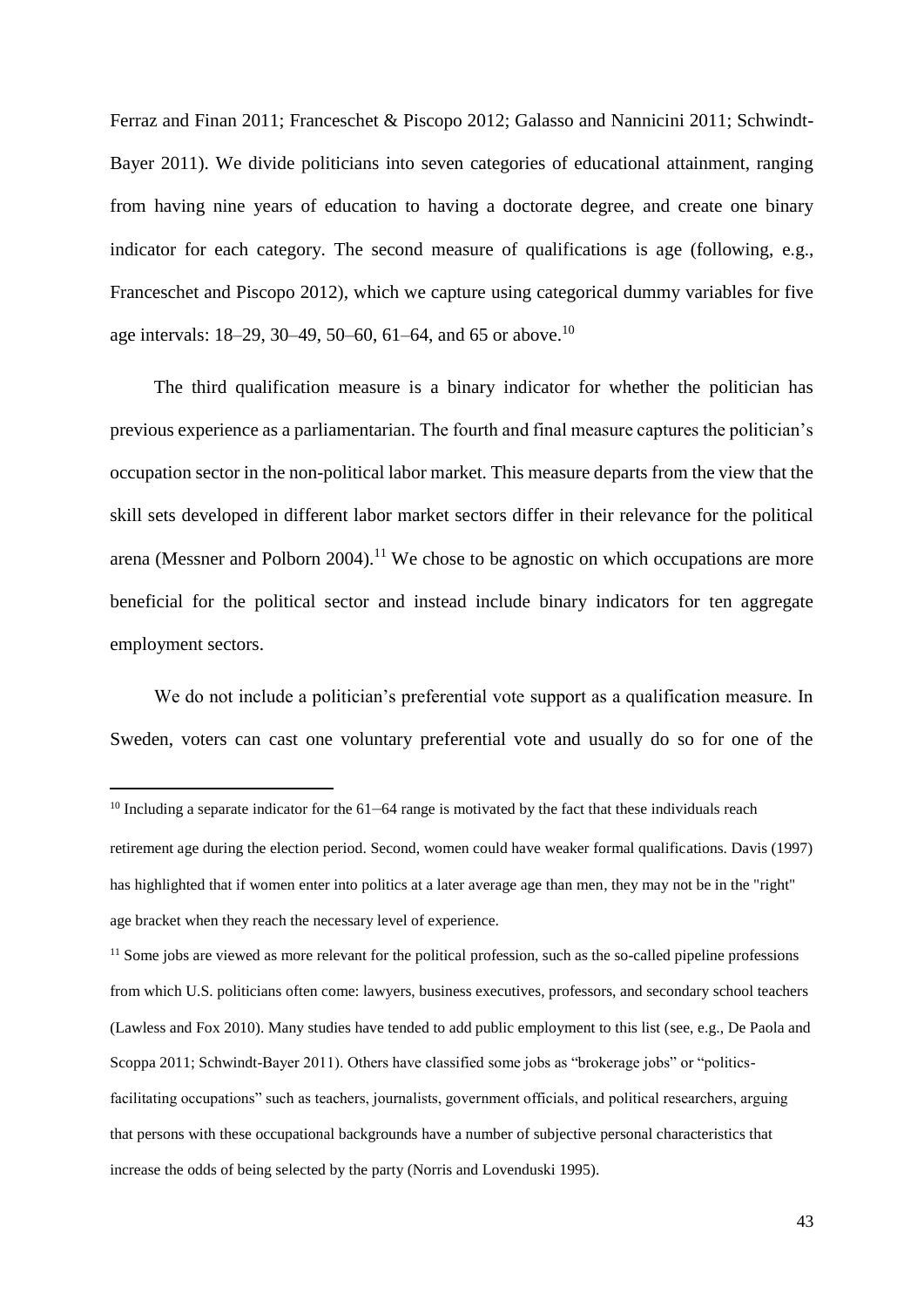politicians at the very top of the electoral ballot. As a consequence, these votes usually have very little impact on which politicians are elected, but previous research has shown that they do serve as qualifications for top positions in Swedish municipal party groups (Folke, Persson and Rickne 2014). Nevertheless, the receipt of such votes is likely to be highly endogenous to the glass ceiling effect. Even in countries where electoral lists are ordered alphabetically, the topranked individual has a large advantage in terms of preferential votes (Esteve-Volart and Bagues 2012). Promotions are thus highly likely to cause an increased vote share, which we cannot disentangle in our data. A control variable for preferential votes would also control for the glass ceiling effect that affects public promotion candidates for top positions that are preferred by the party elite, support in preferential vote campaigns, weaker critique against individual politicians from the local party organization, etc.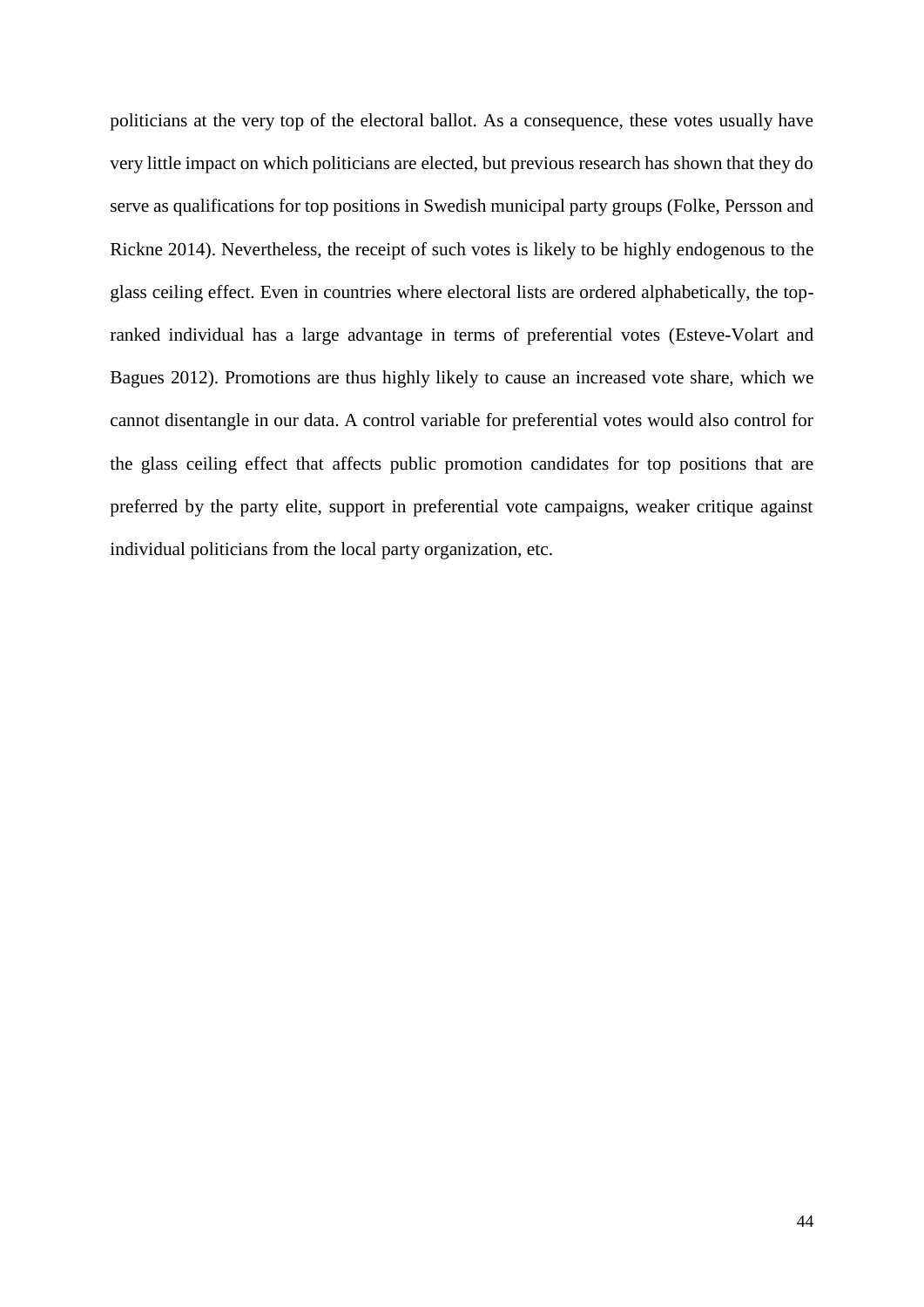Table S.2A Descriptive statistics for subsample of governing parties and the full dataset,

pooled data for 2006 and 2010. Division based on gender.

|                              |      | Largest governing party |          | Full sample |       |         |
|------------------------------|------|-------------------------|----------|-------------|-------|---------|
| Binary indicator             | Men  | Women                   | P-value  | Men         | Women | P-value |
| Minority status              | 0.13 | 0.16                    | 0.00     | 0.12        | 0.16  | 0.00    |
| Previous parliamentarian     | 0.01 | 0.01                    | 0.98     | 0.01        | 0.01  | 0.91    |
| Age                          |      |                         |          |             |       |         |
| $18 - 29$                    | 0.05 | 0.07                    | 0.00     | 0.06        | 0.07  | 0.00    |
| $30 - 49$                    | 0.31 | 0.38                    | 0.00     | 0.31        | 0.38  | 0.00    |
| $50 - 60$                    | 0.47 | 0.44                    | 0.00     | 0.47        | 0.44  | 0.00    |
| $61 - 64$                    | 0.14 | 0.11                    | 0.00     | 0.15        | 0.11  | 0.00    |
| $65+$                        | 0.16 | 0.12                    | 0.00     | 0.16        | 0.11  | 0.00    |
| Education                    |      |                         |          |             |       |         |
| Less than 9 years            | 0.05 | 0.02                    | 0.00     | 0.05        | 0.02  | 0.00    |
| 9 years                      | 0.06 | 0.05                    | 0.00     | 0.07        | 0.05  | 0.01    |
| Secondary (2 years)          | 0.23 | 0.24                    | 0.01     | 0.26        | 0.28  | 0.02    |
| Secondary (3 years)          | 0.18 | 0.14                    | 0.00     | 0.17        | 0.15  | 0.00    |
| Tertiary (less than 3 years) | 0.20 | 0.22                    | 0.00     | 0.20        | 0.20  | 0.29    |
| Tertiary (at least 3 years)  | 0.27 | 0.33                    | 0.00     | 0.25        | 0.29  | 0.00    |
| Research degrees             | 0.01 | 0.01                    | 0.02     | 0.01        | 0.01  | 0.04    |
| Occupation sector            |      |                         |          |             |       |         |
| Agriculture and fisheries    | 0.06 | 0.02                    | 0.00     | 0.06        | 0.01  | 0.00    |
| Mining, smelting, heavy      | 0.15 | 0.05                    | 0.00     | 0.16        | 0.06  | 0.00    |
| indust.                      |      |                         |          |             |       |         |
| Utilities and waste disposal | 0.02 | 0.00                    | 0.00     | 0.02        | 0.00  | 0.00    |
| Construction                 | 0.04 | 0.01                    | 0.00     | 0.04        | 0.01  | 0.00    |
| Services and communications  | 0.08 | 0.04                    | 0.00     | 0.08        | 0.03  | 0.00    |
| Finance                      | 0.15 | 0.10                    | 0.00     | 0.16        | 0.11  | 0.00    |
| Education                    | 0.12 | 0.21                    | $0.00\,$ | 0.10        | 0.19  | 0.00    |
| Health care                  | 0.10 | 0.27                    | 0.00     | 0.09        | 0.28  | 0.00    |
| Services and culture         | 0.14 | 0.14                    | 0.72     | 0.16        | 0.15  | 0.27    |
| Public sector                | 0.12 | 0.13                    | 0.17     | 0.12        | 0.13  | 0.60    |
| Previous experience          |      |                         |          |             |       |         |
| 0 periods (freshmen)         | 0.35 | 0.41                    | 0.00     | 0.35        | 0.41  | 0.00    |
| 1 period                     | 0.22 | 0.23                    | 0.05     | 0.21        | 0.22  | 0.25    |
| 2 periods                    | 0.15 | 0.14                    | 0.20     | 0.15        | 0.13  | 0.09    |
| 3 periods                    | 0.09 | 0.09                    | 0.86     | 0.09        | 0.10  | 0.39    |
| 4 periods                    | 0.07 | 0.06                    | 0.01     | 0.07        | 0.07  | 0.22    |
| $5+$ periods                 | 0.12 | 0.06                    | 0.00     | 0.13        | 0.07  | 0.00    |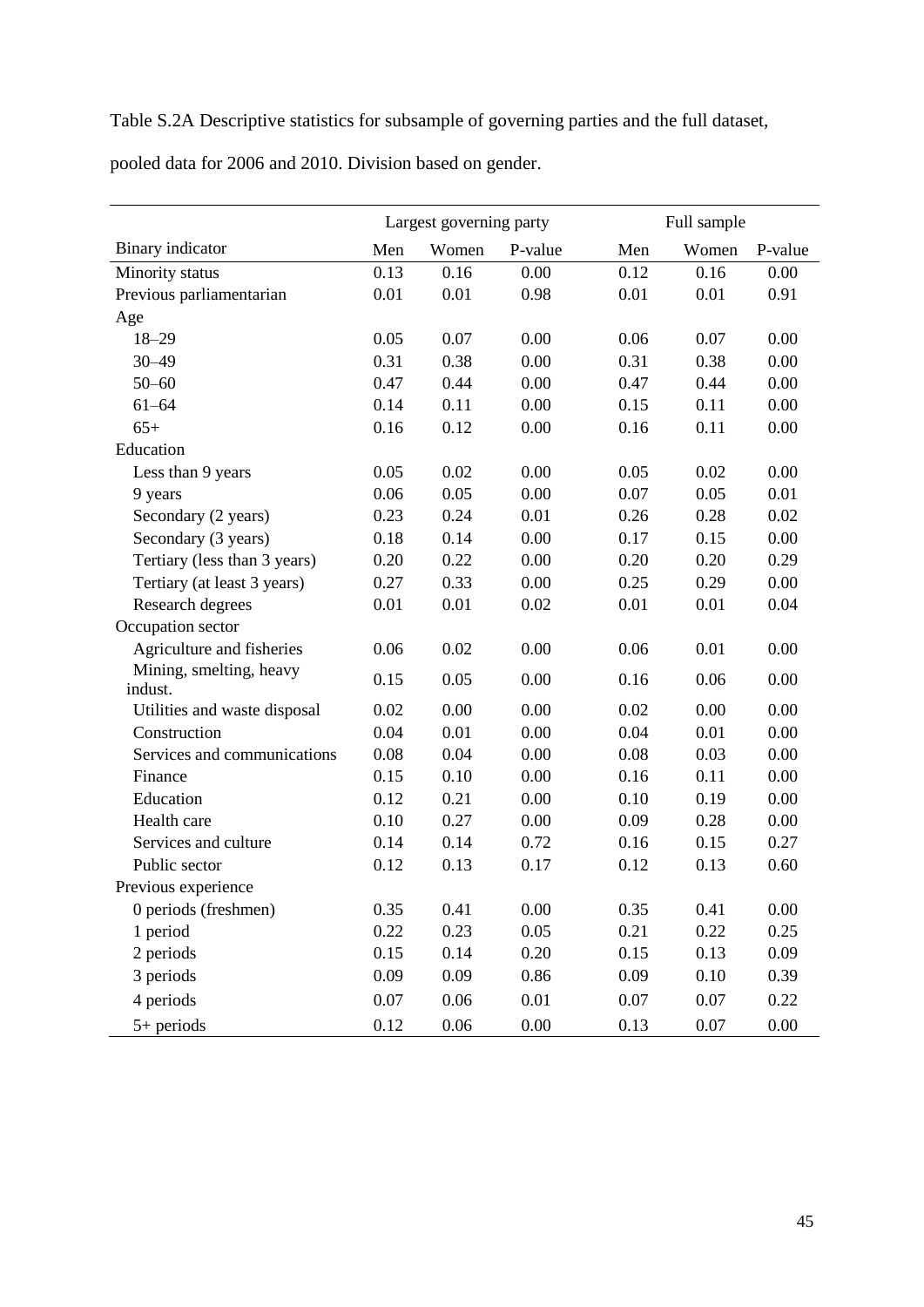Table S.2B Descriptive statistics for subsample of governing parties and the full dataset,

pooled data for 2006 and 2010. Division based on gender.

|                              | Largest governing party |                   |         | Full sample |       |         |  |
|------------------------------|-------------------------|-------------------|---------|-------------|-------|---------|--|
| <b>Binary</b> indicator      |                         | Majority Minority | P-value | Men         | Women | P-value |  |
| Women                        | 0.44                    | 0.51              | 0.00    | 0.43        | 0.49  | 0.00    |  |
| Previous parliamentarian     | 0.01                    | 0.01              | 0.55    | 0.01        | 0.01  | 0.80    |  |
| Age                          |                         |                   |         |             |       |         |  |
| $18 - 29$                    | 0.06                    | 0.10              | 0.00    | 0.05        | 0.09  | 0.00    |  |
| $30 - 49$                    | 0.33                    | 0.40              | 0.00    | 0.33        | 0.42  | 0.00    |  |
| $50 - 60$                    | 0.46                    | 0.43              | 0.08    | 0.46        | 0.42  | 0.00    |  |
| $61 - 64$                    | 0.14                    | 0.09              | 0.00    | 0.14        | 0.08  | 0.00    |  |
| $65+$                        | 0.15                    | 0.07              | 0.00    | 0.15        | 0.07  | 0.00    |  |
| Education                    |                         |                   |         |             |       |         |  |
| Less than 9 years            | 0.04                    | 0.02              | 0.00    | 0.04        | 0.02  | 0.00    |  |
| 9 years                      | 0.06                    | 0.06              | 0.28    | 0.06        | 0.05  | 0.10    |  |
| Secondary (2 years)          | 0.27                    | 0.23              | 0.00    | 0.24        | 0.20  | 0.00    |  |
| Secondary (3 years)          | 0.16                    | 0.16              | 0.88    | 0.16        | 0.16  | 0.98    |  |
| Tertiary (less than 3 years) | 0.20                    | 0.21              | 0.59    | 0.21        | 0.22  | 0.08    |  |
| Tertiary (at least 3 years)  | 0.26                    | 0.32              | 0.00    | 0.29        | 0.33  | 0.00    |  |
| Research degrees             | 0.01                    | 0.01              | 0.90    | 0.01        | 0.02  | 0.01    |  |
| Occupation sector            |                         |                   |         |             |       |         |  |
| Agriculture and fisheries    | 0.04                    | 0.01              | 0.00    | 0.04        | 0.02  | 0.00    |  |
| Mining, smelting, heavy      | 0.12                    | 0.09              | 0.00    | 0.11        | 0.10  | 0.22    |  |
| indust.                      |                         |                   |         |             |       |         |  |
| Utilities and waste disposal | 0.01                    | 0.01              | 0.29    | 0.01        | 0.01  | 0.08    |  |
| Construction                 | 0.03                    | 0.02              | 0.04    | 0.03        | 0.02  | 0.00    |  |
| Services and communications  | 0.06                    | 0.06              | 0.65    | 0.06        | 0.06  | 0.60    |  |
| Finance                      | 0.14                    | 0.15              | 0.22    | 0.13        | 0.13  | 0.88    |  |
| Education                    | 0.14                    | 0.15              | 0.61    | 0.16        | 0.17  | 0.06    |  |
| Health care                  | 0.17                    | 0.19              | 0.11    | 0.17        | 0.18  | 0.15    |  |
| Services and culture         | 0.15                    | 0.15              | 0.50    | 0.14        | 0.15  | 0.12    |  |
| Public sector                | 0.12                    | 0.15              | 0.00    | 0.12        | 0.13  | 0.06    |  |
| Previous experience          |                         |                   |         |             |       |         |  |
| 0 periods (freshmen)         | 0.36                    | 0.48              | 0.00    | 0.37        | 0.47  | 0.00    |  |
| 1 period                     | 0.22                    | 0.22              | 0.72    | 0.22        | 0.24  | 0.02    |  |
| 2 periods                    | 0.15                    | 0.11              | 0.00    | 0.15        | 0.13  | 0.05    |  |
| 3 periods                    | 0.10                    | 0.07              | 0.00    | 0.10        | 0.07  | 0.00    |  |
| 4 periods                    | 0.07                    | 0.05              | 0.01    | 0.07        | 0.04  | 0.00    |  |
| $5+$ periods                 | 0.11                    | 0.07              | 0.00    | 0.10        | 0.05  | 0.00    |  |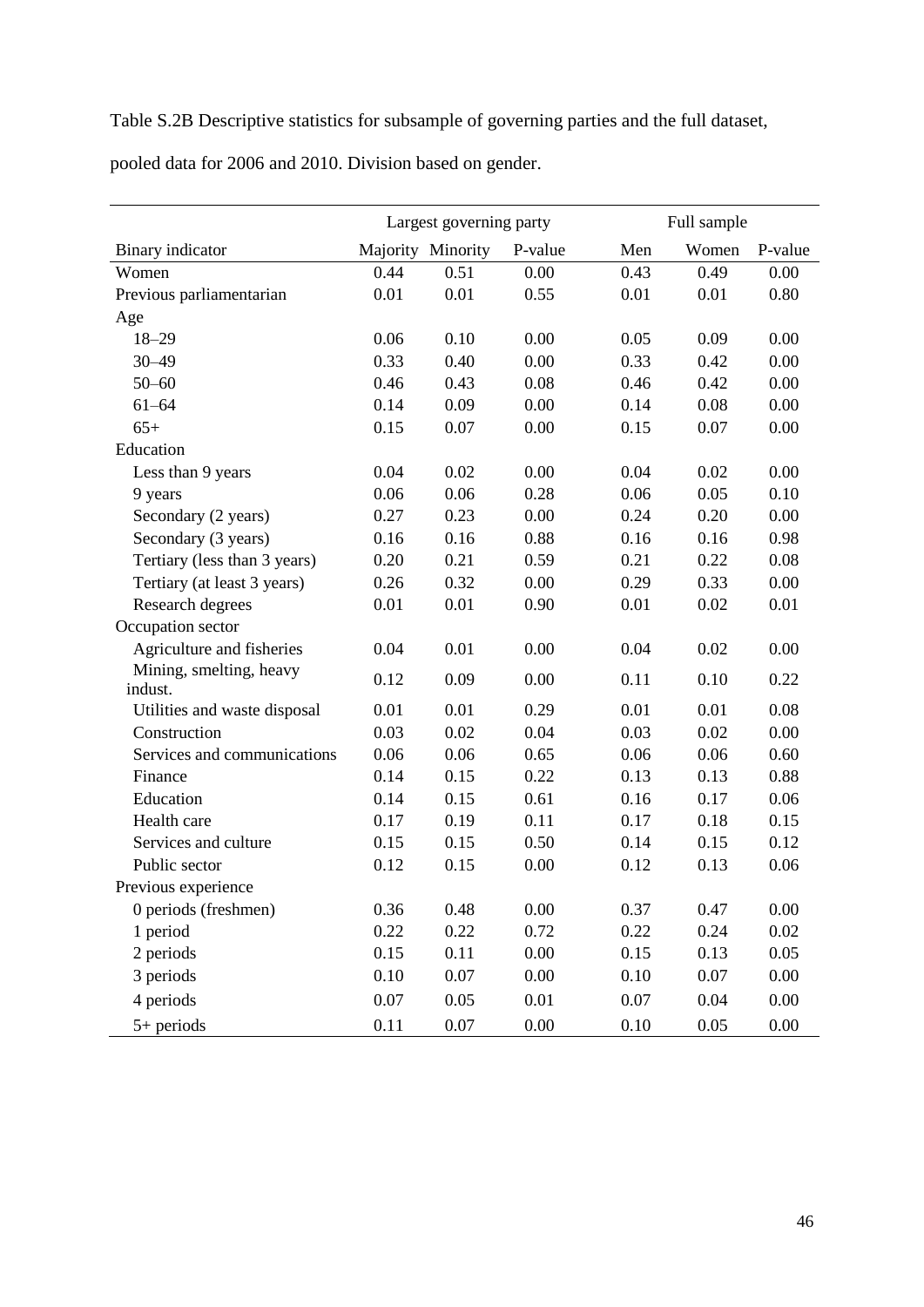



Source: 2012 Survey of Swedish Local Politicians (Gilljam and Karlsson 2009); n = 9,245.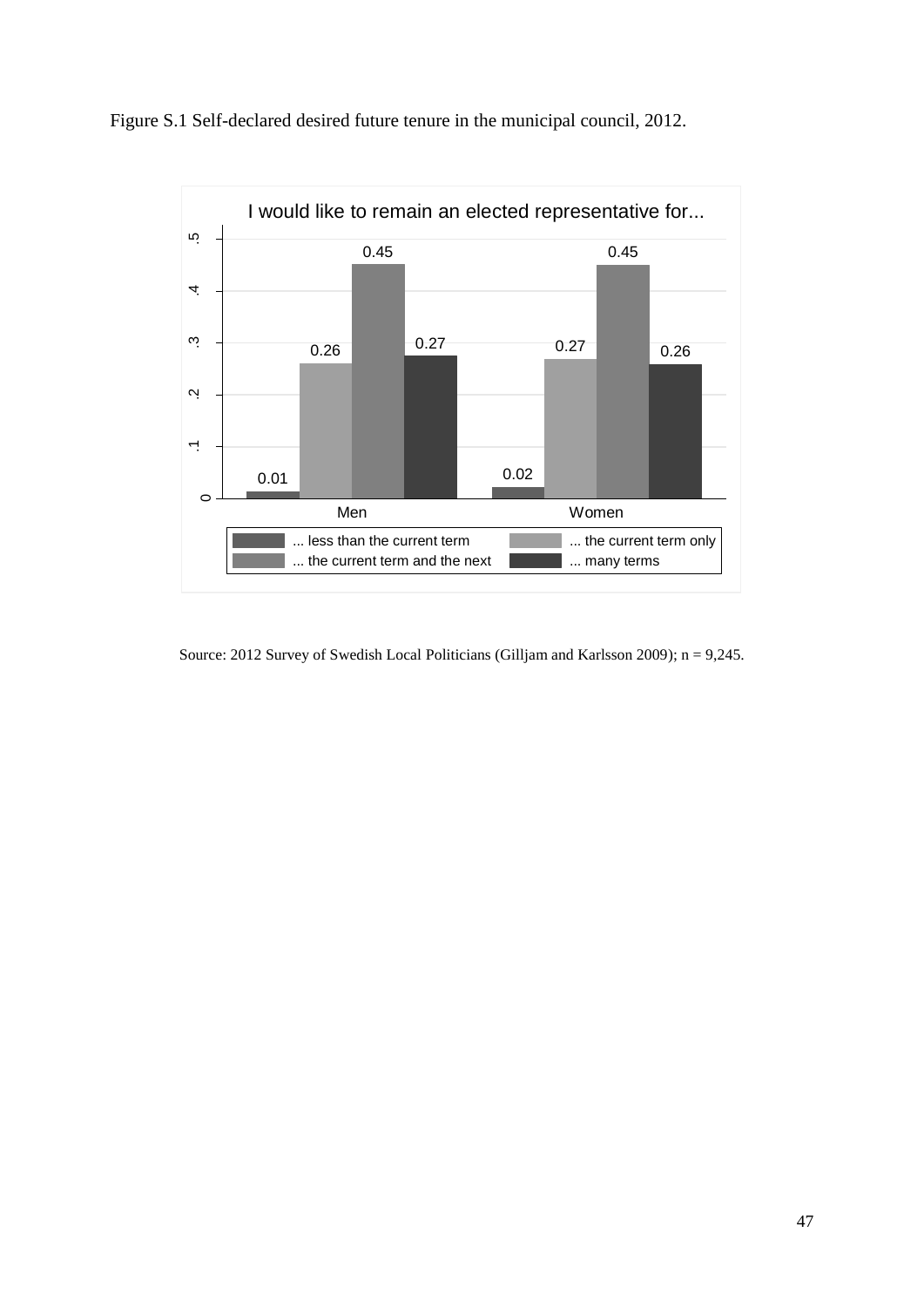Figure S.2 Self-declared desired future tenure in the municipal council among politicians born in Sweden vs. outside of Sweden, 2012.



Source: 2012 Survey of Swedish Local Politicians (Gilljam and Karlsson 2009); n = 9,245.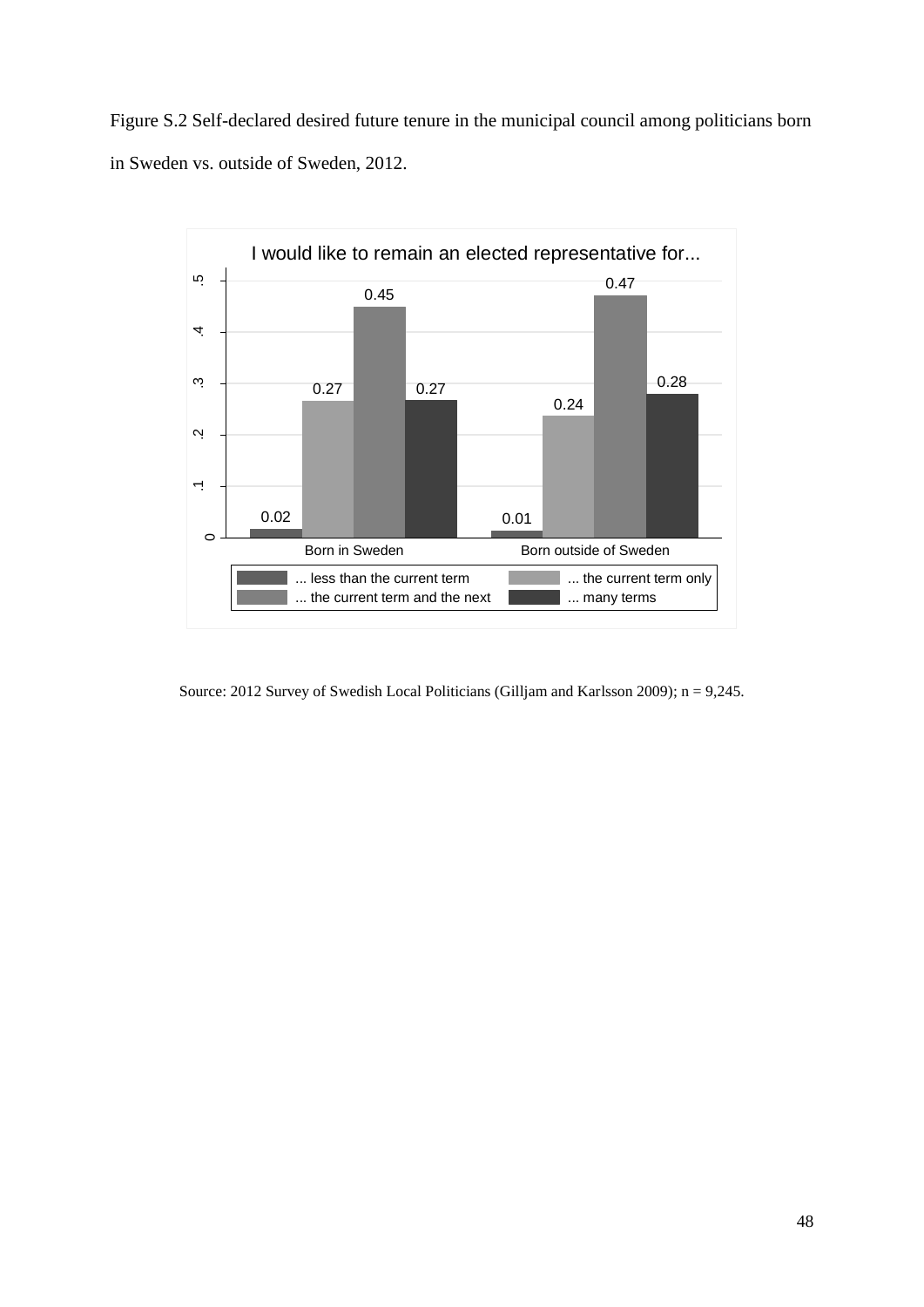|                                  | Average # of policy<br>areas with no activity |                                                       |              | Average # of policy<br>areas written bill |      |         | Average # of policy<br>areas with written bill<br>that was passed |      |         |
|----------------------------------|-----------------------------------------------|-------------------------------------------------------|--------------|-------------------------------------------|------|---------|-------------------------------------------------------------------|------|---------|
|                                  |                                               | Men Women p-value Men Women p-value Men Women p-value |              |                                           |      |         |                                                                   |      |         |
| L1: Entry level                  | 4.9                                           | 4.8                                                   | 0.13         | 1.1                                       | 1.0  | 0.00    | 1.6                                                               | 1.5  | 0.00    |
| L <sub>2</sub> : Committee chair | 4.4                                           | 4.2                                                   | 0.32         | 0.9                                       | 0.8  | 0.40    | 2.4                                                               | 2.6  | 0.20    |
| L3: Board chair                  | 3.0                                           | 3.1                                                   | 0.85         | 1.3                                       | 1.1  | 0.59    | 5.6                                                               | 5.2  | 0.48    |
|                                  | Maj.                                          | Min.                                                  | p-value Maj. |                                           | Min. | p-value | Maj.                                                              | Min. | p-value |
| L1: Entry level                  | 4.9                                           | 4.6                                                   | 0.02         | 1.1                                       | 1.3  | 0.04    | 1.5                                                               | 1.6  | 0.17    |
| L <sub>2</sub> : Committee chair | 4.3                                           | 4.5                                                   | 0.73         | 0.9                                       | 1.0  | 0.50    | 2.5                                                               | 2.3  | 0.61    |
| L <sub>3</sub> : Board chair     | 3.0                                           | 1.4                                                   | 0.19         | 1.3                                       | 1.2  | 0.95    | 5.5                                                               | 4.4  | 0.50    |

Table S.3 Political activity across 14 policy areas by gender, minority status, and position.

The survey question is "Have you, at any time as an elected representative, taken legislative initiatives or supported other person's political initiatives in any of the following policy areas? (you may mark several policy areas)". Areas include the economy, health and child care, schools and education, environmental protection/sustainable development, individual citizen's proposals, women's interests, immigrant group's interests, business owner's interests, union/worker interests, LGBTQ interests, senior citizens, youth organizations, unemployment, local action committees. P-values come from computed t-tests with unequal variances.

Notes: Self-reported activity from the 2012 Survey of Swedish Local Politicians (Gilljam and Karlsson 2009).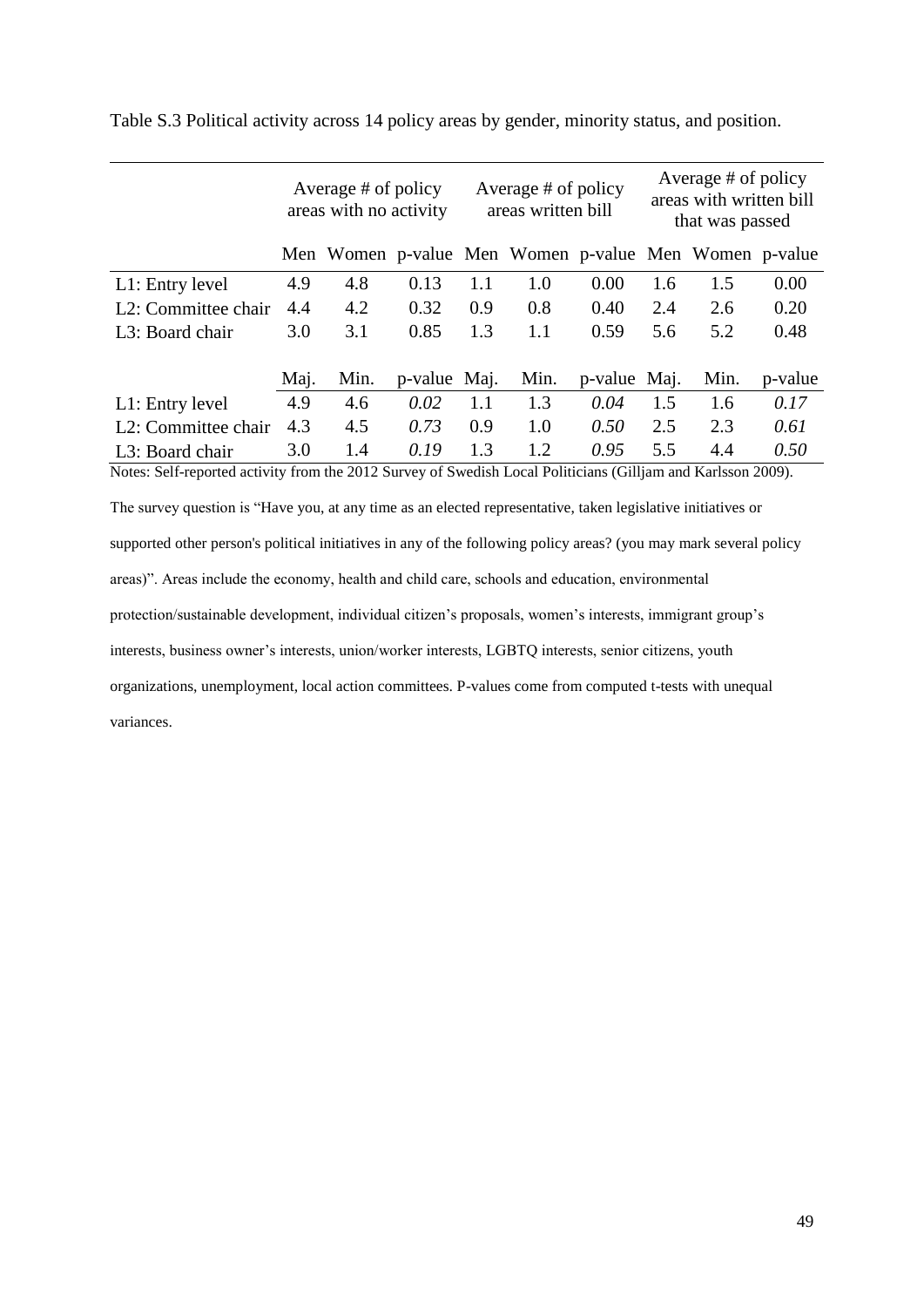Table S.4 Descriptive statistics for country of origin of first-generation immigrants and parents of second-generation immigrants.

|                                               | $1st$ generation     |                |                  | $2nd$ generation |                |                |  |
|-----------------------------------------------|----------------------|----------------|------------------|------------------|----------------|----------------|--|
|                                               | Politician's birth   |                | Mother's birth   |                  | Father's birth |                |  |
|                                               | region               |                | region           |                  | region         |                |  |
|                                               | # of<br><b>Share</b> |                | # of             | <b>Share</b>     | # of           | <b>Share</b>   |  |
|                                               | persons              | $(\% )$        | persons          | $(\% )$          | persons        | (% )           |  |
| <b>Other Nordic countries</b>                 | 214                  | 34.9           | 299              | 46.7             | 178            | 21.9           |  |
| EU27 excluding Nordic countries               | 105                  | 17.1           | 83               | 13.0             | 110            | 13,51          |  |
| Asia                                          | 111                  | 18.1           | 13               | 2.0              | 9              | 1.1            |  |
| Europe excluding Nordic<br>countries and EU27 | 111                  | 18.1           | 21               | 3.3              | 21             | 3.3            |  |
| South America                                 | 36                   | 5.9            | $\overline{0}$   | $\theta$         | $\overline{2}$ | 0.2            |  |
| Africa                                        | 23                   | 3.7            | 3                | 0.5              | $\overline{4}$ | 0.5            |  |
| North America                                 | 10                   | 1.6            | 9                | 1.4              | 8              | 1.0            |  |
| Soviet Union                                  | $\mathbf{1}$         | 0.2            | $\overline{7}$   | 1.1              | 8              | 1.0            |  |
| Oceania                                       | $\overline{2}$       | 0.3            | $\boldsymbol{0}$ | $\overline{0}$   | $\overline{0}$ | $\overline{0}$ |  |
| Unknown                                       | $\theta$             | $\overline{0}$ | 206              | 32.1             | 470            | 57.7           |  |
| Total                                         | 613                  |                | 641              | 100              | 814            | 100%           |  |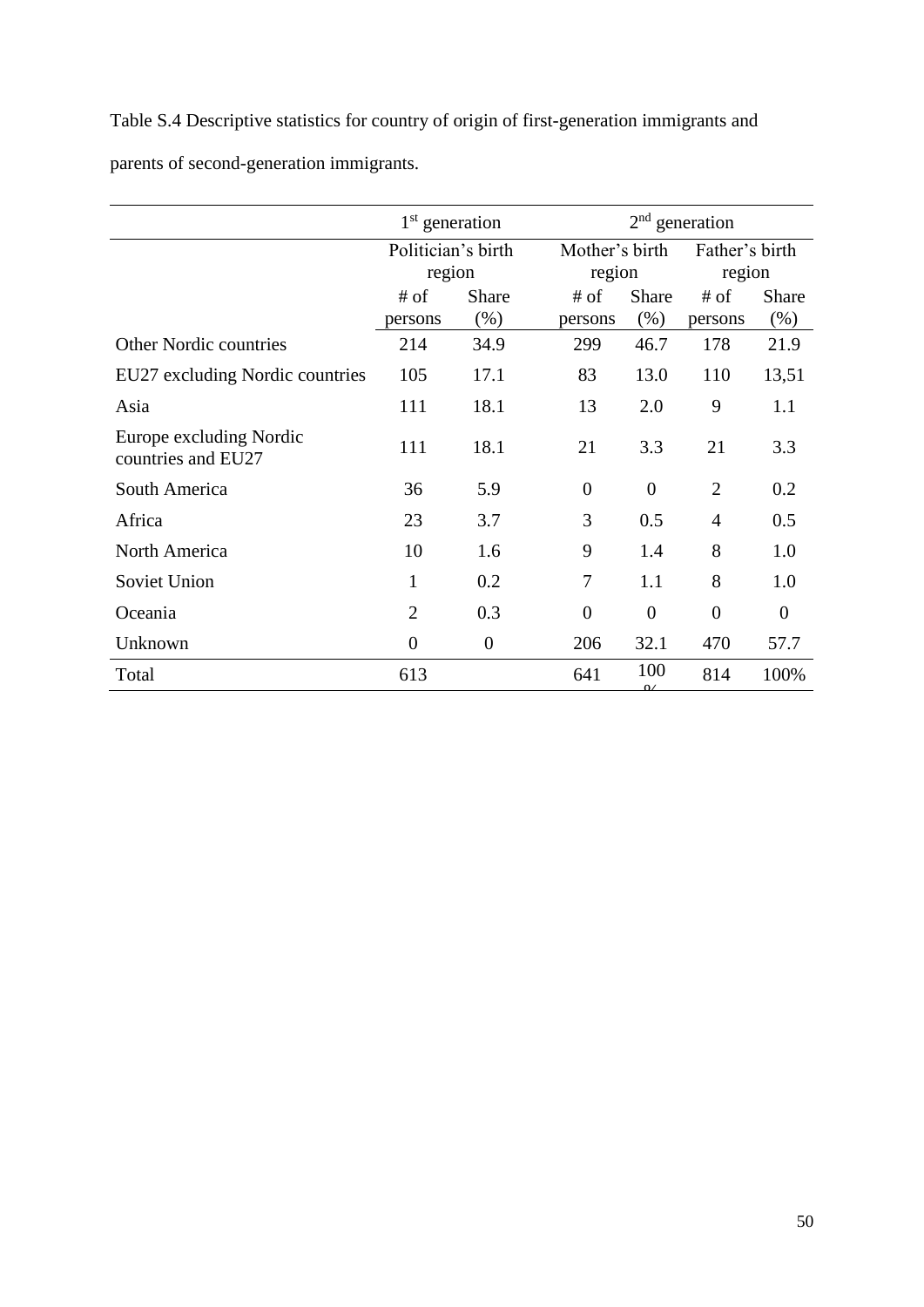#### **Section S.3 Formal Test of Criterion 4**

We extend Equation (1) with a set of interaction terms. This analysis is run for inequalities based on gender and minority status. For each analysis, the binary indicators of either gender or minority status are interacted with each of the binary indicators for the number of terms of previous experience as an elected politician. For gender, this gives the equation:

$$
Y_{it} = a_{it} + \beta_1 w_i + \beta_E E_{it} + \beta_{EW} w_i * E_{it} + \beta Q_{it} + \gamma_{mt} + \varepsilon_{it}.
$$
 (2)

This specification sets a man with no previous political experience as the reference group for inequalities in the probabilities of holding influential positions over the course of a political career, i.e. when accumulating more periods in elected office. The estimate for the female binary indicator,  $\beta_1$ , provides the difference in the probability of holding an appointment between the average man and woman with zero periods of previous experience. The estimates for 'the returns of experience' (i.e., the received benefit of various levels of experience),  $\beta_E$ , shows the difference between a man with no previous experience and a man with  $E_i$  periods of previous experience. Finally, the estimates for the interaction term,  $\beta_{\text{EW}}$ , show the difference in increases in the inequality in the probability of holding an appointment for higher levels of experience. We show the results from this specification, both with and without the controls for qualifications, in Tables S.5A and S.5B below.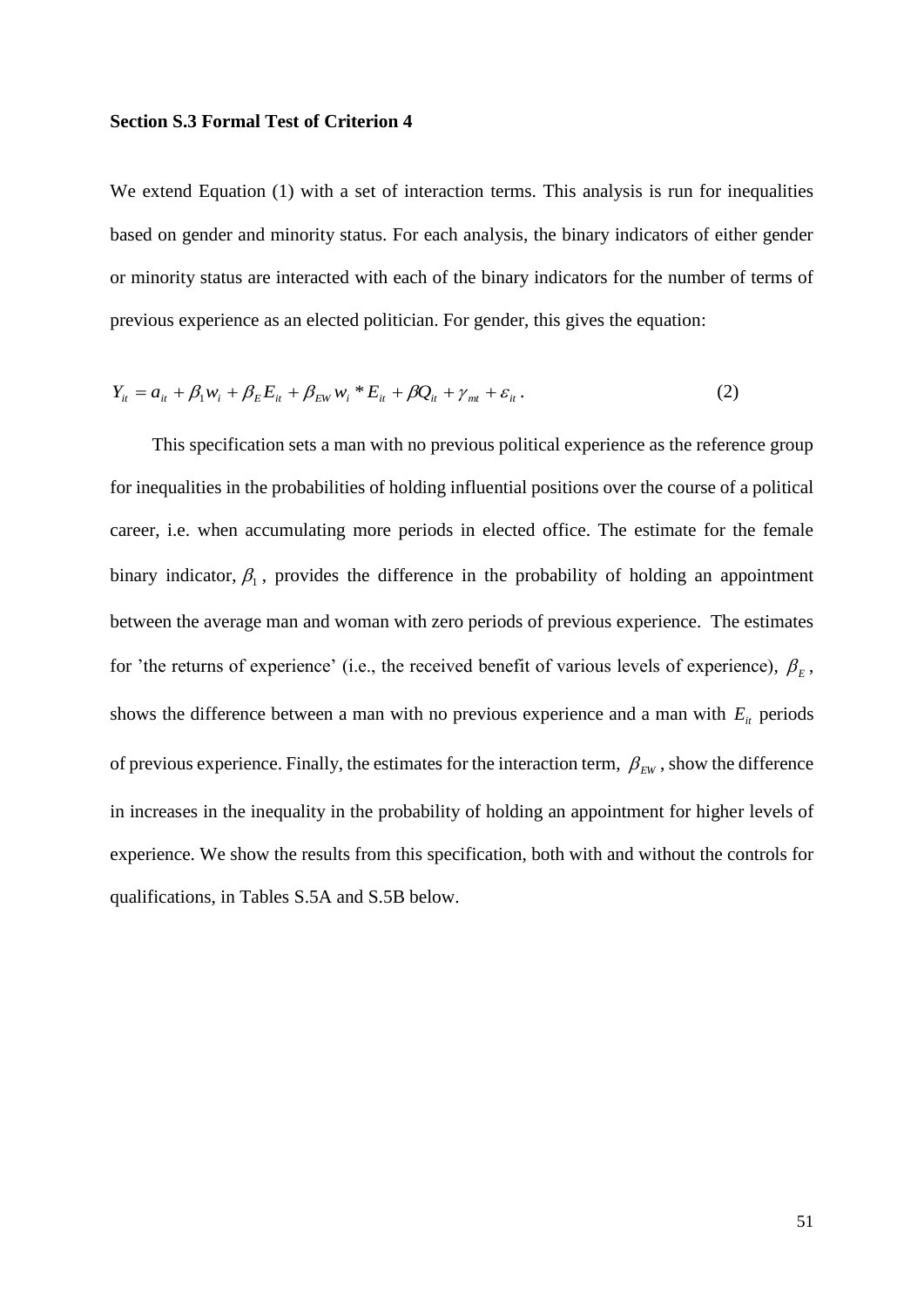Table S.5A Gender and racial inequalities in the rewards for political experience, 1–5 periods in elected office.

|                      |              | Any chair position $(L2+L3) = 1$ , |            | Council board chair $(L3) = 1$ , |
|----------------------|--------------|------------------------------------|------------|----------------------------------|
|                      |              | otherwise 0                        |            | otherwise 0                      |
|                      | $\mathbf{1}$ | $\overline{2}$                     | 3          | $\overline{4}$                   |
|                      |              |                                    |            |                                  |
| Women                | $-5.61***$   | $-7.11***$                         | $-0.38$    | $-1.43***$                       |
|                      | (1.27)       | (1.38)                             | (0.39)     | (0.47)                           |
| 1 Period             | 18.82***     | 17.66***                           | $5.45***$  | $5.57***$                        |
|                      | (1.90)       | (1.90)                             | (0.88)     | (0.87)                           |
| 2 Periods            | 25.81***     | $25.03***$                         | $9.50***$  | $10.21***$                       |
|                      | (2.17)       | (2.26)                             | (1.24)     | (1.26)                           |
| 3 Periods            | 33.60***     | 33.19***                           | $12.44***$ | 13.99***                         |
|                      | (2.62)       | (2.65)                             | (1.70)     | (1.69)                           |
| 4 Periods            | 38.28***     | 39.68***                           | 16.89***   | 19.70***                         |
|                      | (2.95)       | (2.98)                             | (2.08)     | (2.06)                           |
| 5 Periods            | 42.15***     | 43.48***                           | 19.95***   | 22.82***                         |
|                      | (2.34)       | (2.39)                             | (1.77)     | (1.75)                           |
| Woman * 1 Period     | $-5.08**$    | $-5.00**$                          | $-3.04***$ | $-2.77**$                        |
|                      | (2.52)       | (2.53)                             | (1.10)     | (1.10)                           |
| Woman * 2 Periods    | $-1.17$      | $-0.95$                            | $-2.00$    | $-1.77$                          |
|                      | (3.15)       | (3.19)                             | (1.78)     | (1.78)                           |
| Woman * 3 Periods    | $-3.17$      | $-3.04$                            | $-4.12*$   | $-4.30*$                         |
|                      | (3.79)       | (3.75)                             | (2.29)     | (2.26)                           |
| Woman * 4 Periods    | $-6.73$      | $-8.48*$                           | $-6.35**$  | $-6.65**$                        |
|                      | (4.67)       | (4.68)                             | (2.98)     | (2.95)                           |
| Woman * 5 Periods    | $-5.13$      | $-4.33$                            | $-9.07***$ | $-7.30***$                       |
|                      | (4.01)       | (3.99)                             | (2.82)     | (2.73)                           |
| Observations         | 8,883        | 8,823                              | 8,844      | 8,784                            |
| Other qualifications |              | yes                                |            | yes                              |

Notes: Fixed effects for party group interacted with fixed effects for election periods are included in all

specifications. Robust standard errors in parentheses. \* significant at 10%; \*\* significant at 5%; \*\*\* significant

at 1%. Control variables are listed under Table 1.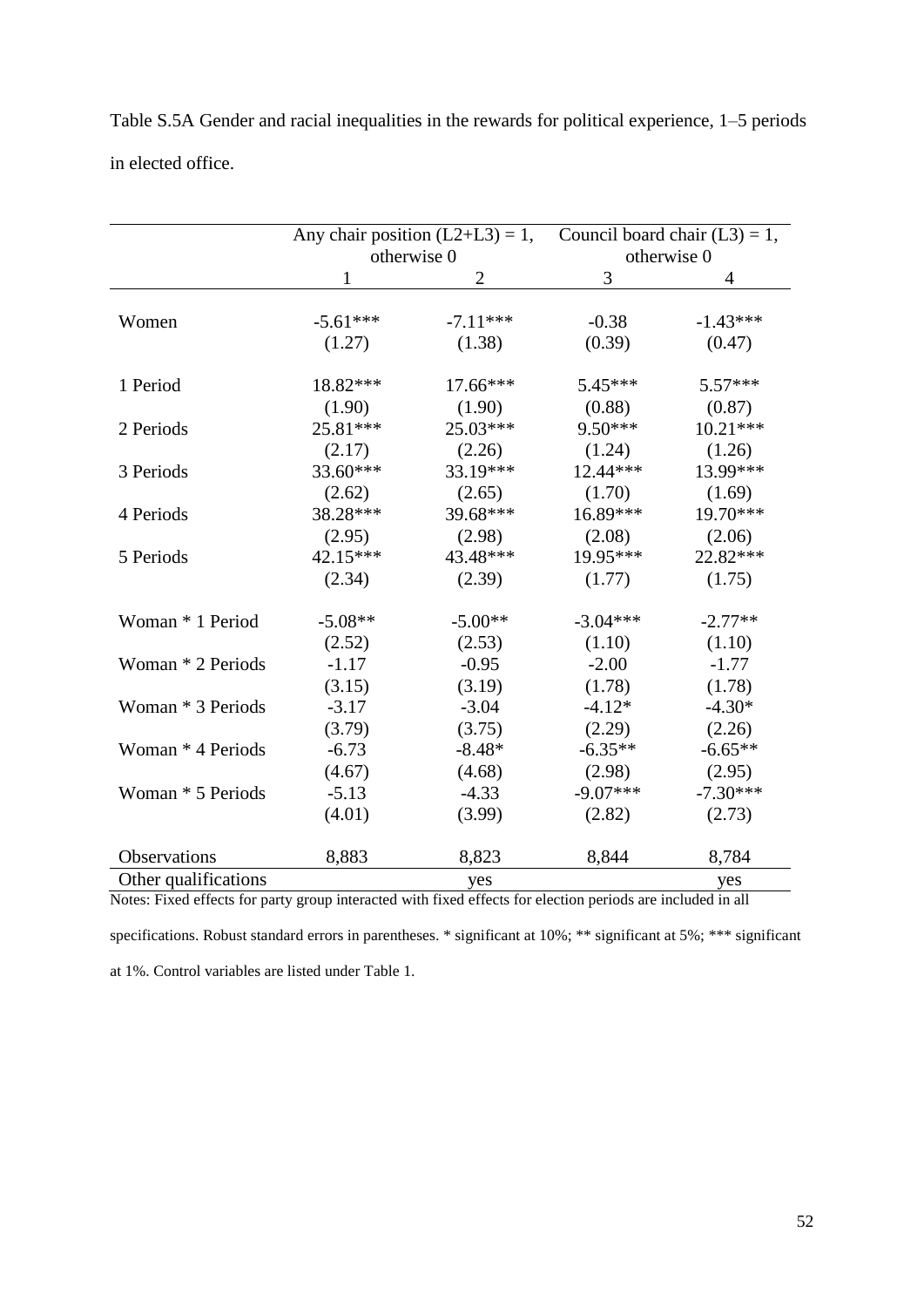Table S.5B Gender and racial inequalities in the rewards for political experience, 1–5 periods in elected office.

|                                      | otherwise 0  | Any chair position $(L2+L3) = 1$ , Council board chair $(L3) = 1$ , | otherwise 0 |                |
|--------------------------------------|--------------|---------------------------------------------------------------------|-------------|----------------|
|                                      | $\mathbf{1}$ | $\overline{2}$                                                      | 3           | $\overline{4}$ |
| Minority                             | $-4.90***$   | $-5.43***$                                                          | $-0.41$     | $-1.48***$     |
|                                      | (1.58)       | (1.63)                                                              | (0.35)      | (0.39)         |
| 1 Period                             | $16.77***$   | 15.82***                                                            | 4.41 ***    | $4.63***$      |
|                                      | (1.43)       | (1.45)                                                              | (0.64)      | (0.63)         |
| 2 Periods                            | 25.83***     | $25.33***$                                                          | 8.81 ***    | 9.70***        |
| 3 Periods                            | (1.70)       | (1.77)                                                              | (0.95)      | (0.97)         |
|                                      | $31.36***$   | $31.33***$                                                          | $10.66***$  | $12.27***$     |
| 4 Periods                            | (1.94)       | (1.99)                                                              | (1.22)      | (1.23)         |
|                                      | 35.28***     | 36.34***                                                            | 14.13***    | 16.84***       |
|                                      | (2.24)       | (2.27)                                                              | (1.55)      | (1.55)         |
| 5 Periods                            | 40.86***     | $42.53***$                                                          | 16.28***    | 19.66***       |
|                                      | (2.12)       | (2.13)                                                              | (1.37)      | (1.38)         |
| Minority * 1 Period                  | $-1.19$      | $-2.07$                                                             | $-2.32**$   | $-2.09*$       |
| Minority * 2 Periods                 | (3.36)       | (3.42)                                                              | (1.16)      | (1.19)         |
|                                      | $-3.61$      | $-5.09$                                                             | $-1.24$     | $-2.03$        |
|                                      | (4.71)       | (4.66)                                                              | (2.59)      | (2.41)         |
| Minority * 3 Periods                 | 6.50         | 4.78                                                                | $-1.22$     | $-2.24$        |
|                                      | (5.96)       | (6.06)                                                              | (3.44)      | (3.52)         |
| Minority * 4 Periods                 | 2.50         | 0.39                                                                | 0.96        | 1.48           |
|                                      | (6.90)       | (6.97)                                                              | (4.99)      | (4.99)         |
| Minority * 5 Periods                 | 5.67         | 5.70                                                                | 10.78**     | $11.61**$      |
|                                      | (6.68)       | (6.42)                                                              | (5.37)      | (5.11)         |
|                                      |              |                                                                     |             |                |
| Observations<br>Other qualifications | 8,883        | 8,823<br>yes                                                        | 8,844       | 8,784<br>Yes   |

Notes: Fixed effects for party group interacted with fixed effects for election periods are included in all

specifications. Robust standard errors in parentheses. \* significant at 10%; \*\* significant at 5%; \*\*\* significant at 1%. Control variables are listed under Table 1.

The results show large returns for experience in the probability of having reached at least a midlevel chair position or the top chair position. The results in Table S.5A suggest that the return of experience is lower for women in terms of getting at least a mid-level chair position.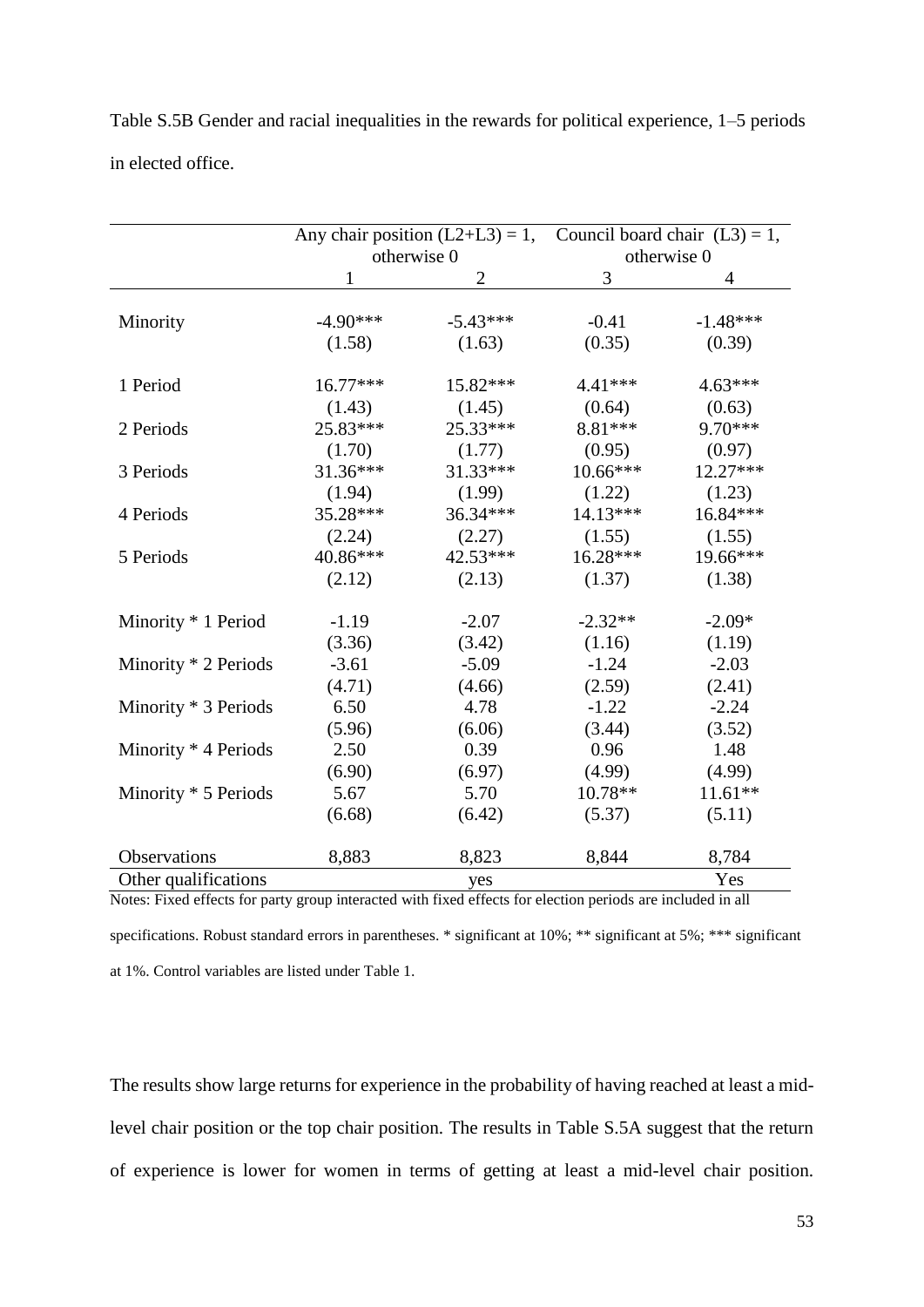However, the point estimates are typically not significant, nor are they clearly increasing with the level of experience. This suggests that there is not a clear career divergence for the probability of getting a mid-level position. For the council board chairs, the inequalities in the returns of experience are both statistically significant and growing with the level of political experience.

For minorities, the estimates in Table S.5B show that none of the interaction effects is statistically significant for the mid-level chair position, and only negatively significant for those with one period of experience. The interaction effect for those with five periods is also positive statistically significant (the combination of the minority dummy and the interaction term is, however, not significant). Thus, the regression results confirm that there are no diverging career trajectories for minority and majority representatives that fit the criterion for a glass ceiling.

Figure 3 in the paper's main text is constructed as follows. For men, we plot the returns of experience,  $\beta_E$ , for each level of experience and their corresponding 95 percent confidence intervals. For women, the payoff of each level of experience is the linear combination of the returns of experience,  $\beta_E$ , the interaction term,  $\beta_{EW}$ , and the estimate for the female dummy,  $\beta_1$ . The confidence interval for this linear combination is computed in Stata using the "lincom" command.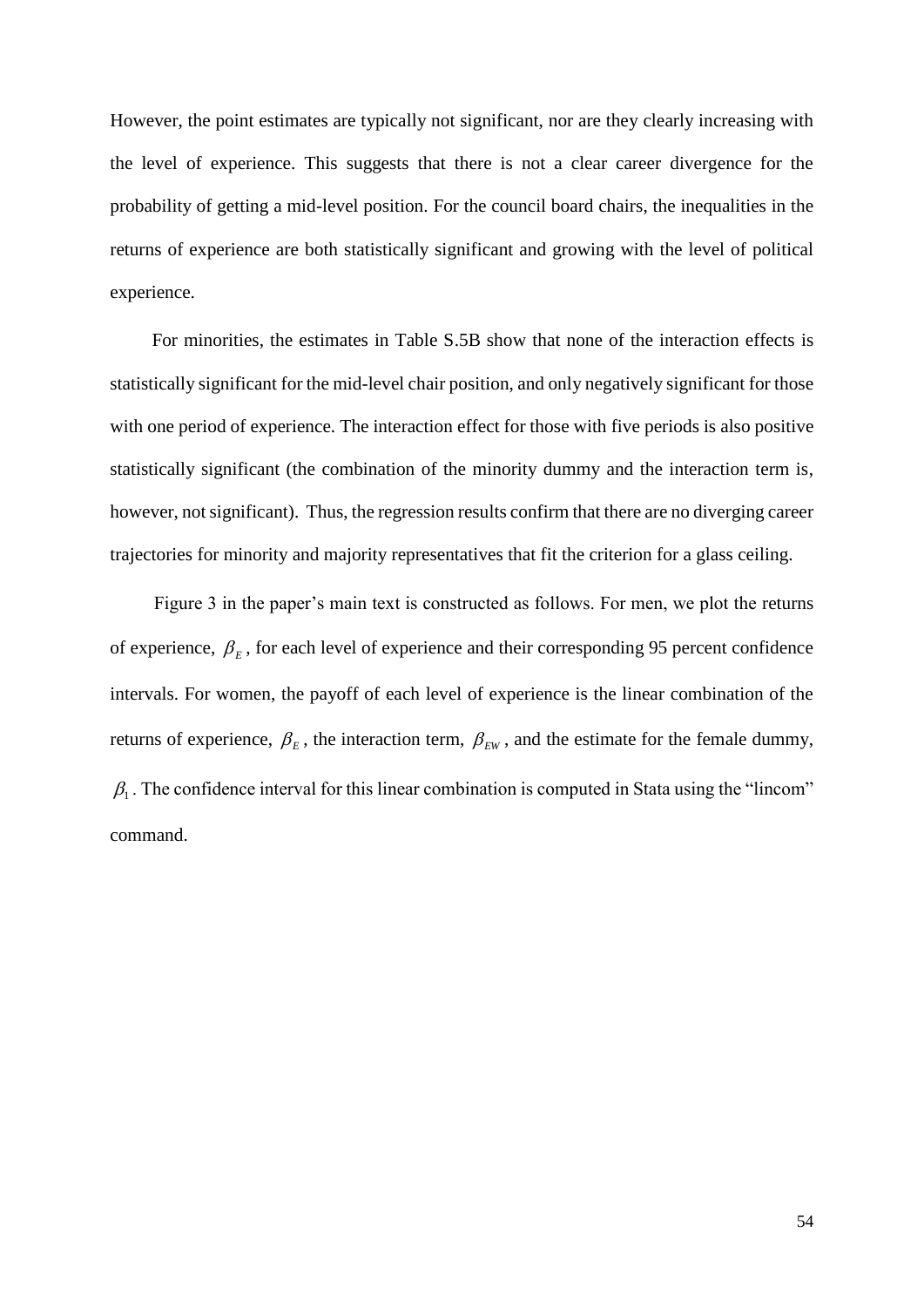#### **Section S.4 Alternative Specifications**

Table S.6 Gender inequality in holding any chair position, or holding the council board chair position, for given levels of qualifications. Excluding all politicians who had at least one small child (0-6 years old) while elected.

|                      |             | Any chair position $(L2+L3) = 1$ ,<br>otherwise 0 |            | Council board chair $(L3) = 1$ ,<br>otherwise 0 |            |            |  |
|----------------------|-------------|---------------------------------------------------|------------|-------------------------------------------------|------------|------------|--|
|                      | 1           | 2                                                 | 3          | 4                                               | 5          | 6          |  |
| Pane A: OLS          |             |                                                   |            |                                                 |            |            |  |
| Woman                | $-10.45***$ | $-10.45***$                                       | $-9.90***$ | $-3.49***$                                      | $-2.80***$ | $-3.27***$ |  |
|                      | (1.18)      | (1.18)                                            | (1.21)     | (0.53)                                          | (0.53)     | (0.61)     |  |
| Minority             | $-7.61***$  | $-7.61***$                                        | $-4.90***$ | $-0.70$                                         | 0.56       | $-0.44$    |  |
|                      | (1.58)      | (1.58)                                            | (1.49)     | (0.79)                                          | (0.78)     | (0.77)     |  |
|                      | (0.56)      | (0.56)                                            | (4.60)     | (0.25)                                          | (0.37)     | (1.94)     |  |
| Observations         |             |                                                   |            |                                                 |            |            |  |
|                      | 6,915       | 6,915                                             | 6,868      | 6,883                                           | 6,883      | 6,836      |  |
| Pane B: Logit        |             |                                                   |            |                                                 |            |            |  |
| Woman                | $-0.52***$  | $-0.47***$                                        | $-0.58***$ | $-0.78***$                                      | $-0.66***$ | $-0.76***$ |  |
|                      | (0.06)      | (0.06)                                            | (0.07)     | (0.13)                                          | (0.13)     | (0.15)     |  |
| Minority             | $-0.41***$  | $-0.22**$                                         | $-0.29***$ | $-0.19$                                         | 0.08       | $-0.07$    |  |
|                      | (0.09)      | (0.09)                                            | (0.09)     | (0.20)                                          | (0.21)     | (0.19)     |  |
| Observations         | 6,766       | 6,766                                             | 6,713      | 4,206                                           | 4,206      | 4,140      |  |
|                      |             |                                                   |            |                                                 |            |            |  |
| Experience           |             | yes                                               | yes        |                                                 | yes        | yes        |  |
| Other qualifications |             |                                                   | yes        |                                                 |            | yes        |  |

Notes: Fixed effects for municipalities interacted with fixed effects for election periods are included in all specifications. Robust standard errors in parentheses. \* significant at 10%; \*\* significant at 5%; \*\*\* significant at 1%. Experience control variables are five binary indicators for 1–5 periods of previous experience. Other qualification controls include dummy variables for six education levels, dummy variables for five age categories, dummy variables for ten occupation sectors, and a dummy variable for previous experience as a parliamentarian.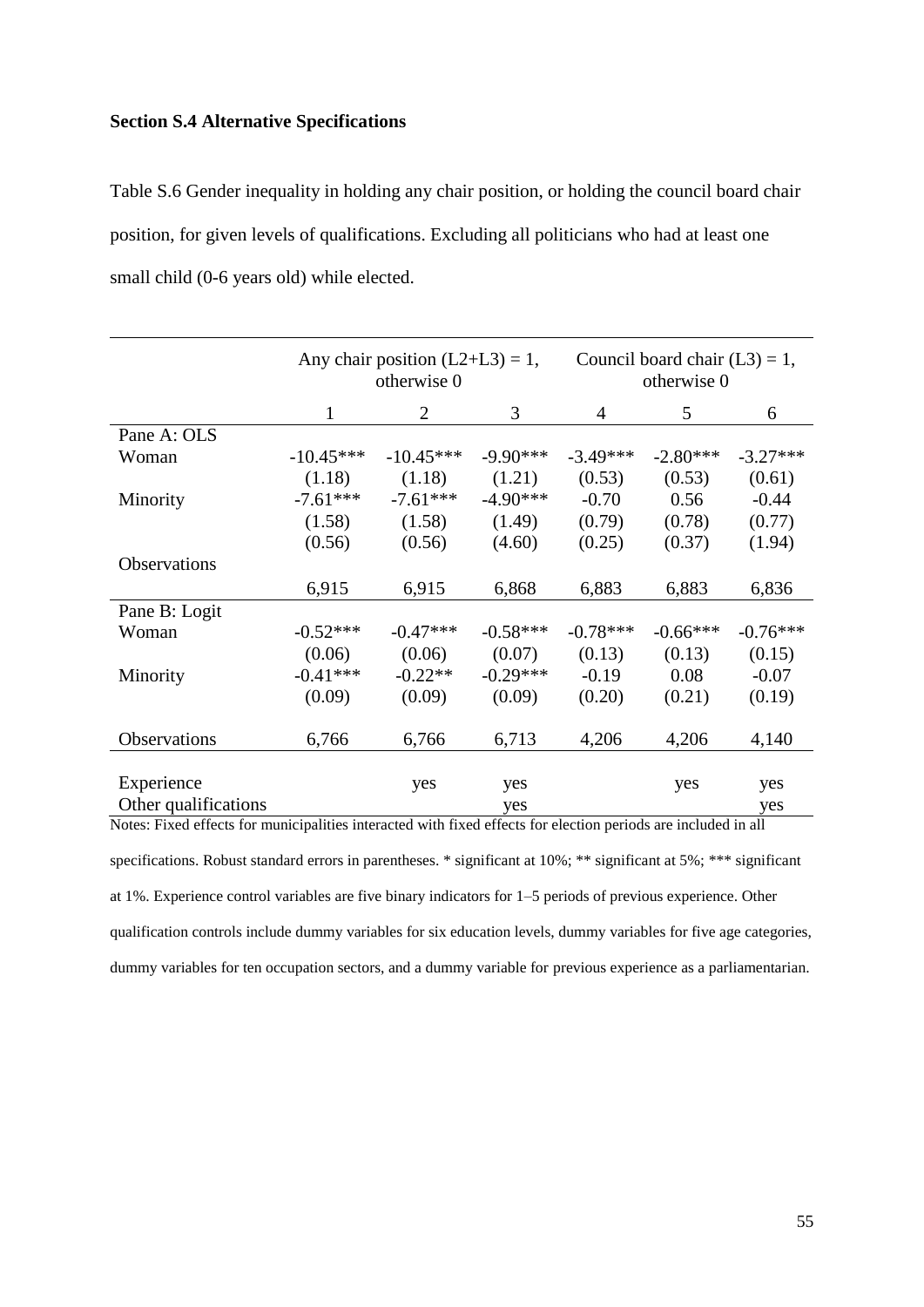|                      |            | Mid-level chair position $= 1$ ,<br>elected politicians = $0$ |            | Top-level chair position $= 1$ ,<br>mid-level chair position $= 0$ |            |            |  |
|----------------------|------------|---------------------------------------------------------------|------------|--------------------------------------------------------------------|------------|------------|--|
|                      | 1          | $\overline{2}$                                                | 3          | $\overline{4}$                                                     | 5          | 6          |  |
| Pane A: OLS          |            |                                                               |            |                                                                    |            |            |  |
| Woman                | $-8.34***$ | $-7.07***$                                                    | $-8.49***$ | $-6.70***$                                                         | $-6.33**$  | $-7.59***$ |  |
|                      | (1.18)     | (1.12)                                                        | (1.22)     | (2.49)                                                             | (2.50)     | (2.68)     |  |
| Minority             | $-7.20***$ | $-3.83***$                                                    | $-4.39***$ | 2.73                                                               | 4.10       | 2.83       |  |
|                      | (1.51)     | (1.43)                                                        | (1.47)     | (3.95)                                                             | (3.82)     | (3.63)     |  |
| <b>Observations</b>  | 6,539      | 6,539                                                         | 6,497      | 1,921                                                              | 1,921      | 1,906      |  |
| Pane B: Logit        |            |                                                               |            |                                                                    |            |            |  |
| Woman                | $-0.46***$ | $-0.43***$                                                    | $-0.53***$ | $-0.44***$                                                         | $-0.44***$ | $-0.59***$ |  |
|                      | (0.06)     | (0.06)                                                        | (0.07)     | (0.15)                                                             | (0.16)     | (0.18)     |  |
| Minority             | $-0.43***$ | $-0.24***$                                                    | $-0.27***$ | 0.18                                                               | 0.27       | 0.20       |  |
|                      | (0.09)     | (0.09)                                                        | (0.10)     | (0.21)                                                             | (0.21)     | (0.24)     |  |
| Observations         | 6,200      | 6,200                                                         | 6,158      | 1,262                                                              | 1,262      | 1,241      |  |
|                      |            |                                                               |            |                                                                    |            |            |  |
| Experience           |            | yes                                                           | yes        |                                                                    | yes        | yes        |  |
| Other qualifications |            |                                                               | yes        |                                                                    |            | yes        |  |

Table S.7 Gender inequality in holding any chair position vs. being elected, and gender inequality in holding the council board chair position vs. any chair position.

Notes: Fixed effects for party group interacted with fixed effects for election periods are included in all

specifications. Robust standard errors in parentheses. \* significant at 10%; \*\* significant at 5%; \*\*\* significant

at 1%. Control variables are listed under Table 1.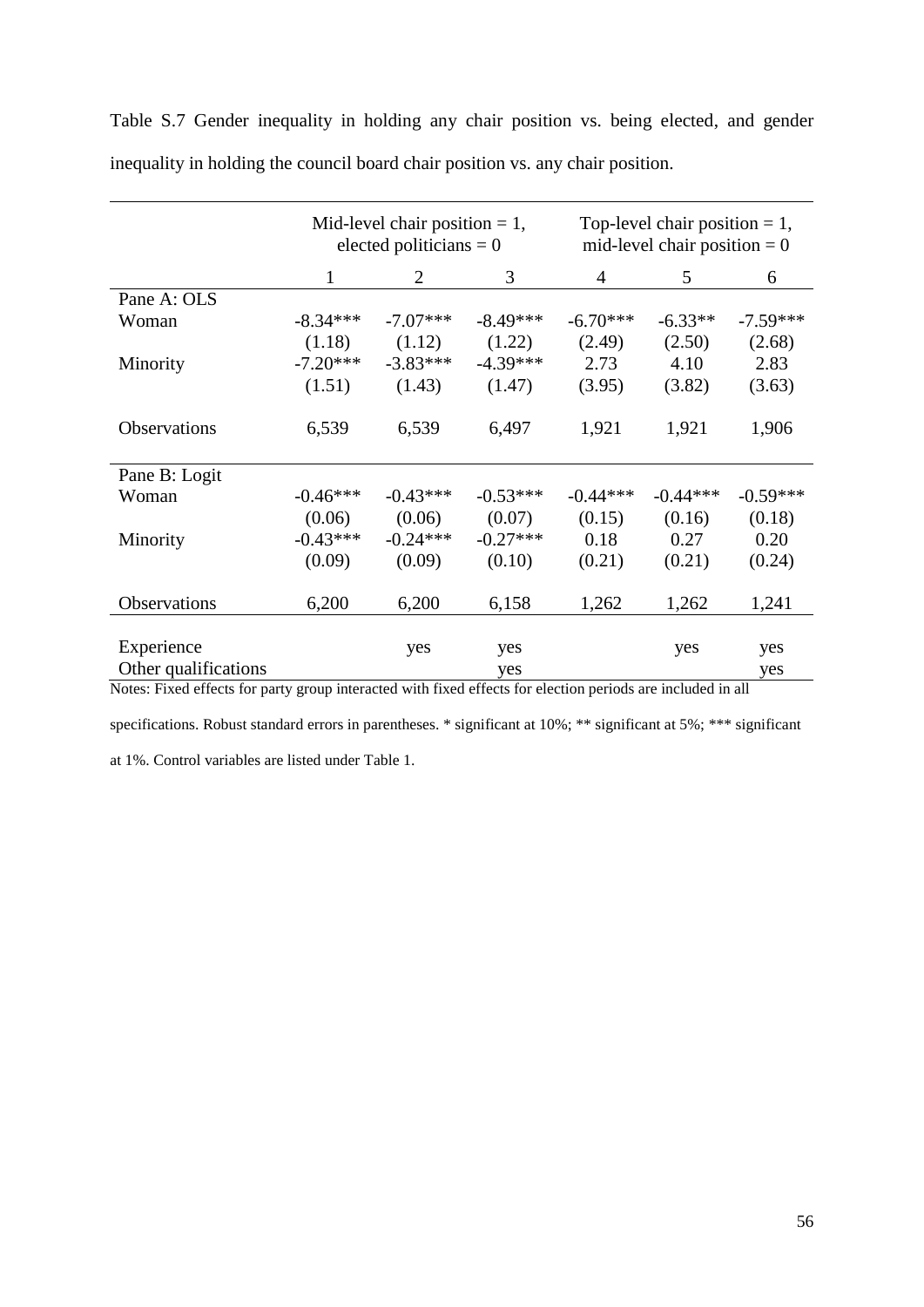|                      | Promotion from     |            |            | Promotion from         |           |          |
|----------------------|--------------------|------------|------------|------------------------|-----------|----------|
|                      | L1 to $L2 = 1$ ,   |            |            | L1 or L2 to $L3 = 1$ , |           |          |
|                      | No promotion $= 0$ |            |            | No promotion $= 0$     |           |          |
|                      | 1                  | 2          | 3          | 4                      | 5         | 6        |
| Pane A: OLS          |                    |            |            |                        |           |          |
| Woman                | $-4.76*$           | $-4.83*$   | $-8.06**$  | $-1.81$                | $-2.39$   | $-2.85$  |
|                      | (2.66)             | (2.68)     | (3.11)     | (2.22)                 | (2.22)    | (2.48)   |
| Minority             | $-2.20$            | $-2.40$    | $-3.48$    | $-3.16$                | $-3.43$   | $-3.27$  |
|                      | (3.57)             | (3.65)     | (4.05)     | (2.74)                 | (2.75)    | (2.94)   |
| L2                   | (1.38)             | (2.14)     | (8.89)     | (1.40)                 | (1.97)    | (4.95)   |
|                      | 17.19***           | $17.05***$ | 4.29       | $4.54***$              | $4.33**$  | $-8.66*$ |
|                      |                    |            |            | $8.61***$              | $9.66***$ | 8.87***  |
| Observations         |                    |            |            | (2.63)                 | (2.93)    | (2.97)   |
|                      |                    |            |            |                        |           |          |
| Pane B: Logit        | 904                | 904        | 901        | 603                    | 603       | 601      |
| Woman                | $-0.38*$           | $-0.40**$  | $-0.69***$ | $-0.45$                | $-0.51$   | $-0.77$  |
|                      | (0.19)             | (0.20)     | (0.24)     | (0.44)                 | (0.41)    | (0.60)   |
| Minority             | $-0.20$            | $-0.22$    | $-0.28$    | $-0.78$                | $-0.57$   | $-0.55$  |
|                      | (0.28)             | (0.29)     | (0.32)     | (0.89)                 | (0.87)    | (0.94)   |
| L2                   |                    |            |            | $1.41***$              | $1.51***$ | 1.81 *** |
|                      |                    |            |            | (0.36)                 | (0.42)    | (0.65)   |
|                      |                    |            |            |                        |           |          |
| Observations         | 755                | 755        | 752        | 338                    | 338       | 329      |
|                      |                    |            |            |                        |           |          |
| Experience           |                    | yes        | yes        |                        | yes       | yes      |
| Other qualifications |                    |            | yes        |                        |           | yes      |

Table S.8 Gender inequality in transitions to positions of influence between 2006 and 2010. Excluding all politicians who had small children while elected.

Notes: Fixed effects for party group interacted with fixed effects for election periods are included in all specifications. Robust standard errors in parentheses. \* significant at 10%; \*\* significant at 5%; \*\*\* significant at 1%. Control variables are listed under Table 1.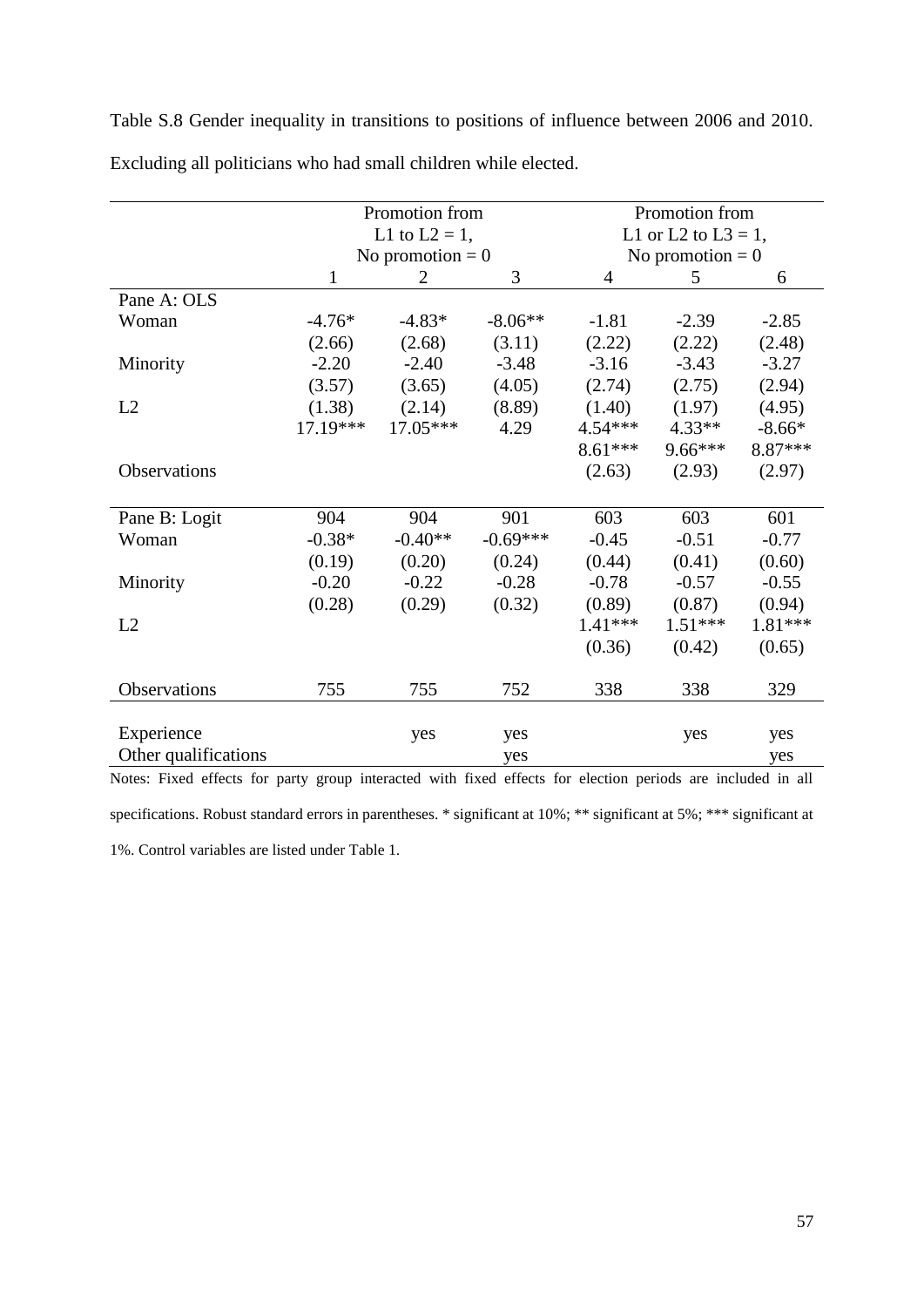

Figure S.3 Gender (top) and racial (bottom) inequality in the proportion of individuals that holds influential positions by total tenure in elected office, pooled 2006 and 2010 data. Excluding all politicians who had small children while elected.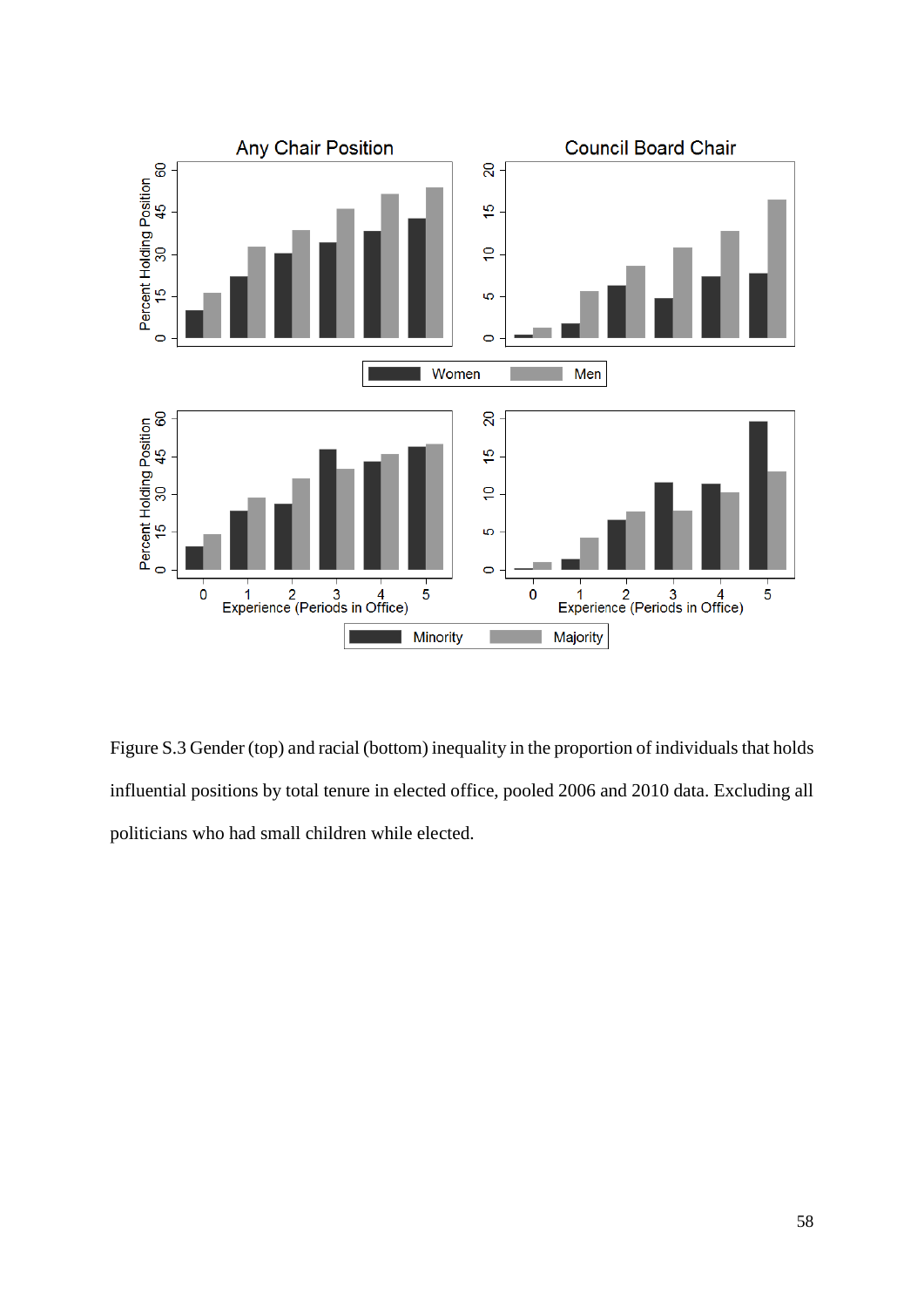

Figure S.4 Estimated gender (top) and racial (bottom) inequality in the proportion of individuals that holds influential positions by total tenure in elected office, pooled 2006 and 2010 data. Excluding all politicians who had small children while elected.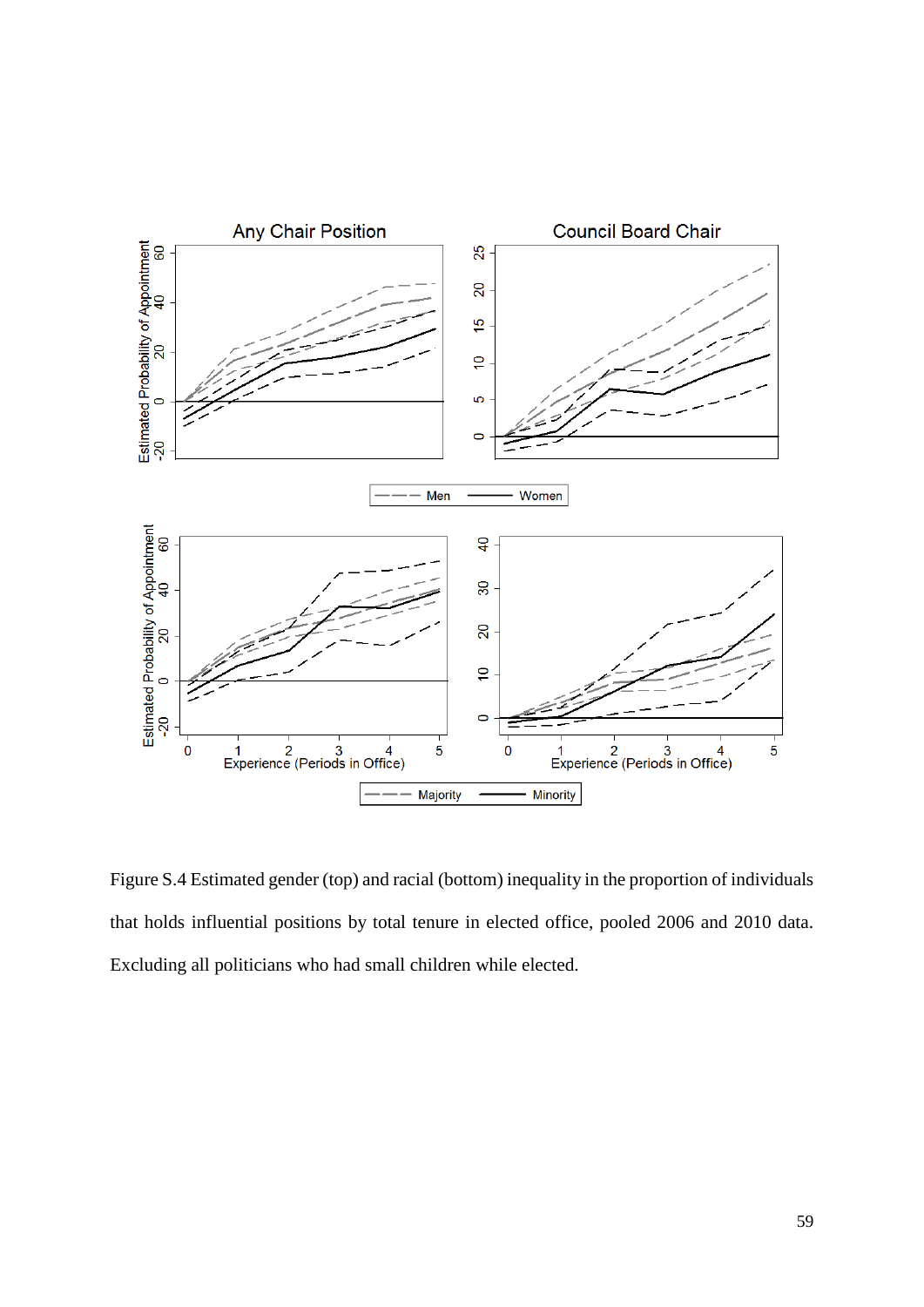Table S.9 Inequality in holding any chair position, or holding the council board chair position, for given levels of qualifications. Only first-generation immigrants included in minority definition.

|                      | Any chair position $(L2+L3) = 1$ ,<br>otherwise 0 |            |            | Council board chair $(L3) = 1$ ,<br>otherwise 0 |            |            |
|----------------------|---------------------------------------------------|------------|------------|-------------------------------------------------|------------|------------|
|                      | 1                                                 | 2          | 3          | 4                                               | 5          | 6          |
| Pane A: OLS          |                                                   |            |            |                                                 |            |            |
| Woman                | $-10.82***$                                       | $-8.07***$ | $-9.59***$ | $-4.13***$                                      | $-2.98***$ | $-3.83***$ |
|                      | (0.99)                                            | (0.94)     | (1.04)     | (0.51)                                          | (0.52)     | (0.59)     |
| Minority             | $-13.58***$                                       | $-8.83***$ | $-9.91***$ | $-3.32***$                                      | $-1.49*$   | $-2.11***$ |
|                      | (2.02)                                            | (1.85)     | (1.87)     | (0.79)                                          | (0.79)     | (0.76)     |
|                      |                                                   |            |            |                                                 |            |            |
| Observations         | 8,883                                             | 8,883      | 8,823      | 8,844                                           | 8,844      | 8,784      |
|                      |                                                   |            |            |                                                 |            |            |
| Pane B: Logit        |                                                   |            |            |                                                 |            |            |
| Woman                | $-0.52***$                                        | $-0.43***$ | $-0.53***$ | $-0.70***$                                      | $-0.54***$ | $-0.68***$ |
|                      | (0.05)                                            | (0.05)     | (0.06)     | (0.09)                                          | (0.10)     | (0.11)     |
| Minority             | $-0.76***$                                        | $-0.56***$ | $-0.62***$ | $-0.84***$                                      | $-0.49*$   | $-0.52*$   |
|                      | (0.13)                                            | (0.13)     | (0.13)     | (0.27)                                          | (0.28)     | (0.28)     |
|                      |                                                   |            |            |                                                 |            |            |
| <b>Observations</b>  | 8,883                                             | 8,883      | 8,823      | 8,844                                           | 8,844      | 8,589      |
|                      |                                                   |            |            |                                                 |            |            |
| Experience           |                                                   | yes        | yes        |                                                 | yes        | yes        |
| Other qualifications |                                                   |            | yes        |                                                 |            | yes        |

Notes: Fixed effects for municipalities interacted with fixed effects for election periods are included in all

specifications. Robust standard errors in parentheses. \* significant at 10%; \*\* significant at 5%; \*\*\* significant at 1%. Experience control variables are five binary indicators for 1–5 periods of previous experience. Other qualification controls include dummy variables for six education levels, dummy variables for five age categories, dummy variables for ten occupation sectors, and a dummy variable for previous experience as a parliamentarian.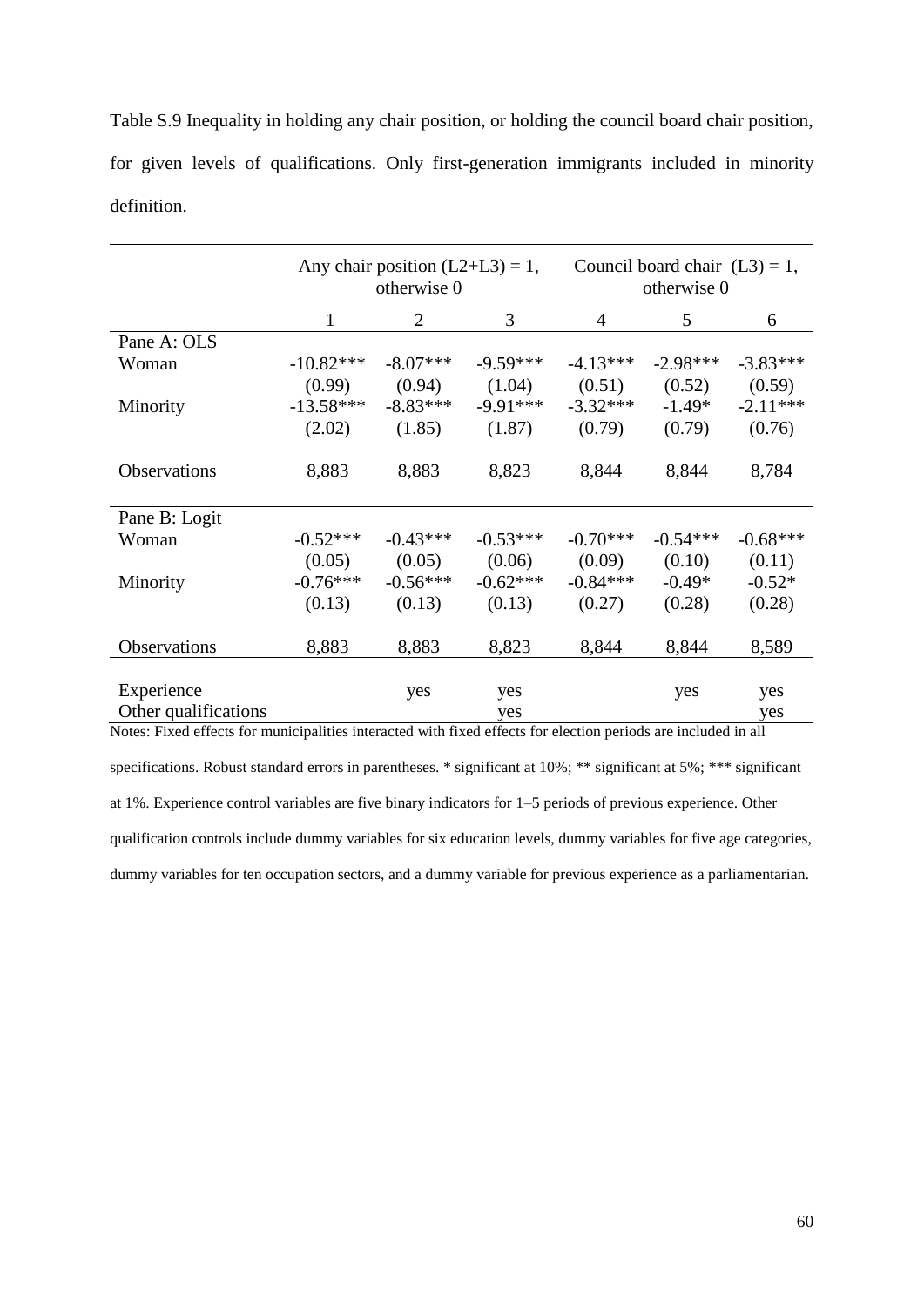Table S.10 Inequality in holding any chair position vs. being elected, and inequality in holding the council board chair position vs. any chair position. Only first-generation immigrants included in minority definition.

|                      | Mid-level chair position $= 1$ ,<br>elected politicians = $0$ |            |            | Top-level chair position $= 1$ ,<br>mid-level chair position $= 0$ |            |            |
|----------------------|---------------------------------------------------------------|------------|------------|--------------------------------------------------------------------|------------|------------|
|                      | 1                                                             | 2          | 3          | 4                                                                  | 5          | 6          |
| Pane A: OLS          |                                                               |            |            |                                                                    |            |            |
| Woman                | $-8.32***$                                                    | $-6.55***$ | $-7.78***$ | $-6.95***$                                                         | $-6.17***$ | $-7.64***$ |
|                      | (1.01)                                                        | (0.96)     | (1.07)     | (2.18)                                                             | (2.16)     | (2.26)     |
|                      | $-11.28***$                                                   | $-7.77***$ | $-8.45***$ | $-5.24$                                                            | $-4.61$    | $-2.53$    |
|                      | (2.01)                                                        | (1.87)     | (1.90)     | (5.08)                                                             | (4.90)     | (4.76)     |
|                      |                                                               |            |            |                                                                    |            |            |
| Observations         | 8,273                                                         | 8,273      | 8,225      | 2,633                                                              | 2,633      | 2,608      |
|                      |                                                               |            |            |                                                                    |            |            |
| Pane B: Logit        |                                                               |            |            |                                                                    |            |            |
| Woman                | $-0.45***$                                                    | $-0.39***$ | $-0.47***$ | $-0.37***$                                                         | $-0.33***$ | $-0.46***$ |
|                      | (0.05)                                                        | (0.05)     | (0.06)     | (0.11)                                                             | (0.11)     | (0.12)     |
|                      | $-0.70***$                                                    | $-0.52***$ | $-0.56***$ | $-0.31$                                                            | $-0.26$    | $-0.15$    |
|                      | (0.14)                                                        | (0.14)     | (0.14)     | (0.31)                                                             | (0.31)     | (0.34)     |
|                      |                                                               |            |            |                                                                    |            |            |
| Observations         | 8,083                                                         | 8,083      | 8,031      | 2,609                                                              | 2,609      | 2,531      |
|                      |                                                               |            |            |                                                                    |            |            |
| Experience           |                                                               | yes        | yes        |                                                                    | yes        | yes        |
| Other qualifications |                                                               |            | yes        |                                                                    |            | yes        |

Notes: Fixed effects for party group interacted with fixed effects for election periods are included in all

specifications. Robust standard errors in parentheses. \* significant at 10%; \*\* significant at 5%; \*\*\* significant

at 1%. Control variables are listed under Table 1.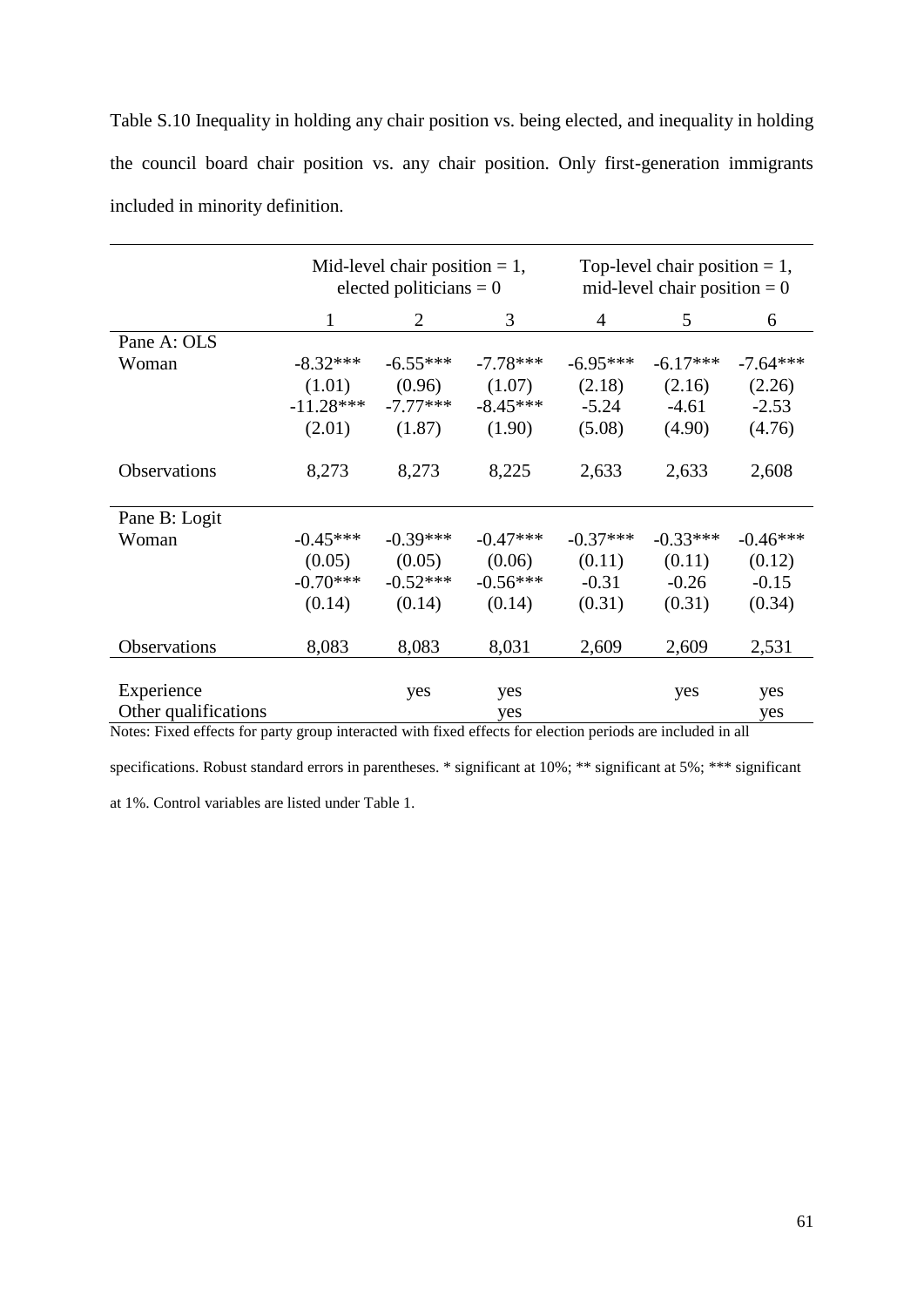|                      | Promotion from<br>L1 to $L2 = 1$ ,<br>No promotion $= 0$ |                |           | Promotion from<br>L1 or L2 to L3 = 1,<br>No promotion $= 0$ |           |          |  |
|----------------------|----------------------------------------------------------|----------------|-----------|-------------------------------------------------------------|-----------|----------|--|
|                      |                                                          |                |           |                                                             |           |          |  |
|                      |                                                          |                |           |                                                             |           |          |  |
|                      | 1                                                        | $\overline{2}$ | 3         | $\overline{4}$                                              | 5         | 6        |  |
| Pane A: OLS          |                                                          |                |           |                                                             |           |          |  |
| Woman                | $-3.92$                                                  | $-4.13$        | $-6.00**$ | $-1.77$                                                     | $-2.35$   | $-3.43$  |  |
|                      | (2.48)                                                   | (2.50)         | (2.83)    | (2.20)                                                      | (2.17)    | (2.12)   |  |
| Minority             | $-5.85$                                                  | $-6.23$        | $-7.18*$  | $-3.61$                                                     | $-4.29*$  | $-2.08$  |  |
|                      | (4.05)                                                   | (4.11)         | (4.21)    | (2.47)                                                      | (2.55)    | (2.79)   |  |
| L2                   |                                                          |                |           | 11.32***                                                    | 12.17***  | 11.00*** |  |
|                      |                                                          |                |           | (2.60)                                                      | (2.87)    | (2.79)   |  |
|                      |                                                          |                |           |                                                             |           |          |  |
| Observations         | 1,160                                                    | 1,160          | 1,157     | 787                                                         | 787       | 784      |  |
|                      |                                                          |                |           |                                                             |           |          |  |
| Pane B: Logit        |                                                          |                |           |                                                             |           |          |  |
| Woman                | $-0.27*$                                                 | $-0.29*$       | $-0.44**$ | $-0.22$                                                     | $-0.29$   | $-0.61*$ |  |
|                      | (0.16)                                                   | (0.16)         | (0.18)    | (0.30)                                                      | (0.29)    | (0.33)   |  |
| Minority             | $-0.48$                                                  | $-0.52$        | $-0.60$   | $-1.08$                                                     | $-1.18$   | $-1.03$  |  |
|                      | (0.35)                                                   | (0.35)         | (0.37)    | (1.05)                                                      | (1.03)    | (0.88)   |  |
| L2                   |                                                          |                |           | $1.22***$                                                   | $1.29***$ | 1.42***  |  |
|                      |                                                          |                |           | (0.26)                                                      | (0.29)    | (0.34)   |  |
|                      |                                                          |                |           |                                                             |           |          |  |
| Observations         | 1,160                                                    | 1,160          | 1,157     | 787                                                         | 787       | 757      |  |
|                      |                                                          |                |           |                                                             |           |          |  |
| Experience           |                                                          | yes            | yes       |                                                             | yes       | yes      |  |
| Other qualifications |                                                          |                | yes       |                                                             |           | yes      |  |

Table S.11. Gender inequality in transitions to positions of influence between 2006 and 2010. Only first-generation immigrants included in minority definition.

Notes: Fixed effects for party group interacted with fixed effects for election periods are included in all specifications. Robust standard errors in parentheses. \* significant at 10%; \*\* significant at 5%; \*\*\* significant at 1%. Control variables are listed under Table 1.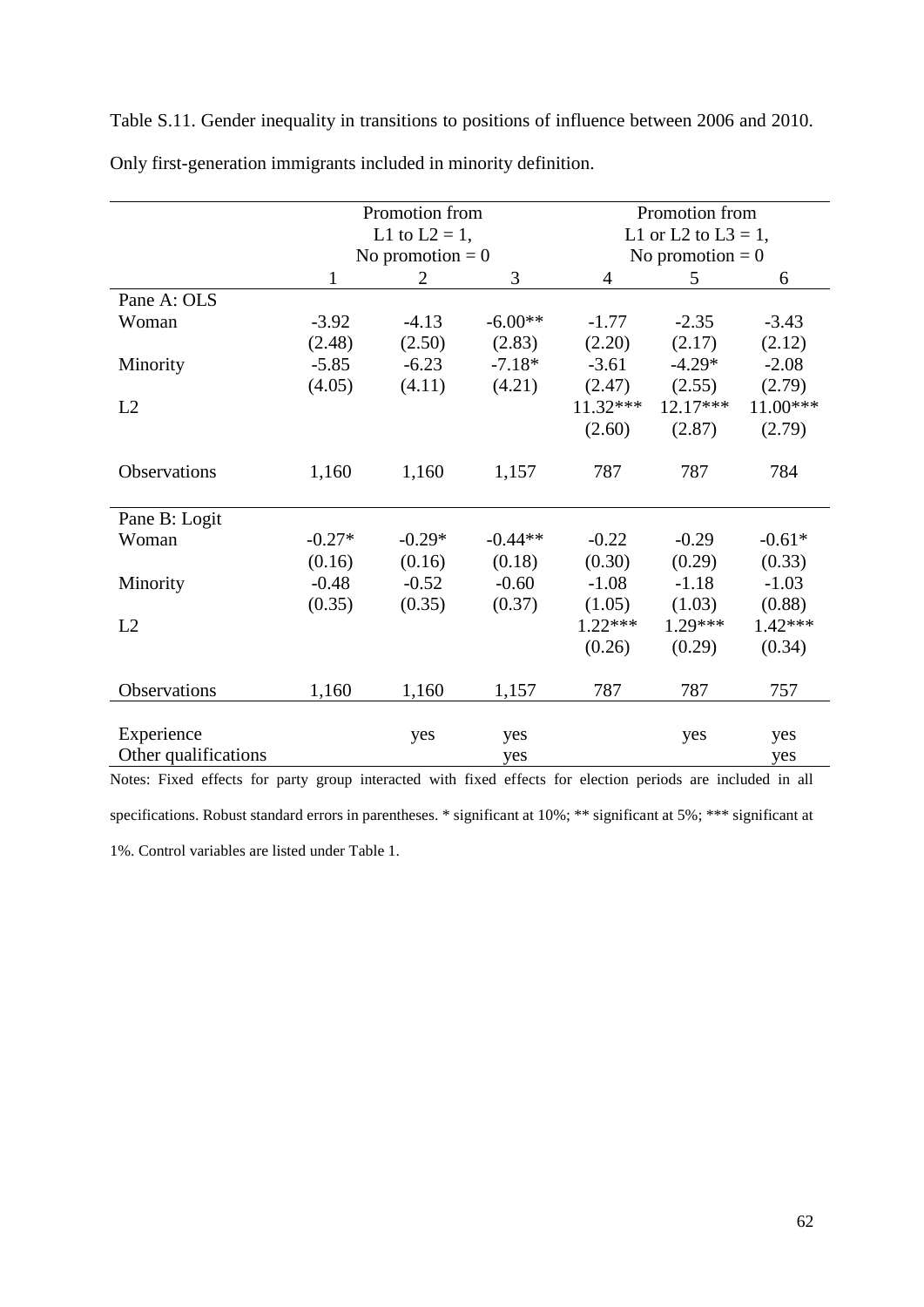

Figure S5. Gender (top) and racial (bottom) inequality in the proportion of individuals that holds influential positions by total tenure in elected office, pooled 2006 and 2010 data. Only firstgeneration immigrants are defined as minority politicians.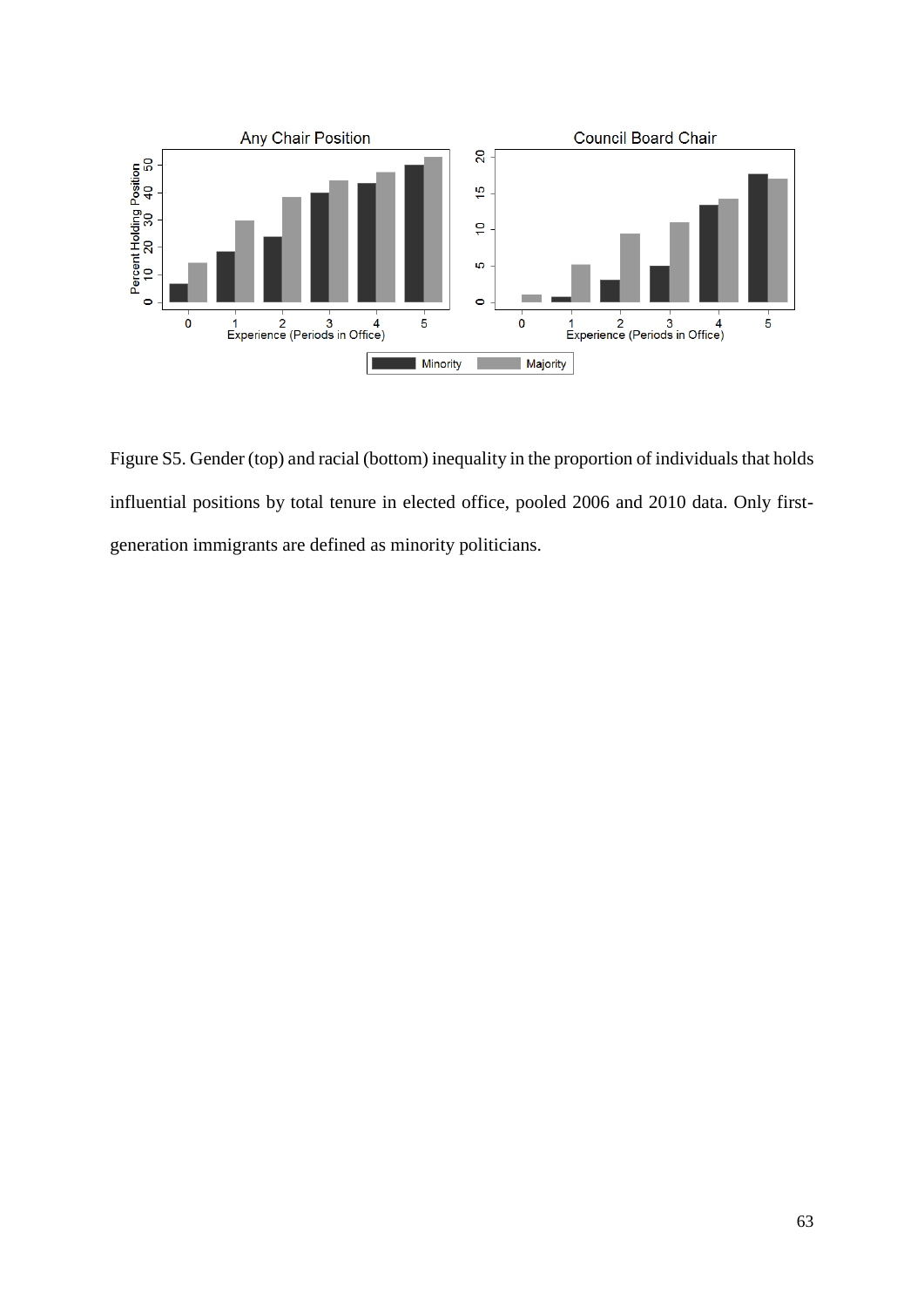

Figure S6. Estimated gender (top) and racial (bottom) inequality in the proportion of individuals that holds influential positions by total tenure in elected office, pooled 2006 and 2010 data. Only first-generation immigrants are defined as minority politicians.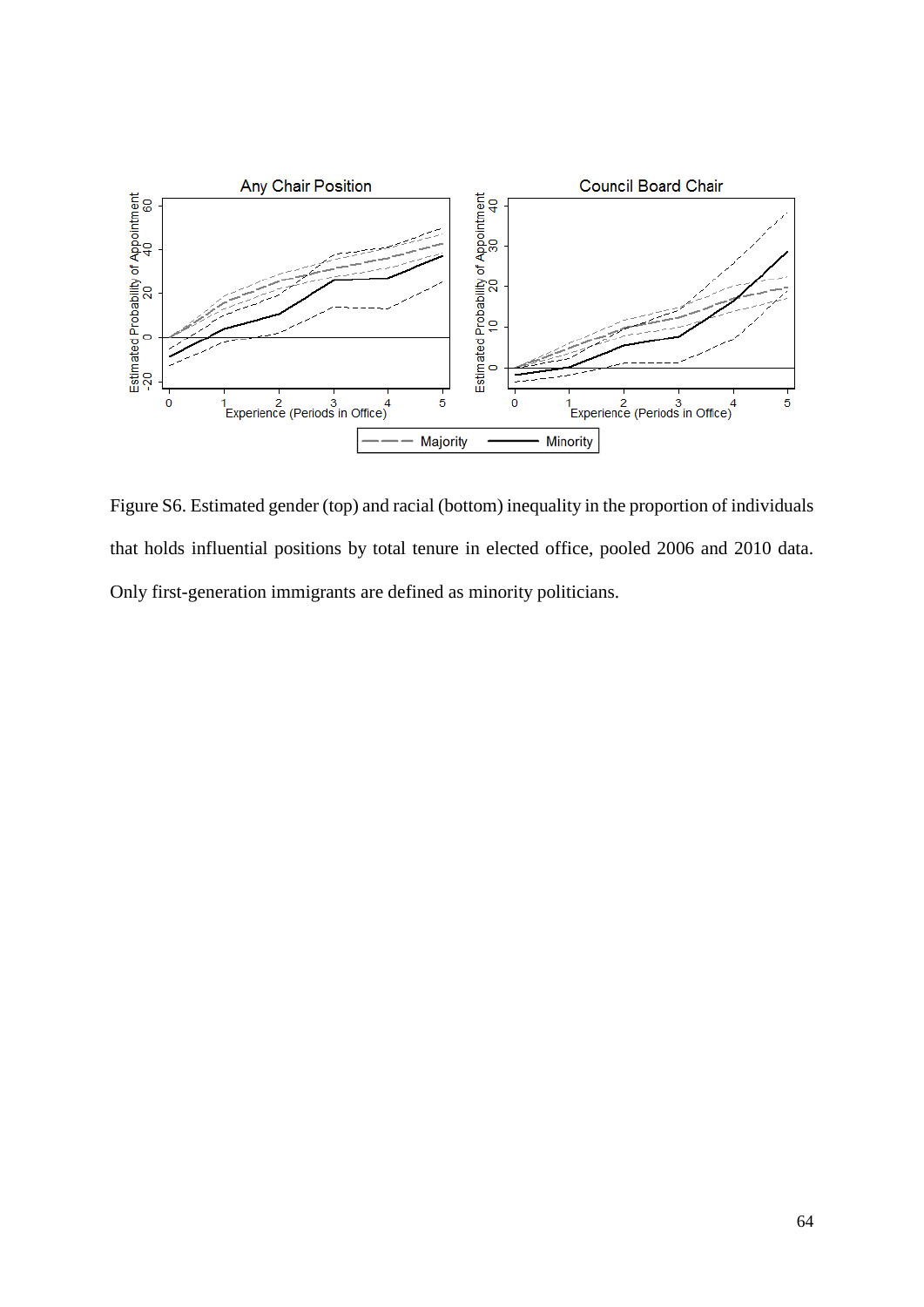#### References

- Baltrunaite, Audinga, Piera Bello, Allesandra Casarico, and Paola Profeta. 2012, "Gender Quotas and the Quality of Politicians." Mimeo, Bocconi University.
- Bækgaard, Martin, and Ulrik Kjaer. 2012. "The Gendered Division of Labor in Assignments to Political Committees: Discrimination or Self-Selection in Danish Local Politics?" Politics & Gender 8 (4): 465–82.
- Besley, Timothy, and Marta Reynal-Querol. 2011. "Do Democracies Select More Educated Leaders?." American Political Science Review 105 (3): 552–66.
- Carroll, Susan. 2008. "Committee Assignments: Discrimination or Choice?" In *Legislative Women: Getting Elected, Getting Ahead*, ed. Beth Reingold. Boulder, CO: Lynne Rienner, 135–56.
- Davis, Rebecca Howard. 1997. *Women and Power in Parliamentary Democracies: Cabinet Appointments in Western Europe, 1968-1992*. Lincoln: University of Nebraska Press.
- De Paola, Maria, and Vincenzo Scoppa. 2011. "Political Competition and Politician Quality: Evidence from Italian Municipalities." Public Choice 148 (3-4): 547–59.
- Esteve-Volart, Berta and Manuel Bagues. 2012. Are Women Pawns in the Political Game? Evidence from Elections to the Spanish Senate. Journal of Public Economics 96 (3-4): 387–99.
- Ferraz, Claudio, and Frederico Finan. 2011. "Motivating Politicians: The Impacts of Monetary Incentives on Quality and Performance." Mimeo, Berkeley University.
- Franceschet, Susan, and Jennifer M. Piscopo. 2012. "Gender and Political Backgrounds in Argentina." In *The Impact of Gender Quotas*, ed. Drude Dahlerup, 43–56.